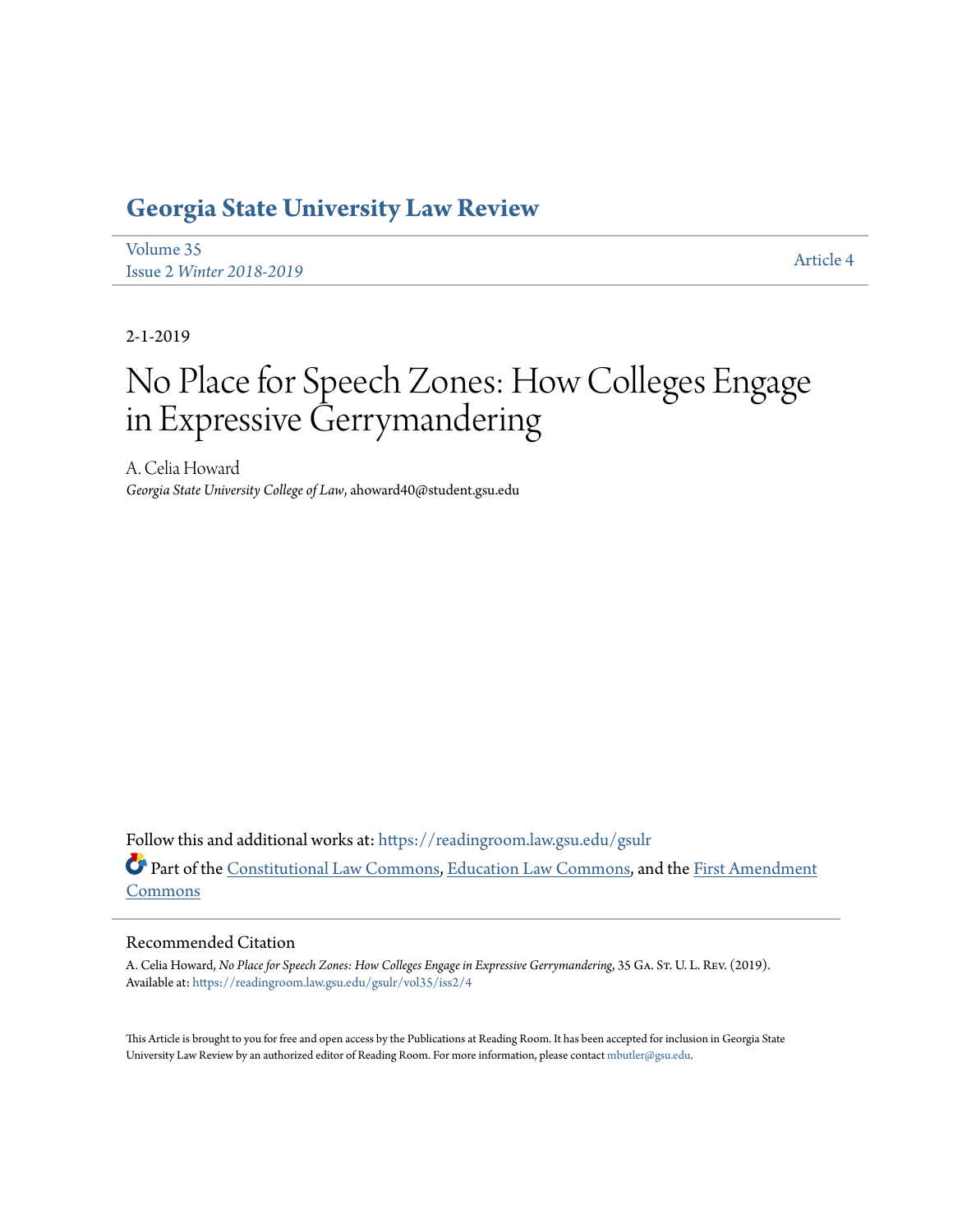### **NO PLACE FOR SPEECH ZONES: HOW COLLEGES ENGAGE IN EXPRESSIVE GERRYMANDERING**

### **A. Celia Howard\***

### **INTRODUCTION**

In November 2016, Kevin Shaw circulated pocket Constitutions written in the Spanish language to his peers at Pierce College, a public institution in California.<sup>1</sup> Though he stood on a public sidewalk, an administrator told Shaw that if he did not move to a designated "free speech zone," he would be asked to leave campus.<sup>2</sup> The speech zone consisted of .003% of the entire campus, comparable to the area that an iPhone would take up on a tennis court.<sup>3</sup> Shortly thereafter, Shaw filed a lawsuit challenging the zone

1

 <sup>\*</sup> \* J.D. Candidate, 2019, Georgia State University College of Law. Thank you to Professor Emeritus L. Lynn Hogue of GSU Law and Kimberly S. Hermann of Southeastern Legal Foundation, whose wisdom and guidance have been invaluable during this process and beyond; to the editors at *Georgia State University Law Review* for their efforts to finalize this Note; and most importantly, to my loved ones there are not enough words to express my gratitude for your patience, words of encouragement, sacrifices, and good humor these past three years.

<sup>1</sup>*. Student Sues Los Angeles Community College District to Free Over 150,000 Students from Unconstitutional 'Free Speech Zones*,*'* FIRE (Mar. 28, 2017), https://www.thefire.org/student-sues-losangeles-community-college-district-to-free-over-150000-students-from-unconstitutional-free-speechzones/ [https://perma.cc/PQ45-QF3B] [hereinafter *Student Sues Los Angeles Community College*].

<sup>2</sup>*. Pierce College Student Alleges Constitution Not Allowed to Be Distributed Outside 'Free Speech Zone*,*'* CBS L.A. (Mar. 30, 2017, 11:16 AM), http://losangeles.cbslocal.com/2017/03/30/piercecollege-student-alleges-constitution-not-allowed-to-be-distributed-outside-free-speech-zone/ [https://perma.cc/P8DF-YVUK] [hereinafter *Pierce College Student*].

<sup>3</sup>*. Id.* That same year, people were arrested at Kellogg Community College in Michigan for distributing pocket Constitutions because they also did not stand in a campus speech zone. Anthony L. Fisher, *Students Arrested for Passing Out Pocket Constitutions on Michigan Community College Campus Sue School*, REASON (Jan. 21, 2017, 7:30 AM), http://reason.com/blog/2017/01/21/studentsarrested-constitutions-michigan [https://perma.cc/S5GH-6CLW]. It appears that some of the distributors were students, but only non-students were arrested for trespass. John Agar, *Kellogg Community College Rejects Conservative Youth Group's Speech Complaint*, MLIVE MEDIA GROUP, (June 22, 2017), http://www.mlive.com/news/grand-rapids/index.ssf/2017/06/kellogg\_community\_college\_disp.html [https://perma.cc/ZS56-BMW5]. The university dropped the trespass charges, but the members of the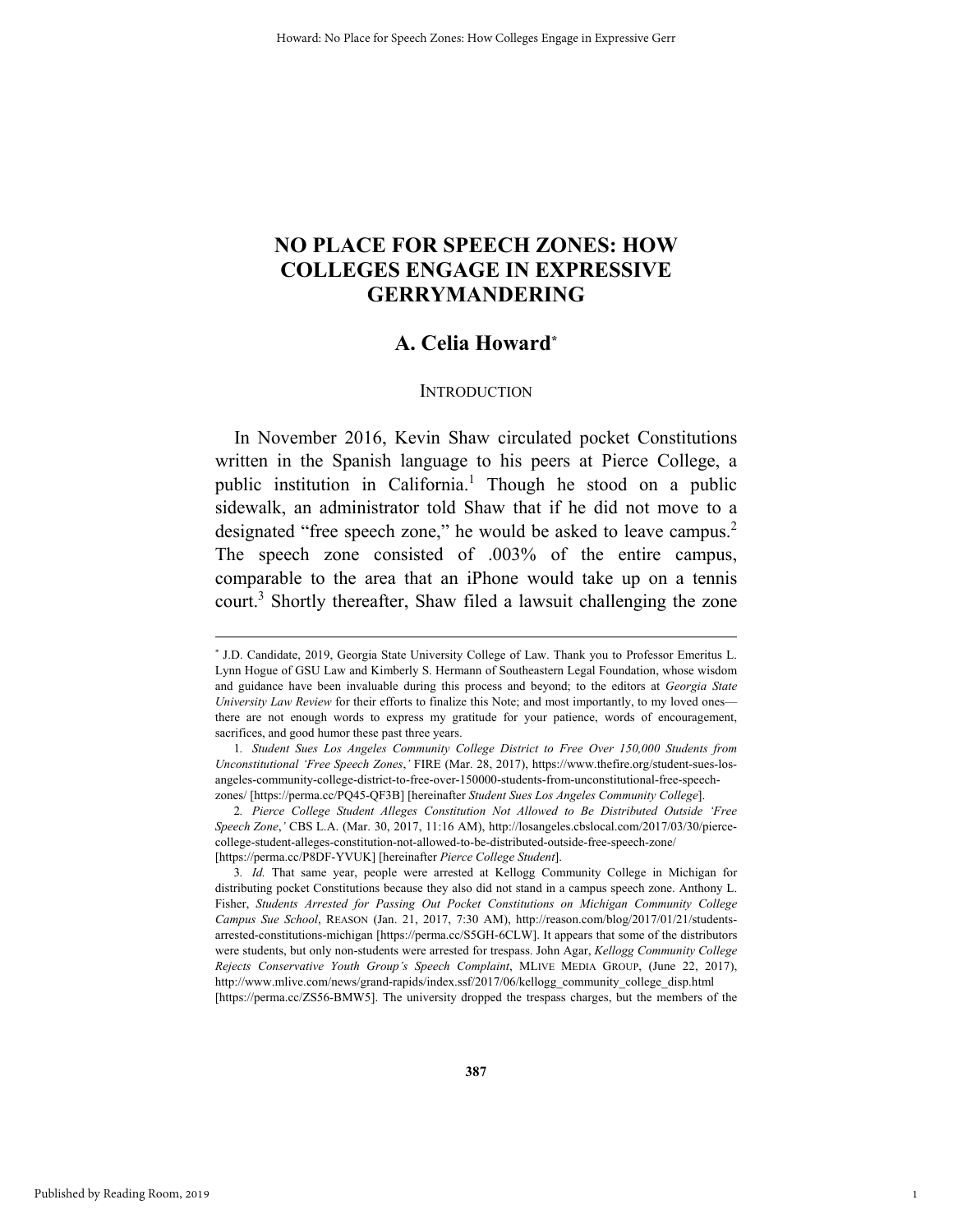as an unconstitutional restriction on his First Amendment rights, joining many students who have brought similar actions in the past fifty years.4

Although the right to speak freely is one of America's most valued constitutional provisions, courts have never interpreted the Constitution to guarantee an absolute freedom to speak.<sup>5</sup> Restrictions on speech can occur if they are narrowly limited to certain categories of speech or if they regulate the time, place, or manner of speech.<sup>6</sup> In addition to permitting limitations on types of speech, courts have developed precedent that emphasizes the forum—namely, the "public place . . . devoted to assembly or debate"—in which speech occurs.<sup>7</sup>

 7. Derek P. Langhauser, *Free and Regulated Speech on Campus: Using Forum Analysis for Assessing Facility Use, Speech Zones, and Related Expressive Activity*, 31 J.C. & U.L. 481, 495–96 (2005) ("The origin of forum analysis dates back to 1897 when the United States Supreme Court held broadly that the government was free to control its property as it saw fit."); *Forum*, BLACK'S LAW DICTIONARY (10th ed. 2014); *see also* Int'l Soc'y for Krishna Consciousness, Inc. v. Lee, 505 U.S. 672, 678 (1992) ("[I]t is . . . well settled that the government need not permit all forms of speech on property that it owns and controls."); *Public Forum*, BLACK'S LAW DICTIONARY (10th ed. 2014) (defining a public forum as "[a] public place where people traditionally gather to express ideas and exchange views"). Legal recognition of designated public debate areas dates back to London's Hyde Park. John J.

group sued the college for a violation of their First Amendment rights. *Id.*

<sup>4</sup>*. Pierce College Student*, *supra* note 2; *Student Sues Los Angeles Community College*, *supra* note 1; *Million Voices Campaign*, FIRE, http://www.standupforspeech.com/million-voices-campaign/ [https://perma.cc/JFN7-CUS5] (last visited Oct 16, 2018).

<sup>5</sup>*. See, e.g.*, FLOYD ABRAMS, THE SOUL OF THE FIRST AMENDMENT 11–13 (2017) (writing that although "[t]he imposition of strict limits on governmental authority over religion, speech, and press was the central purpose of the First Amendment," judicial precedent demonstrates that it is not an absolute freedom; instead, many jurists favor balancing speech "against the democratic needs of civility and morality").

 <sup>6.</sup> Chaplinsky v. New Hampshire, 315 U.S. 568, 571–72 (1942).

There are certain well-defined and narrowly limited classes of speech, the prevention and punishment of which have never been thought to raise any Constitutional problem. These include the lewd and obscene, the profane, the libelous, and the insulting or "fighting" words—those which by their very utterance inflict injury or tend to incite an immediate breach of the peace. It has been well observed that such utterances are no essential part of any exposition of ideas, and are of such slight social value as a step to truth that any benefit that may be derived from them is clearly outweighed by the social interest in order and morality.

*Id.* Following *Chaplinsky*, the Supreme Court held that the guarantees of the First Amendment "do not permit a [s]tate to forbid or proscribe advocacy of the use of force or of law violation except where such advocacy is directed to inciting or producing imminent lawless action and is likely to incite or produce such action." Brandenburg v. Ohio, 395 U.S. 444, 447 (1969); *see also* Clark v. Cmty. for Creative Non-Violence, 468 U.S. 288, 293 (1984) (relying on case precedent to determine that "[e]xpression, whether oral or written or symbolized by conduct, is subject to reasonable time, place, or manner restrictions").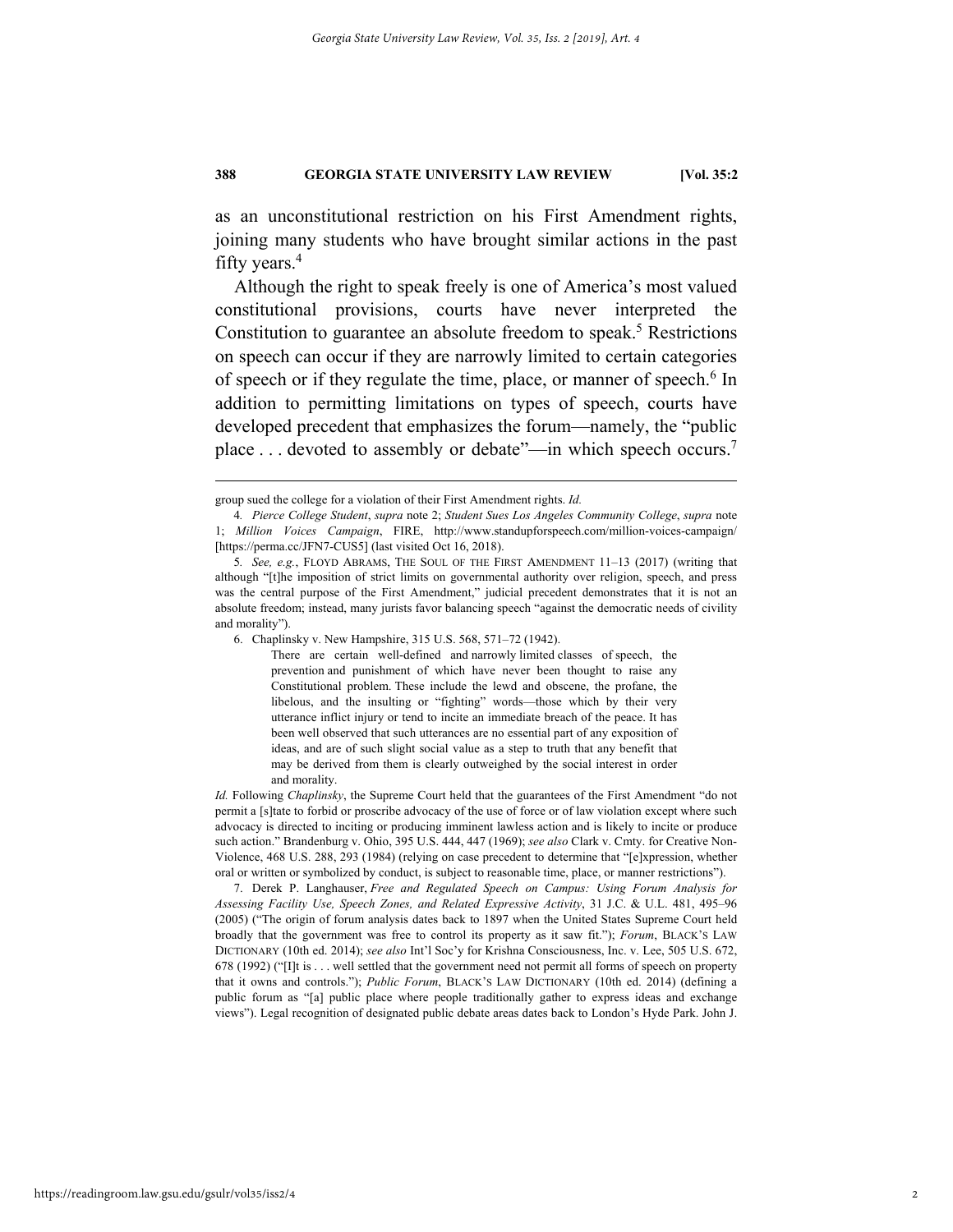Sometimes, one locale acts as a host for many forums; this is particularly evident on college campuses.<sup>8</sup> For instance, a single college campus may contain traditional public forums, designated public forums, and nonpublic forums, which are characterized by the school's intended use for each space.<sup>9</sup>

Courts have historically viewed American universities as the "quintessential 'marketplace of ideas,"<sup>10</sup> "where the free and unfettered interplay of competing views is essential to the institution's educational mission."<sup>11</sup> Despite this generally accepted view of the university's role, the First Amendment has proven a controversial subject in the educational realm.<sup>12</sup> In seemingly predictable cycles dating at least to the 1960s, universities enact restrictive speech policies, triggering a backlash by students, faculty, and free speech advocates from both the political right and left.<sup>13</sup>

[https://perma.cc/M992-SH5M]. Thus, the government dedicated a portion of Hyde Park—which became known as the Speakers' Corner—as a location in which public debate could occur. *Id.*

12*. See, e.g.*, Tinker v. Des Moines Indep. Cmty. Sch. Dist., 393 U.S. 503, 504 (1969); Abbott v. Pastides, 900 F.3d 160 (4th Cir. 2018); Roberts v. Haragan, 346 F. Supp. 2d 853, 856 (N.D. Tex. 2004); Students Against Apartheid Coal. v. O'Neil, 660 F. Supp. 333, 333–37 (W.D. Va. 1987).

 13. Michael Traynor, *Citizenship in a Time of Repression*, 2005 WIS. L. REV. 1, 16–17 (2005). The ebb and flow of advocacy for free speech transcends ideological views and is led by different groups at different times. *Id.* "Loyalty oaths" against Communism required of university professors, combined with the Vietnam War draft, caused both liberal and conservative students to fear censorship in the 1950s and 1960s, prompting them to push back against school speech restrictions. *Id.* The "civility codes" against hate speech during the 1980s and '90s were praised by liberals but met with outcry from

Brogan, Speak & Space: How the Internet Is Going to Kill the First Amendment as We Know It, 8 VA. J.L. & TECH. 8, 16 (2003). In the mid-nineteenth century, audiences visited the park to engage in political speech; when police attempted to intervene and stop the speech, the government faced severe backlash from English citizens. *History of Speakers' Corner*, THE ROYAL PARKS, https://www.royalparks.org.uk/parks/hyde-park/things-to-see-and-do/speakers-corner

<sup>8</sup>*. See, e.g.*, Bloedorn v. Grube, 631 F.3d 1218, 1232 (11th Cir. 2011).

<sup>9</sup>*. See infra* Part I.

 <sup>10.</sup> Thomas J. Davis, *Assessing Constitutional Challenges to University Free Speech Zones Under Public Forum Doctrine*, 79 IND. L.J. 267, 275 (2004) (citing Healy v. James, 408 U.S. 169, 180 (1972)).

 <sup>11.</sup> Coll. Republicans at S.F. State Univ. v. Reed, 523 F. Supp. 2d 1005, 1016 (N.D. Cal. 2007) (quoting Doe v. Univ. of Mich., 721 F. Supp. 852, 863 (E.D. Mich. 1989) (citing Keyishian v. Bd. of Regents of Univ. of State of N.Y., 385 U.S. 589, 603 (1967))); *see also* JOHN STUART MILL, ON LIBERTY 86–120 (David Bromwich & George Kaleb, eds., Yale Univ. Press 2003). Mill's essay is wellknown for its assertion of individual rights, particularly freedom of speech. *Id.* at 86–87; *see also* Owen Fiss, *A Freedom Both Personal and Political*, *in* ON LIBERTY 179–95 (David Bromwich & George Kaleb eds., Yale Univ. Press 2003). Mill argues that silence is an "evil" that "[robs] the human race" of its own truth-seeking capabilities, and he asserts that no one has the authority to command others to accept or deny an asserted truth. MILL, *supra* at 87.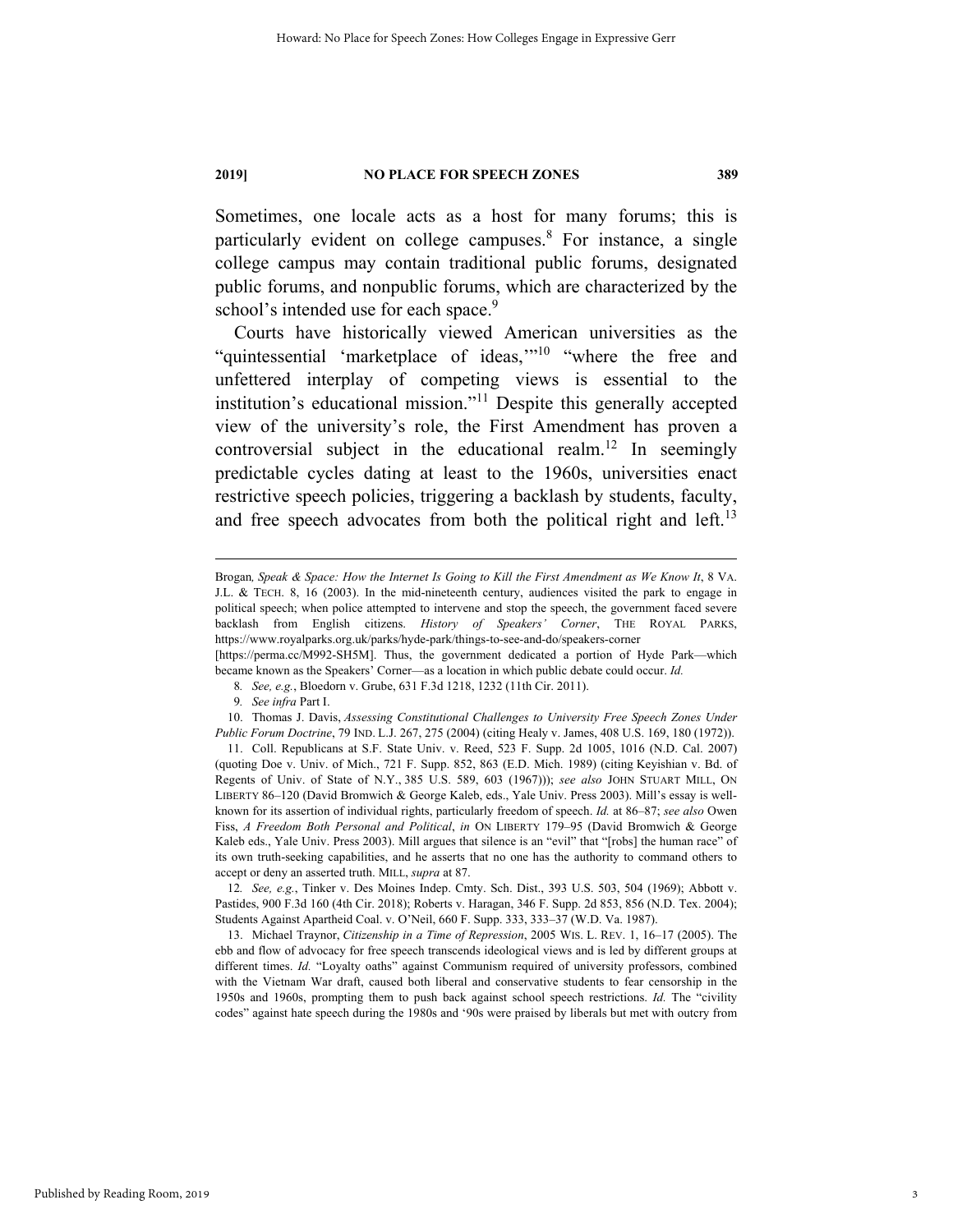Currently, our nation is facing changing tides on campuses once again, with both sides of the political spectrum asserting their freedom of expression.<sup>14</sup>

One of the most controversial policies is universities' establishments of free speech zones.<sup>15</sup> Free speech zones are locations on campus where schools limit permitted student expression, ranging from disruptive protests to silent leafleting.<sup>16</sup> Though school administrators claim that the purpose of these zones is

15. Carol L. Zeiner, *Zoned Out! Examining Campus Speech Zones*, 66 LA. L. REV. 1, 14 (2005).

 16. Davis, *supra* note 10, at 267–68; *see also* George Leef, *College Officials Tell Students: You May Speak Freely As Long As It's Within Our (Tiny) Speech Zone*, FORBES (Dec. 15, 2016, 9:00 AM), https://www.forbes.com/sites/georgeleef/2016/12/15/college-officials-tell-students-you-may-speakfreely-as-long-as-its-within-our-tiny-speech-zone/#675f354875cd [https://perma.cc/L6T5-L4ZD].

conservatives. Carolyn M. Mitchell, *The Political Correctness Doctrine: Redefining Speech on College Campuses*, 13 WHITTIER L. REV. 805, 805–06 (1992); Kelly Sarabyn, *The Twenty-Sixth Amendment: Resolving the Federal Circuit Split over College Students' First Amendment Rights*, 14 TEX. J. ON C.L. & C.R. 27, 28 (2008). In contrast, the early 2000s saw a period of resistance, primarily led by liberals, against Republican-initiated security measures such as the PATRIOT Act. Traynor, *supra*, at 17–18, 27– 29; *see also* Arthur R. Miller, *Privacy: Is There Any Left?*, 3 FED. CTS. L. REV. 87, 101 (2009) ("[A] lot of people are concerned about the implications for our civil liberties of today's massive data collection, especially after 9/11 and the enactment of the PATRIOT Act."); Nida Siddiqui, *N ∑ National Security Frat Party: Government Surveillance on College Campuses*, 9 NE. U. L. REV. 453, 469–71 (2017) (writing that the PATRIOT Act granted the government broad authority to access student records without their consent).

<sup>14.</sup> Arguments over Free Speech on Campus Are Not Left v. Right, ECONOMIST (Sept. 7, 2017), https://www.economist.com/news/united-states/21728688-reed-college-oregon-shows-left-v-leftclashes-can-be-equally-vitriolic-arguments [https://perma.cc/F4WH-2KN8]; Collin Binkley, *College Campus Free-Speech Zones Face New Scrutiny, Lawsuit*, U.S. NEWS & WORLD REP. (Mar. 28, 2017, 8:46 PM), https://www.usnews.com/news/us/articles/2017-03-28/campus-free-speech-zones-face-newround-of-scrutiny [https://perma.cc/9DCM-276P]; Maria Danilova & Jocelyn Gecker, *Colleges Grappling with Balancing Free Speech*, *Campus Safety*, MERCURY NEWS (Aug. 19, 2017), http://www.mercurynews.com/2017/08/19/colleges-grappling-with-balancing-free-speech-campussafety/ [https://perma.cc/UTS6-V5E5]. Groups like the American Civil Liberties Union (ACLU), a traditionally left-leaning entity, and the Foundation for Individual Rights in Education (FIRE), widely recognized as a right-wing nonprofit, are simultaneously leading efforts to combat speech codes at universities. *See, e.g.*, Jim Sleeper, *The Conservatives Behind the Campus 'Free Speech' Crusade*, AMERICAN PROSPECT (Oct. 19, 2016), http://prospect.org/article/conservatives-behind-campus- %E2%80%98free-speech%E2%80%99-crusade [https://perma.cc/BZ6H-LR7Z]; David E. Weisberg, *ACLU Proves Yet Again It's a Guardian of Left-Wing Agenda*, HILL (Aug. 21, 2017, 2:20 PM), http://thehill.com/blogs/pundits-blog/civil-rights/347375-aclu-proves-yet-again-its-a-guardian-of-leftwing-movement [https://perma.cc/C2XH-8CSE]. Interestingly, the ACLU even defended the "Unite the Right" protest that occurred in Charlottesville in 2017, pointing out that "racism and bigotry will not be eradicated if we merely force them underground." Joan Biskupic, *ACLU Takes Heat for Its Free-Speech Defense of White Supremacist Group*, CNN (Aug. 17, 2017, 5:28 AM), http://www.cnn.com/2017/08/16/politics/aclu-free-speech-white-supremacy/index.html [https://perma.cc/S7SR-EEWT].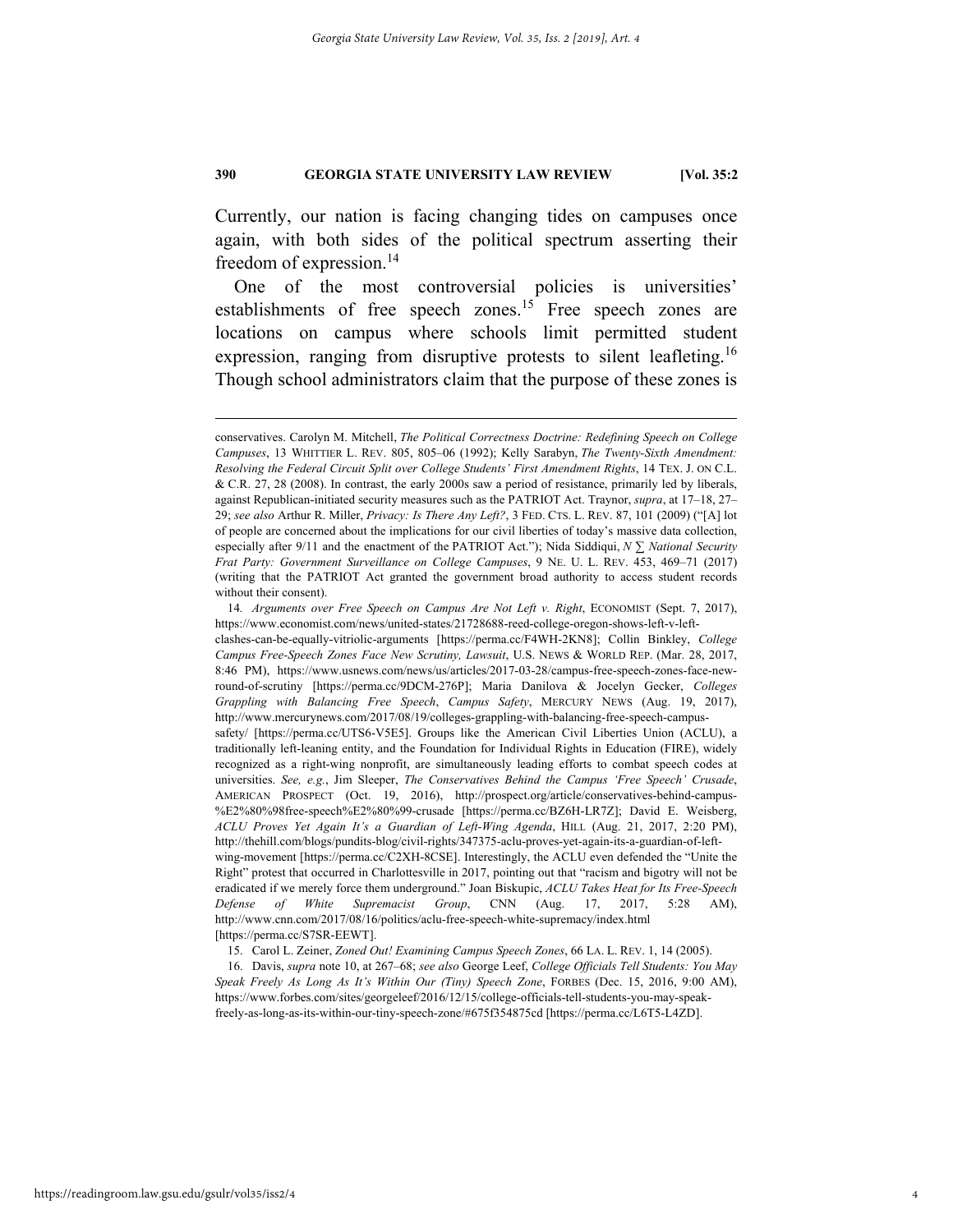to maintain a peaceful learning environment,<sup>17</sup> critics argue that the areas violate First Amendment rights and warn against the "Orwellian" risks of limiting speech to certain locations.<sup>18</sup> Many litigants have challenged the zones, particularly in the past twenty years, as violations of the First Amendment.<sup>19</sup> Given the existing model of free speech analysis, where courts consider whether restrictions are acceptable as to time, place, and manner, free speech litigation typically depends on the location in which the speech occurs.20 This has led to highly varied results in such litigation despite similarities between claims.<sup>21</sup>

Changing social issues led students to assert their First Amendment rights in the twentieth century; $^{22}$  simultaneously, voters started denouncing discrimination by fighting racial and partisan gerrymandering.<sup>23</sup> The term gerrymandering refers to the division of geographical areas into units to favor a certain group, often with the purpose of influencing an election.<sup>24</sup> Recently, cases such as *Vieth v*. *Jubelirer* and *Gill v. Whitford* have turned the Supreme Court of the

 <sup>17</sup>*. See* Joseph D. Herrold, *Capturing the Dialogue: Free Speech Zones and the "Caging" of First Amendment Rights*, 54 DRAKE L. REV. 949, 955–56 (2006). Herrold suggests that universities may prefer to keep speech "out of the public eye" to prevent controversy or a particular message from being associated with the university. *Id.*

 <sup>18.</sup> Ronald Bailey, *Speakers Cornered*, REASON (Feb. 5, 2004), http://reason.com/archives/2004/02/05/speakers-cornered [https://perma.cc/2XUG-SV7H]; *accord*  George Leef, *Shouldn't an Entire Campus Be a Free Speech Zone—Not Just .02 Percent of It?*, JAMES G. MARTIN CTR. FOR ACAD. RENEWAL (Jan. 13, 2017), https://www.jamesgmartin.center/2017/01/shouldnt-entire-campus-free-speech-zone-not-just-02 percent/ [https://perma.cc/H7BU-YUD2].

<sup>19</sup>*. See infra* Part I.

<sup>20</sup>*. See, e.g.*, Bayless v. Martine, 430 F.2d 873, 878 (5th Cir. 1970) (finding a campus speech zone was a reasonable restriction based on the location in which speech occurred).

<sup>21</sup>*. See* Herrold, *supra* note 17, at 956–58.

 <sup>22.</sup> Zeiner, *supra* note 15, at 12.

 <sup>23.</sup> Baker v. Carr, 369 U.S. 186, 187–93 (1962); Stephen Wolf, *Race Ipsa: Vote Dilution, Racial Gerrymandering, and the Presumption of Racial Discrimination*, 11 NOTRE DAME J.L. ETHICS & PUB. POL'Y 225, 243–44 (1997). "The country experienced a major shift in the 1940s–1960s as civic nationalism gained ascendancy and figured prominently in the Civil Rights Movement, spelling the end for white racial nationalism." Jason Rathod, *A Post-Racial Voting Rights Act*, 13 BERKELEY J. AFR.-AM. L. & POL'Y 139, 142 (2011); *see also* Samuel Issacharoff, *Gerrymandering and Political Cartels*, 116 HARV. L. REV. 593, 596 (2002) (describing how partisan gerrymandering illustrates "the failure of constitutional law to ensure the competitive vitality of the political process").

<sup>24</sup>*. Gerrymandering*, BLACK'S LAW DICTIONARY (10th ed. 2014).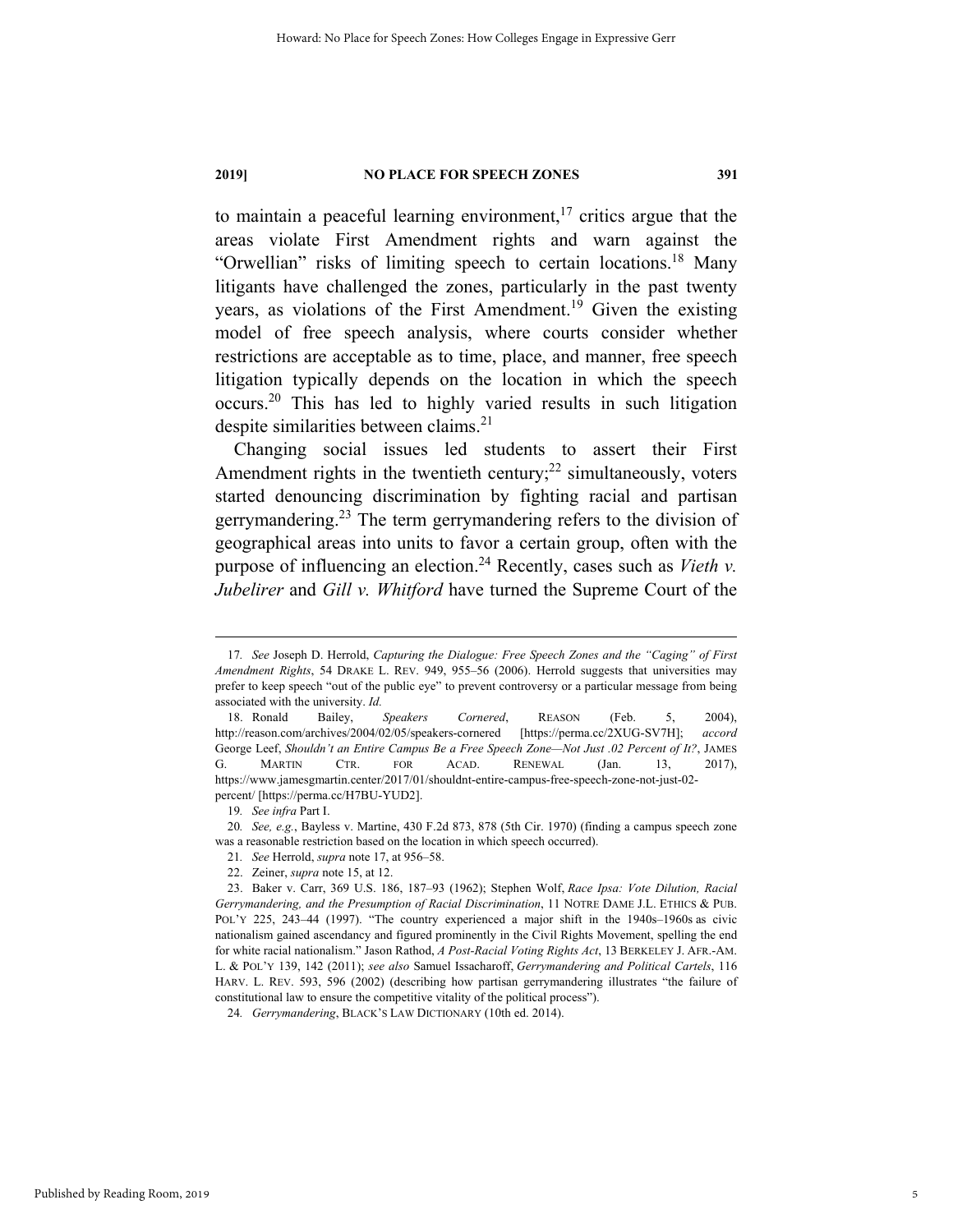United States's attention to partisan gerrymandering, which is implemented to "pack" votes to a party's advantage or "crack" votes to a group's disadvantage.<sup>25</sup> Though the intricacies of establishing voter standing or determining a judicially manageable standard are not relevant to this note, the underlying First and Fourteenth Amendment implications of the *Vieth* and *Gill* cases are quite similar to the issues courts must consider when faced with campus speech zones.

This note takes a critical look at the shortcomings of the current tests applied to speech zone litigation as well as the constitutional violations that occur when public schools carve out speech areas. Part I examines the evolution of First Amendment law in education, with a focus on university free speech zones.<sup>26</sup> Part II analyzes the convoluted First Amendment jurisprudence, suggesting that the time, place, and manner test, typically used in conjunction with a forum analysis when examining the constitutionality of speech zones, allows universities to practice what is known as "expressive gerrymandering."27 Finally, Part III proposes that courts eliminate the place prong of the time, place, and manner test altogether to simplify some of the complexities associated with free speech litigation on college campuses.28

### *I. Background*

From the protest-driven 1960s, to the civility movement in the 1980s, followed by the fear of terrorism in the 2000s, university administrators have had to balance safety concerns with the right to speak.<sup>29</sup> Recent criticism suggests that universities are overstepping constitutional boundaries, particularly by using speech zones to

 <sup>25.</sup> Gill v. Whitford, 138 S. Ct. 1916, 1920 (2018); Vieth v. Jubelirer, 541 U.S. 267, 289 (2004).

<sup>26</sup>*. See infra* Part I.

<sup>27</sup>*. See infra* Part II.

<sup>28</sup>*. See infra* Part III.

<sup>29</sup>*. See, e.g.*, Roberts v. Haragan, 346 F. Supp. 2d 853, 870 n.20 (N.D. Tex. 2004) ("Permission for activities near intersections or during certain hours in close proximity to academic buildings might also be justified by a significant [u]niversity interest in assuring safety or an environment conducive to study or teaching.").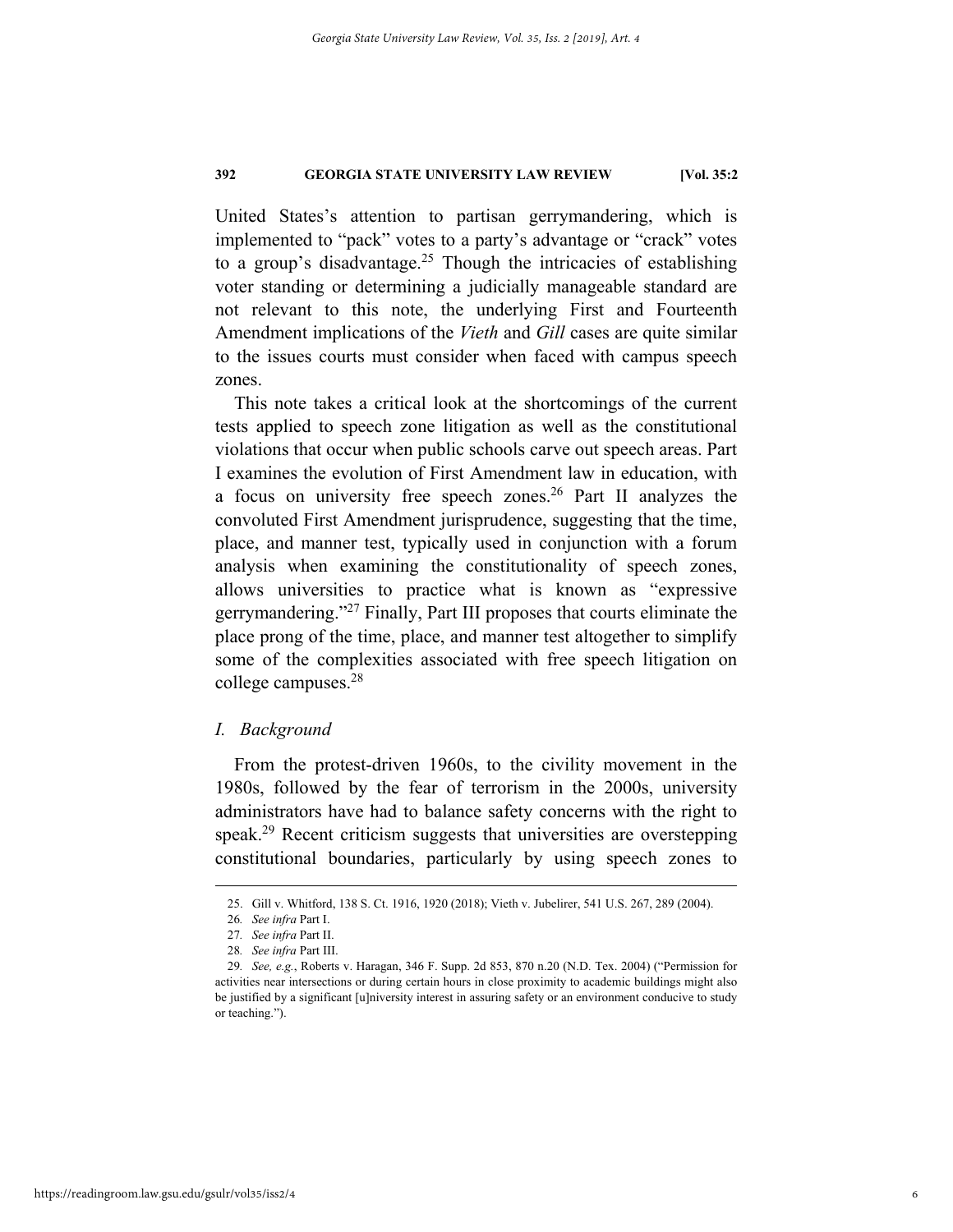determine when, where, and how students convey their messages.<sup>30</sup> Litigation against gerrymandering arose during the same years that students began challenging speech restrictions.<sup>31</sup> Because gerrymandering and freedom of speech have followed similar historical trajectories, courts are once again hearing complaints against university speech policies while they also attempt to resolve constitutional issues related to gerrymandering. $32$ 

### *A. The Rise of Free Speech on College Campuses*

### *1. Peace, Protests, and "Parents" No More*

The seemingly simple phrase, "Congress shall make no law . . . abridging the freedom of speech . . . or the right of the people to peaceably assemble" has given way to a variety of complex standards and guarantees in the last century.<sup>33</sup> Contrary to popular belief, courts do not always protect speech. $34$  For instance, authorities may restrict speech that directly incites others to engage in violence or "imminent lawless action" in order to serve a substantial government interest in safety.35

Dissenters began asserting their right to speak in the twentieth century when the government attempted to suppress new political ideologies during wartime. $36$  For instance, courts frequently upheld state and local government restrictions when speech merely advocated violence.<sup>37</sup> Ultimately, the Supreme Court overturned this

 <sup>30</sup>*. See Student Sues Los Angeles Community College*, *supra* note 1.

 <sup>31.</sup> Baker v. Carr, 369 U.S. 186, 187–93 (1962).

<sup>32</sup>*. See, e.g.*, Speech First, Inc. v. Schlissel, No. CV 18-11451, 2018 WL 3722809, at \*1 (E.D. Mich. Aug. 6, 2018); *see also* Gill v. Whitford, 138 S. Ct. 1916, 1920 (2018).

 <sup>33.</sup> U.S. CONST. amend. I. *See generally* WILLIAM J. RICH, 1 MODERN CONSTITUTIONAL LAW § 5:1 (3d ed. 2017).

<sup>34</sup>*. See, e.g.*, Schenck v. United States, 249 U.S. 47, 52 (1919).

 <sup>35.</sup> Brandenburg v. Ohio, 395 U.S. 444, 447 (1969).

 <sup>36.</sup> RICH, *supra* note 33. With war came new ideas that caused citizens to fear communism, fascism, and other potentially controversial movements. *Id.*

<sup>37</sup>*. See, e.g.*, Debs v. United States, 249 U.S. 211, 216 (1919) (finding that the "natural tendency and reasonably probable effect" of an anti-war speech was to impede recruitment to the United States military in violation of the Espionage Act); *see also* Whitney v. California, 274 U.S. 357, 371 (1927), *overruled in part by* Brandenburg v. Ohio, 395 U.S. 444 (1969) (upholding state statute that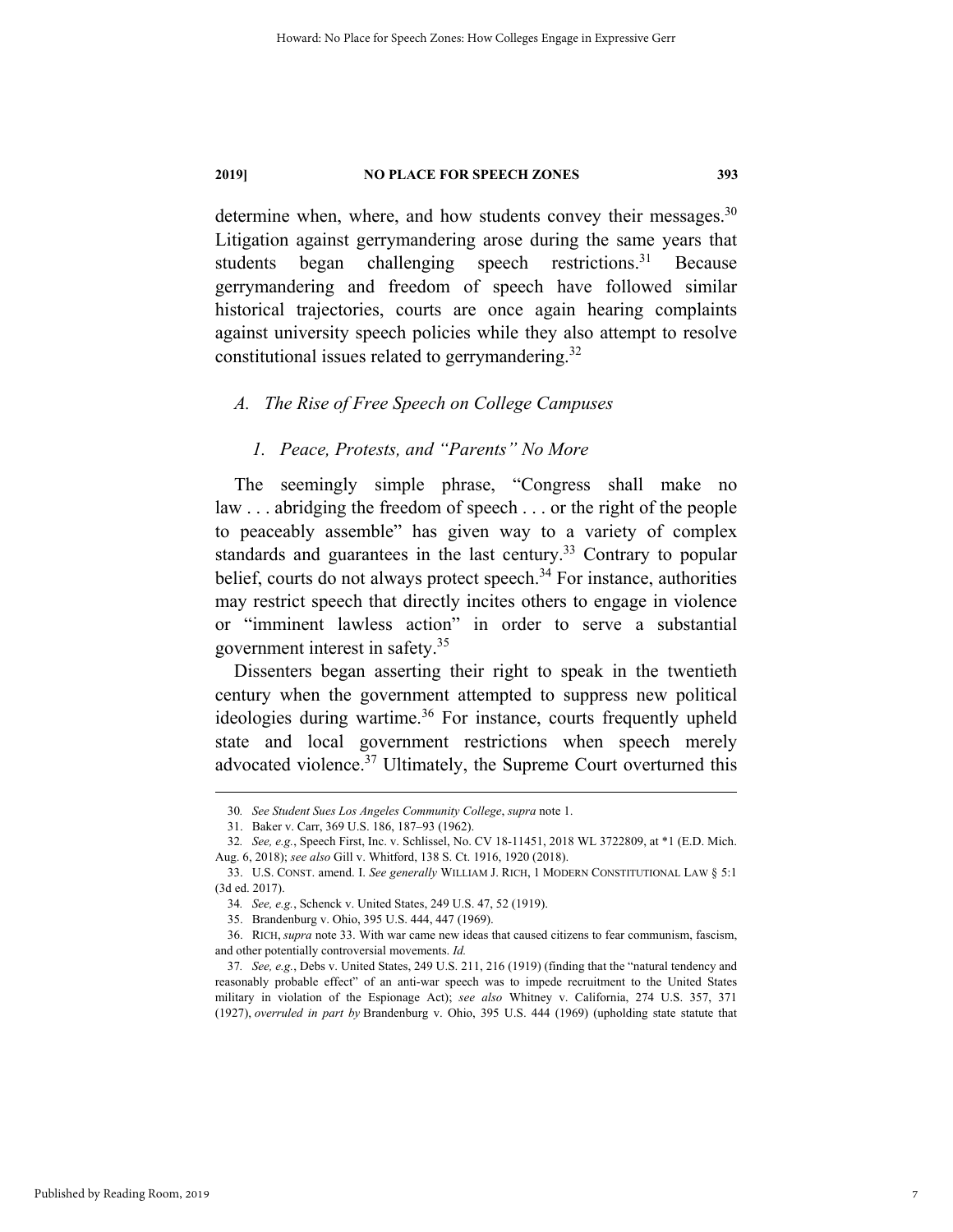standard, establishing the rule that government entities could only outlaw speech that was likely to produce imminent lawless action.<sup>38</sup> During this time, complaints against government restrictions on free speech naturally found their way into the university setting.<sup>39</sup>

Traditionally, schools acted *in loco parentis*, meaning that universities had "the power to discipline, control, and regulate their students to a high degree; they also enjoyed considerable immunity from liability and insularity from judicial review."40 Students' First Amendment rights were considerably curtailed, and students rarely brought lawsuits against universities.<sup>41</sup> However, the turbulent climate of the late 1960s became a catalyst for the development of modern First Amendment law in the educational field.<sup>42</sup> During that decade, students became heavily involved in political and social issues, including the civil rights movement, the sexual revolution, and the Vietnam War.<sup>43</sup> Although their protests were often peaceful, some of them grew riotous.<sup>44</sup> The Kent State University killings offer perhaps the most drastic example, and many scholars consider the

*Id.* 

. . . .

made it a crime "to knowingly be or become a member of or assist in organizing an association to advocate, teach[,] or aid and abet the commission of crimes or unlawful acts of force, violence[,] or terrorism as a means of accomplishing industrial or political changes").

<sup>38</sup>*. Brandenburg*, 395 U.S. 444, 447, 449 (1969). The Court held in *Brandenburg*:

<sup>[</sup>T]he constitutional guarantees of free speech and free press do not permit a [s]tate to forbid or proscribe advocacy of the use of force or of law violation except where such advocacy is directed to inciting or producing imminent lawless action and is likely to incite or produce such action.

<sup>. . .</sup> The contrary teaching of Whitney v. California, supra, cannot be supported, and that decision is therefore overruled.

 <sup>39.</sup> Zeiner, *supra* note 15, at 12–13; *see also* Herrold, *supra* note 17, at 956.

 <sup>40.</sup> Zeiner, *supra* note 15, at 12–13.

<sup>41</sup>*. Id.* at 13.

<sup>42</sup>*. Id.*; *The Free Speech Movement: Overview*, CALISPHERE, https://calisphere.org/exhibitions/43/the-free-speech-movement/#overview [https://perma.cc/TJD4- ZWZ2] (last visited Oct. 16, 2018).

<sup>43</sup>*. The Student Movement of the 1960s*, STUDY.COM, http://study.com/academy/lesson/the-studentmovement-of-the-1960s.html [https://perma.cc/554P-VLV9] (last visited Oct. 16, 2018) (describing how opposition to racism on college campuses in the south evolved into broader movements toward "liberation" from the "conformist culture of the 1950s").

 <sup>44.</sup> Michael J. Hampson, *Protesting the President: Free Speech Zones and the First Amendment*, 58 RUTGERS L. REV. 245, 251 (2005) (writing that protestors conducted peaceful protests by expressing "their political discontent through bus boycotts, freedom rides, sit-ins, and public meetings").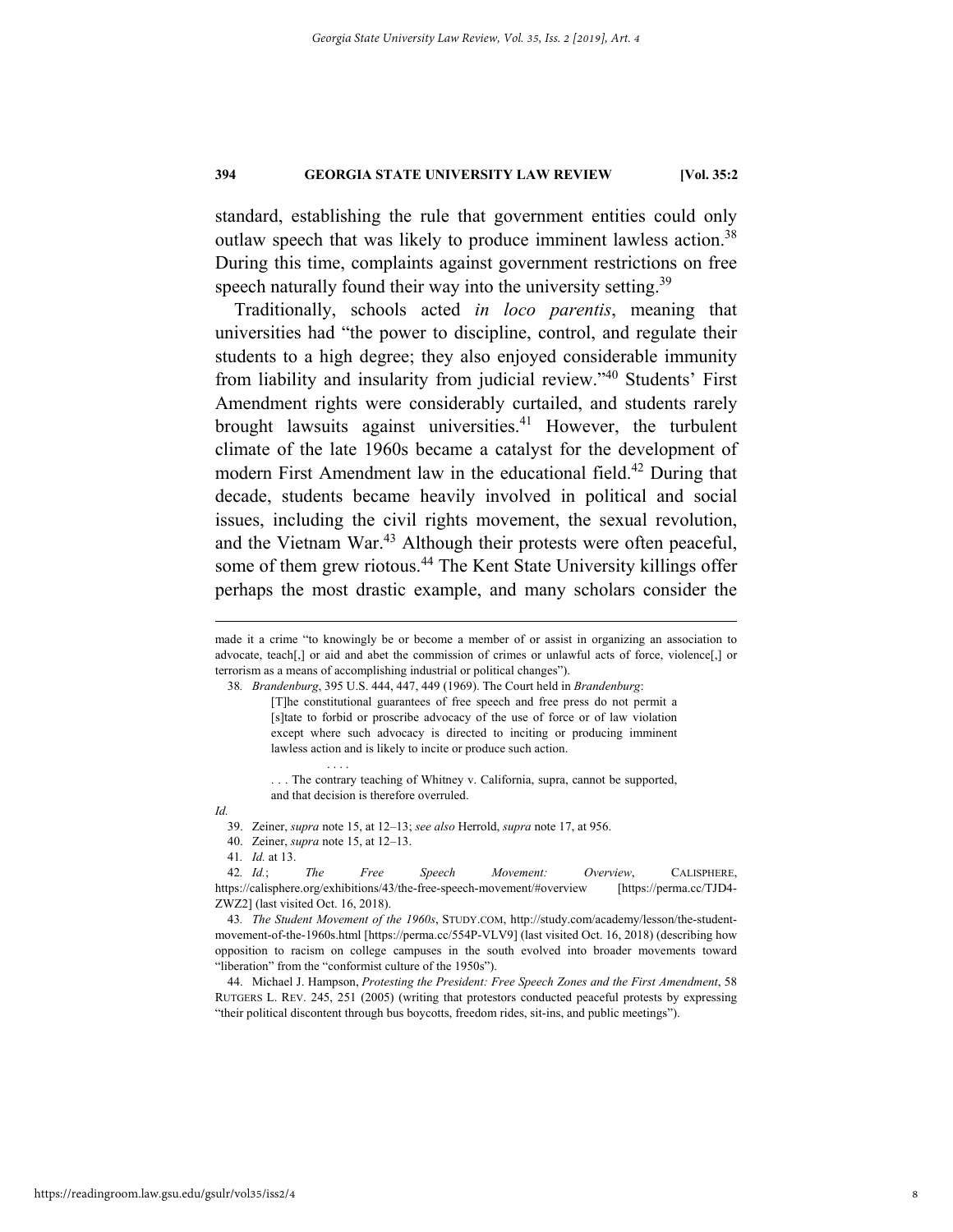subsequent Supreme Court case as a turning point in educational  $law.<sup>45</sup>$ 

In 1970, hundreds of students assembled at Kent State to protest the Vietnam War.<sup>46</sup> Though initially peaceful, the gathering turned violent and destructive in the days that followed.<sup>47</sup> When the Ohio National Guard attempted to disperse the protest from the University Commons, members of the Guard suddenly fired into the crowd, killing four students and injuring nine. $48$  The students sued the university president for damages and various civil rights claims.<sup>49</sup> The district court dismissed the claims for lack of jurisdiction, as was typical for student lawsuits at the time.<sup>50</sup> However, the Supreme Court reversed the lower court and essentially rejected the immunity traditionally granted to universities, holding that students may sue colleges for civil rights violations.<sup>51</sup>

This holding was a notable departure from the traditional *in loco parentis* doctrine that had previously granted schools wide discretion and immunity.<sup>52</sup> These new protections for students even applied to minors.<sup>53</sup> *Tinker v. Des Moines Independent School District* was a landmark case that upheld students' free speech rights when middle and high schoolers were punished for wearing black armbands to protest the Vietnam War.<sup>54</sup> The Supreme Court noted that the school had "an urgent wish to avoid the controversy [that] might result from . . . opposition to this [n]ation's part in the conflagration in

 <sup>45.</sup> Zeiner, *supra* note 15, at 13–14, 61 n.55 (2005) ("Four student protestors who presented no threat of deadly force were shot and killed by Ohio National Guardsmen at Kent State University on May 4, 1970.").

<sup>46</sup>*. Kent State Shooting*, HISTORY, http://www.history.com/topics/kent-state-shooting [https://perma.cc/9KLB-M4U6] (last visited Oct. 16, 2018).

<sup>47</sup>*. Id.* 48*. Id.*

 <sup>49.</sup> Scheuer v. Rhodes, 416 U.S. 232, 232 (1974).

<sup>50</sup>*. Id.*

<sup>51</sup>*. See generally id.* at 232–50.

<sup>52</sup>*. Id.* at 238.

 <sup>53.</sup> Tinker v. Des Moines Indep. Cmty. Sch. Dist., 393 U.S. 503, 504 (1969).

<sup>54</sup>*. Id.* at 504.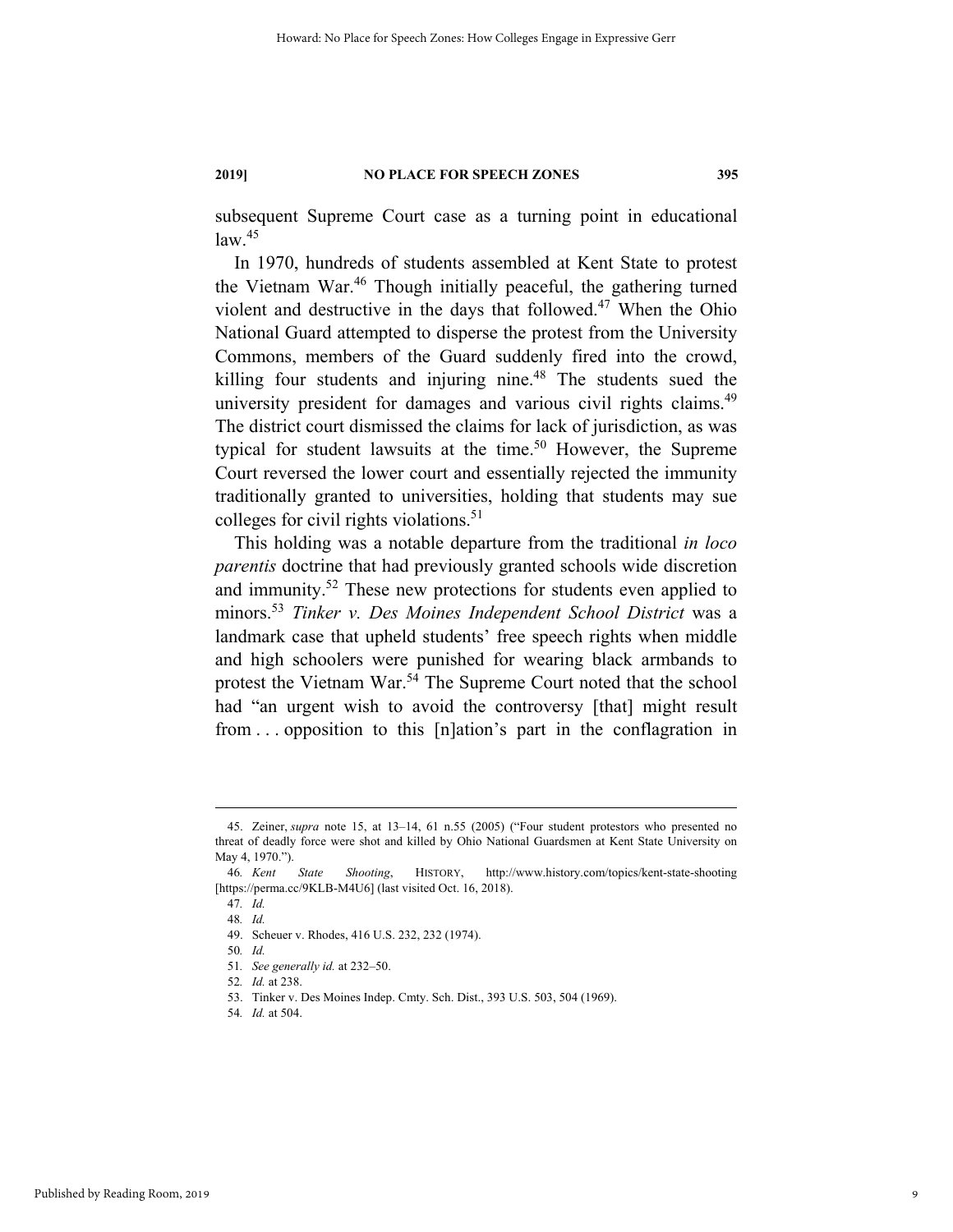Vietnam," but the risk of disturbance in the classroom is a risk the Constitution "says we must take."55

The Court further held that, in order to justify a restriction on speech, a school must demonstrate that the speech would "materially and substantially interfere with  $\dots$  the operation of the school."<sup>56</sup> Most notably, the Court carved out an exception that has bolstered school-imposed speech restrictions and has become a major source of case precedent: the time, place, and manner test.<sup>57</sup> The test's general proposition is that "the state may . . . enforce regulations of the time, place, and manner of expression which are content-neutral, are narrowly tailored to serve a significant government interest, and leave open ample alternative channels of communication."58

During this decade, schools also began taking measures to promote a learning environment that was not disruptive by establishing areas

*Id.* at 1015.

#### 56*. Tinker*, 393 U.S. at 509.

 <sup>55</sup>*. Id.* at 508, 510. Although it should be noted that *Tinker* is not directly controlling here because the First Amendment applies differently in postsecondary institutions, the case at least illustrates the most basic free speech protections that extend to college students. In other words, college students likely possess even greater protection than what the Court describes in *Tinker*. *See, e.g.*, Coll. Republicans at S.F. State Univ. v. Reed, 523 F. Supp. 2d 1005, 1015 (N.D. Cal. 2007).

<sup>[</sup>I]n some circumstances secondary schools may regulate speech or expressive conduct that otherwise would be protected . . . .

<sup>. . . [</sup>T]he courts have given weight to the mandatory nature of primary and secondary education, the fact that students in these environments typically are minors, and the "custodial and tutelary" responsibilities the schools must shoulder for the children.

<sup>. . . [</sup>T]he state does not require higher education and has much less interest in regulating it, the students in colleges and universities are not children, but emancipated (by law) adults, and, critically, the mission of institutions of higher learning is quite different from the mission of primary and secondary schools.

<sup>57</sup>*. Id.* at 513 (stating that student conduct "which for any reason—whether it stems from time, place, or type of behavior—materially disrupts classwork or involves substantial disorder or invasion of the rights of others is, of course, not immunized by the constitutional guarantee of freedom of speech"); *see also* Healy v. James, 408 U.S. 169, 192–93 (1972) (finding that "reasonable regulations with respect to the time, the place, and the manner in which student groups conduct their speech-related . . . activities must be respected").

 <sup>58.</sup> Perry Educ. Ass'n v. Perry Local Educators' Ass'n, 460 U.S. 37, 45 (1983); *see also Narrowly Tailored*, BLACK'S LAW DICTIONARY (10th ed. 2014) (defining the term as "being only as broad as is reasonably necessary to promote a substantial governmental interest that would be achieved less effectively without the restriction; no broader than absolutely necessary").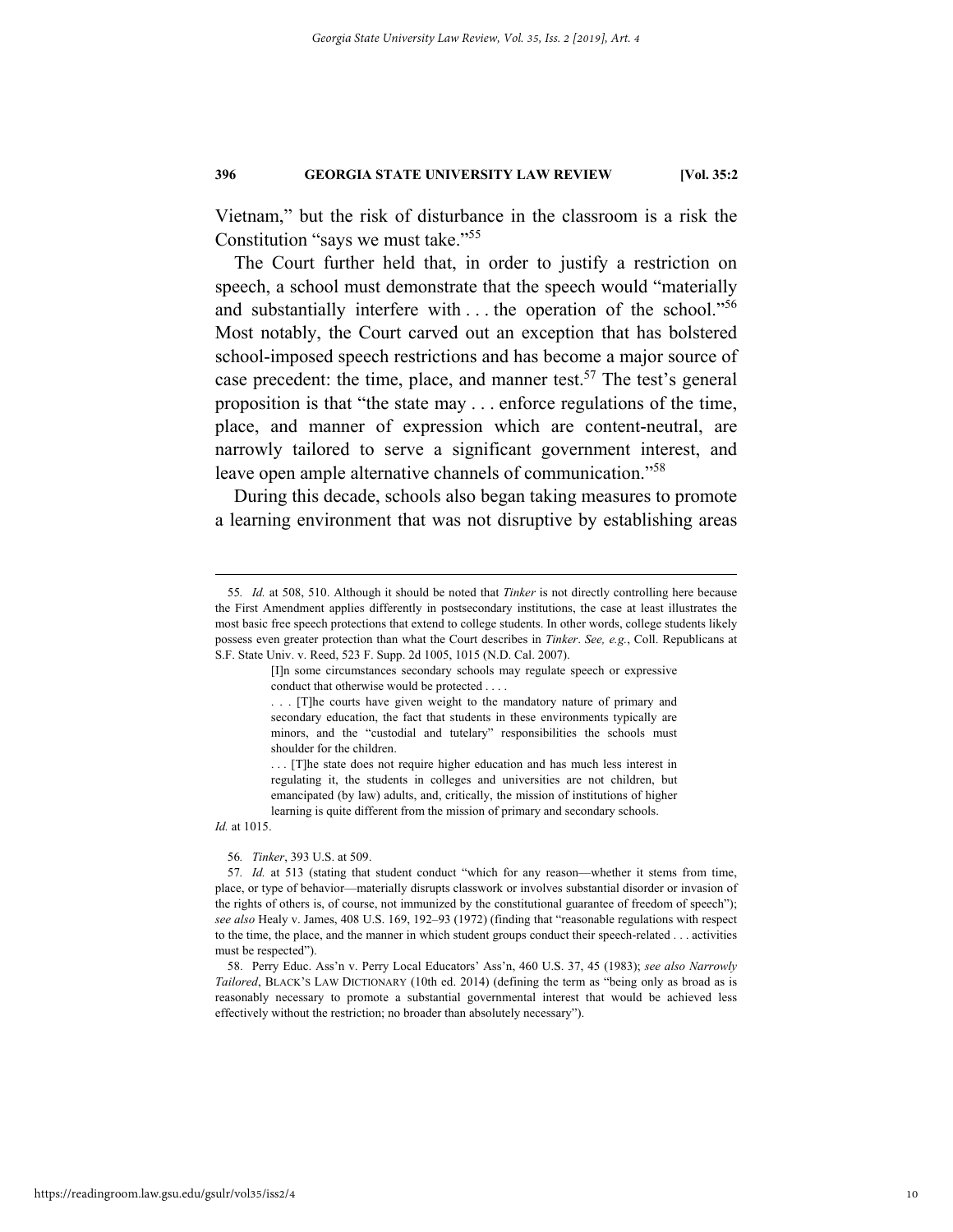for student expression.59 The first lawsuit involving a college free speech zone was *Bayless v. Martine*, occurring just one month after the Kent State shooting and one year after *Tinker*. 60 In this case, students challenged the university's refusal to allow them to protest in an area "located between two classroom buildings" because it would disrupt classes and block the flow of traffic.<sup>61</sup> The Fifth Circuit Court of Appeals struck down the students' challenge, applying the new time, place, and manner test.<sup>62</sup> The court found that a university's nondiscriminatory security interests outweighed students' desire to speak in a certain location. $63$  As speech litigation became more common at universities, the Supreme Court created protections for symbolic speech and protests, and struck down restrictions based on the viewpoints of the speaker.<sup>64</sup> At the same time, however, it deferred to speech restrictions on government property—namely, college campuses—when the property was not "a traditional locus of free speech activity."65

### *2. Hate Speech, Terror, and the Rise of Speech Zone Litigation*

The late 1980s and early 1990s saw another period of unrest on campuses with the emergence of school policies against hate speech.<sup>66</sup> Furthermore, largely in response to the September 11th

 <sup>59.</sup> Herrold, *supra* note 17, at 950; Traynor, *supra* note 13, at 17–18.

 <sup>60.</sup> David S. Allen, *Spatial Frameworks and the Management of Dissent: From Parks to Free Speech Zones*, 16 COMM. L. & POL'Y 383, 415 (2011).

 <sup>61.</sup> Bayless v. Martine, 430 F.2d 873, 875 (5th Cir. 1970).

<sup>62</sup>*. Id.* at 878. The court considered it "admirable" that university administrators went "the extra mile" to offer alternative locations for the speakers. *Id.*

<sup>63</sup>*. Id.* at 878–79.

 <sup>64.</sup> RICH, *supra* note 33.

<sup>65</sup>*. Id.*

 <sup>66.</sup> Zeiner, *supra* note 15, at 22–23. The rise of hate speech codes accompanied an "epidemic" of hate crimes across the nation in the early 1990s. Mitchell, *supra* note 13, at 815–16; *see also Speech*, BLACK'S LAW DICTIONARY (10th ed. 2014) (adding a definition for hate speech in 1988 and defining it as "speech that carries no meaning other than the expression of hatred for some group, such as a particular race, esp. in circumstances in which the communication is likely to provoke violence"). Though there was little controversy about campus speech zones during that decade, universities currently employ the same justifications for speech zones as they did for speech codes in the 1990s: namely, that a university has a duty and objective to "foster a culture of respect, inclusion, and civility." Janet Napolitano, *"Only Yes Means Yes": An Essay on University Policies Regarding Sexual Violence*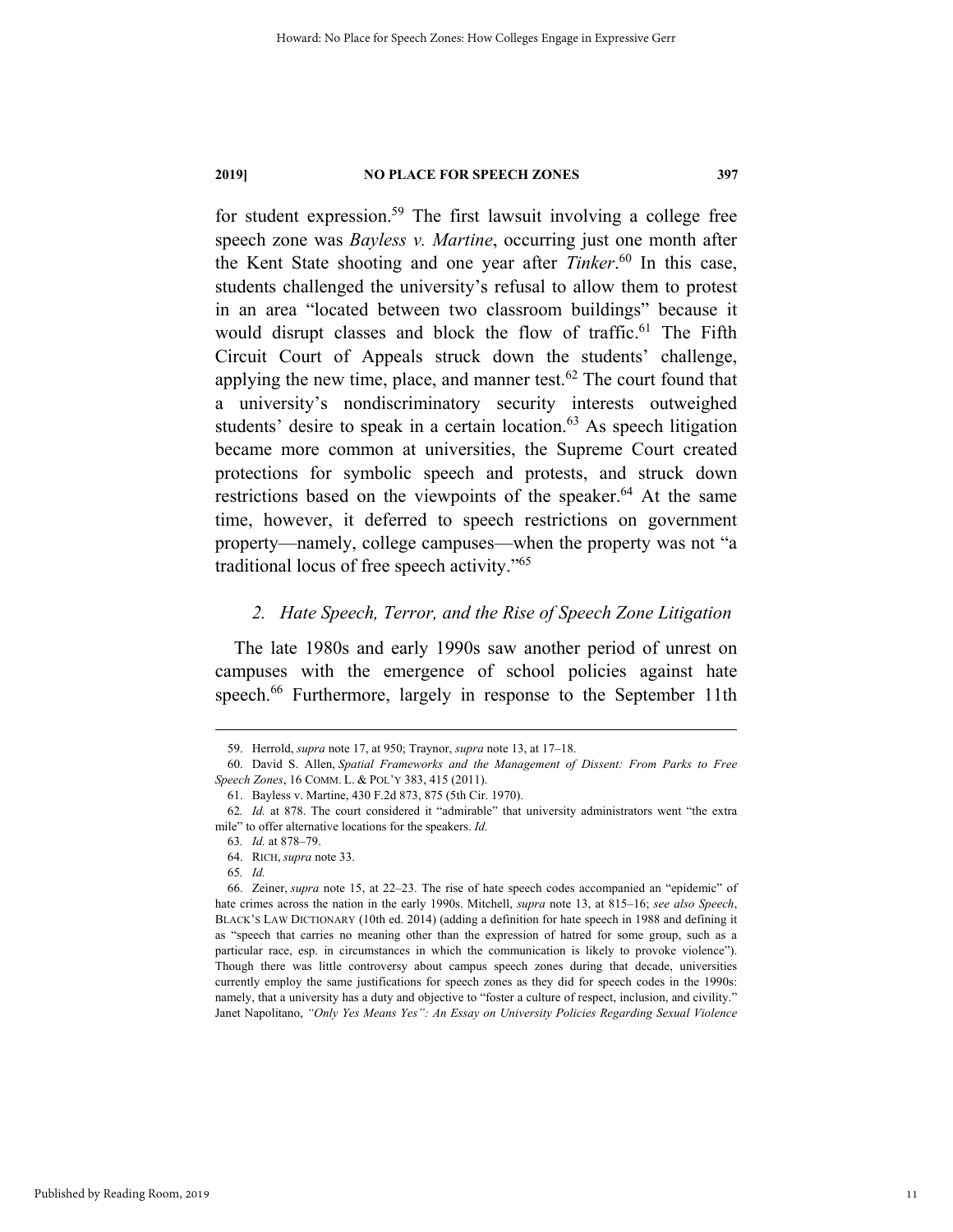terrorist attacks, designated free speech areas resurfaced at universities in the early  $2000s^{67}$  Politically-liberal students and scholars considered this an oppressive measure by the George W. Bush administration.<sup>68</sup> However, lawsuits during that time suggested that students on all sides of the political spectrum took issue with the speech zones.<sup>69</sup>

Many of the lawsuits in the early 2000s involved disciplining students who engaged in disruptive speech outside of the designated areas.<sup>70</sup> In one instance, police arrested a student for stepping outside of a California community college's speech zone.<sup>71</sup> At West Virginia University, police intervened when students attempted to hold signs and distribute anti-Disney flyers outside of a speech zone.<sup>72</sup> After the Foundation for Individual Rights in Education (FIRE) intervened, the university agreed to meet with students and ultimately revised its policy to be more speech-friendly.<sup>73</sup> In another case, a student wanted to speak against homosexuality in a location near the Texas Tech campus, but the university sent him to its free speech gazebo instead.<sup>74</sup> An administrator then admitted that the student's "personal belief" did not benefit the "entire [u]niversity community," and thus,

*Id.*; *see also* Traynor, *supra* note 13, at 3–7.

1

*and Sexual Assault*, 33 YALE L. & POL'Y REV. 387, 389 (2015); *accord* Zeiner, *supra* note 15, at 18–21. 67. Herrold, *supra* note 17, at 954.

 <sup>68.</sup> AMERICAN CIVIL LIBERTIES UNION, FREEDOM UNDER FIRE: DISSENT IN POST-9/11 AMERICA 11 (2003).

A favorite tactic of the Bush administration has been to herd protesters at presidential appearances into "designated protest zones" . . . . The policy, applied only to those with dissenting views, has been used to suppress dissent nationwide, and ACLU lawyers around the country are working to get charges dropped against people arrested for nothing more than wanting to voice their opinion during a presidential visit.

 <sup>69.</sup> Zeiner, *supra* note 15, at 1.

<sup>70</sup>*. Id.* 

<sup>71</sup>*. Id.*

 <sup>72.</sup> Davis, *supra* note 10, at 267, 296.

 <sup>73.</sup> Michael A. Fuoco, *Students Protest WVU Free Speech Zones*, (Feb. 13, 2002), http://old.postgazette.com/regionstate/20020213freespeech0213p4.asp [https://perma.cc/F6QF-QAHL]; Mary Kershaw, *WVU Students are at Greater Liberty to Protest*, FIRE (May 12, 2002) https://www.thefire.org/media-coverage/wvu-students-are-at-greater-liberty-to-protest/ [https://perma.cc/DRD7-U66D].

 <sup>74.</sup> Roberts v. Haragan, 346 F. Supp. 2d 853, 856 (N.D. Tex. 2004).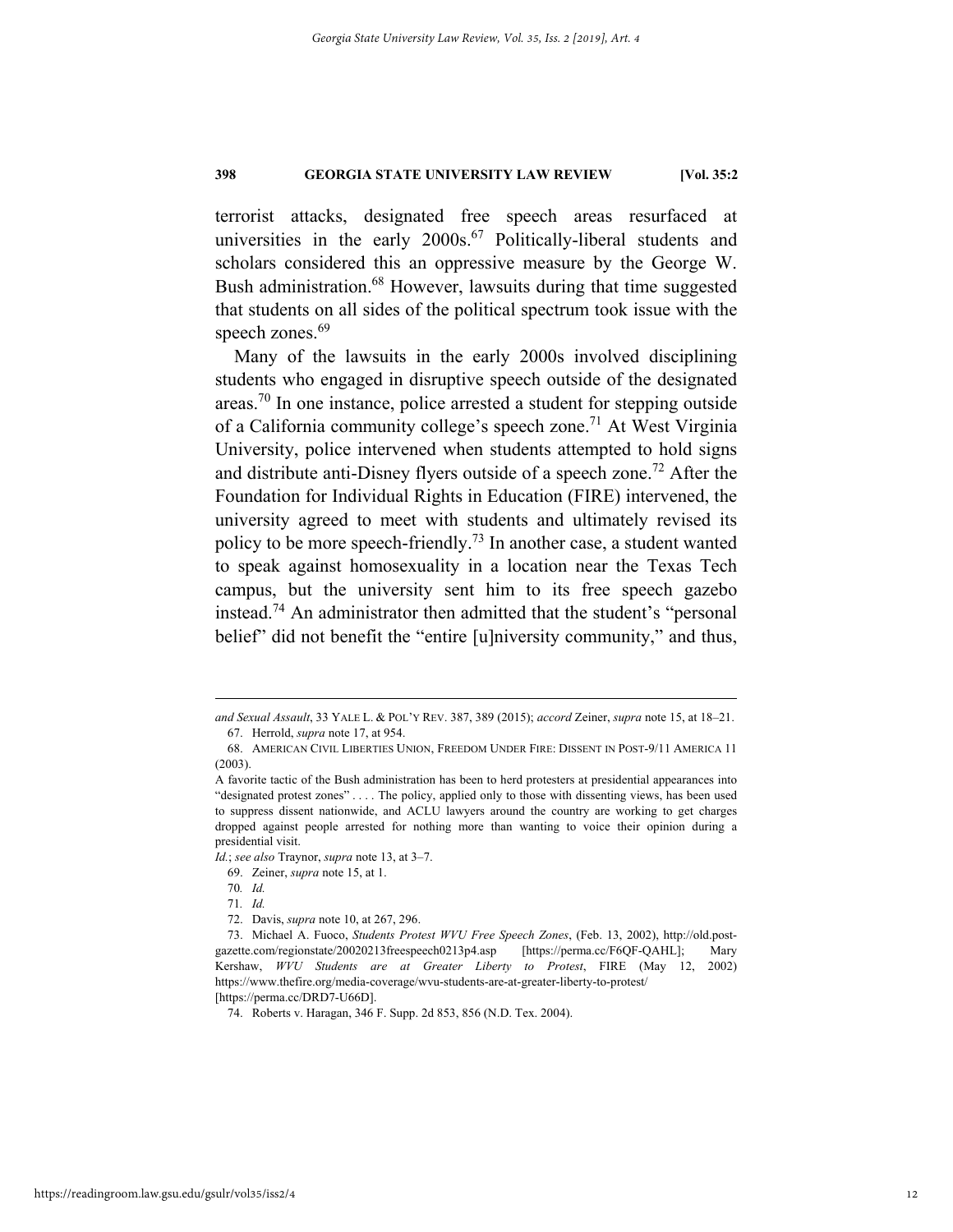did not deserve a more convenient location.75 The district court struck this down as content-based discrimination, but it warned that even if the regulation was content-neutral, the school failed to show:

[H]ow its interests in controlling[,] harassing[,] or insulting student speech [were] significant enough to justify trespass on students' First Amendment freedom . . . . Students . . . rightly expect to have open to them public forums where their freedom of expression is not unnecessarily discounted in relation to governmental concerns.<sup>76</sup>

Whereas some courts struck down speech zones as overbroad because the zones were likely to discriminate against speakers, even if they were neutral as to speakers' viewpoints, others upheld the zones as "reasonable and viewpoint neutral" even if they were "rather narrow and limiting."<sup>77</sup> Many of these decisions turned on the forum in which the speech occurred.<sup>78</sup> A public forum is a location open to all members of the public for expression, whereas a nonpublic forum refers to a space that is reserved for private use.<sup>79</sup> A public forum can be traditional, meaning it has always been available to the public, or it can be designated, meaning the government has taken an affirmative step toward recognizing the public nature of the forum.<sup>80</sup> Courts have begun to recognize a third type of public forum known as the limited public forum. $81$  The government creates a limited public forum when it "intentionally opens a facility"<sup>82</sup> or reserves

 82. Susan McDermott, *Single-Sex Education and the First Amendment: Sex-Based Exclusion from Public School on the Basis of Time, Place, or Manner Restrictions*, 12 WIS. WOMEN'S L.J. 207, 238

 <sup>75</sup>*. Id.* at 856–57.

<sup>76</sup>*. Id.* at 872.

<sup>77</sup>*. Id.* at 871–73; *see also* Ala. Student Party v. Student Gov't Ass'n of the Univ. of Ala., 867 F.2d 1344, 1347 (11th Cir. 1989); Herrold, *supra* note 17, at 957–59.

 <sup>78.</sup> Herrold, *supra* note 17, at 958.

 <sup>79.</sup> Minn. Voters All. v. Mansky, 138 S. Ct. 1876, 1885 (2018); Davis, *supra* note 10, at 270.

 <sup>80.</sup> Davis, *supra* note 10, at 270. "To determine if a designated forum exists, a court 'look[s] to the policy and practice of the government to ascertain whether it intended to designate a place not traditionally open to assembly and debate as a public forum.'" *Id.* (citing Cornelius v. NAACP Legal Def. & Educ. Fund, 473 U.S. 788, 802 (1985)).

<sup>81</sup>*. See, e.g.*, *Ala. Student Party*, 867 F.2d at 1350, 1353.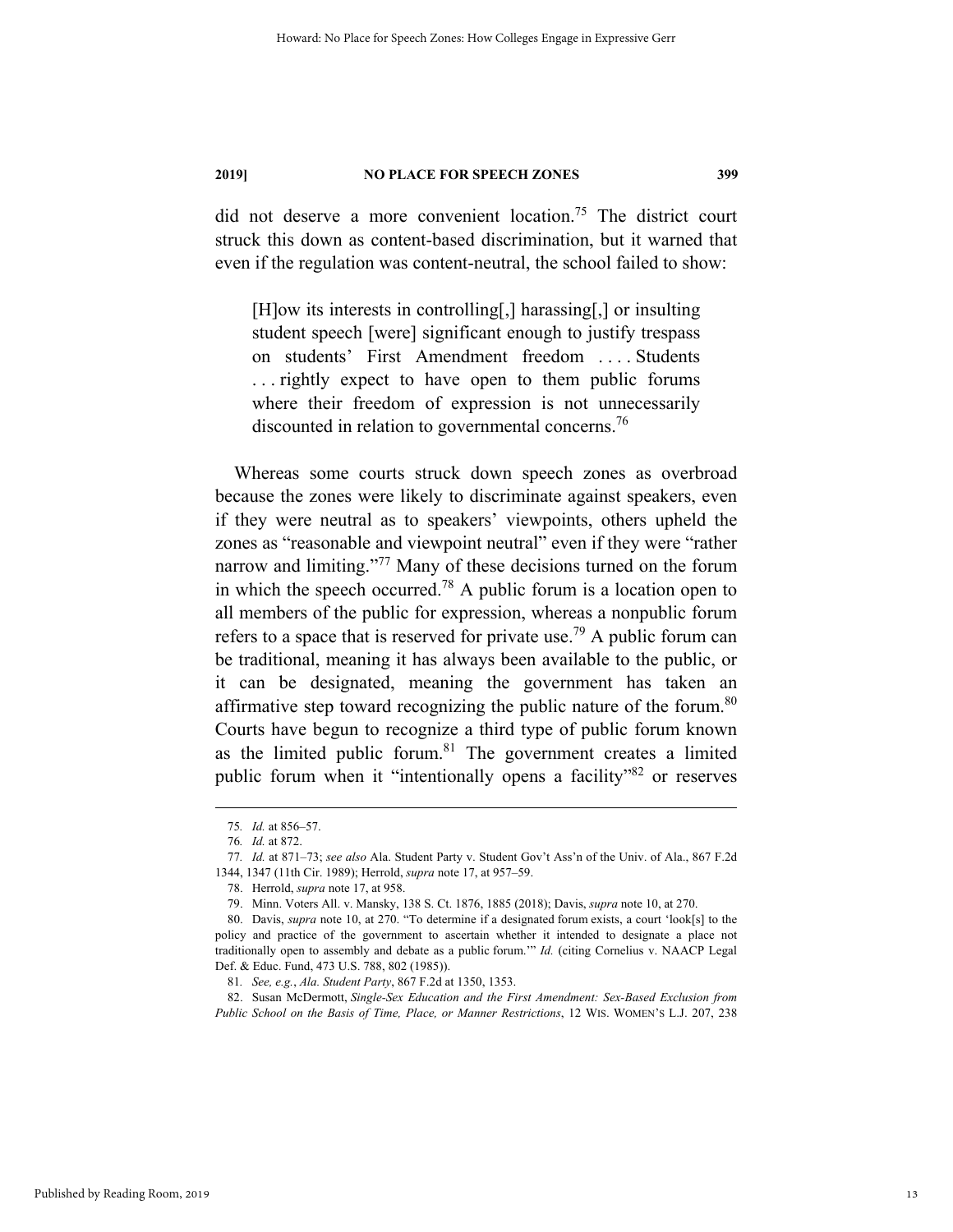property "for a limited purpose such as use by certain groups . . . or for the discussion of certain subjects."83 The standard applied to limited public forums ultimately depends on how a university treats the space.  $84$  If the reserved facility is open to the public, it is treated as a public forum.85 If it is closed to the general public, it is treated as a nonpublic forum.<sup>86</sup>

### *3. Speech Zones and "Snowflakes": Campus Tension Mounting*

Students are once again filing complaints against campus speech policies with similar results to the cases from the early 2000s. In 2011, the Eleventh Circuit Court of Appeals struck down a challenge to Georgia Southern University's free speech zone, an outdoor area located near the student center.<sup>87</sup> The court found that the zone was narrowly tailored to serve a compelling government interest, thus passing the time, place, and manner test.<sup>88</sup> The following year, in contrast, a district court in Ohio held that the University of Cincinnati's free speech zone, "less than one tenth the size of a football field," was unconstitutional because the restriction on speech implemented through the zone was overbroad and not narrowly

 <sup>(1997).</sup> 

 <sup>83.</sup> Perry Educ. Ass'n v. Perry Local Educators' Ass'n, 460 U.S. 37, 46, n. 7 (1983). In these forums, "'the class of speakers for whose especial benefit the forum was created'" may exclude others from assembling there. Bloedorn v. Grube, 631 F.3d 1218, 1237–39 (11th Cir. 2011) (citing *Cornelius*, 473 U.S. at 806).

 <sup>84.</sup> McDermott, *supra* note 82.

<sup>85</sup>*. Id.* at 238–240.

<sup>86</sup>*. See id.*

<sup>87</sup>*. Bloedorn*, 631 F.3d at 1237–39.

<sup>88</sup>*. Id.* Though the plaintiff was a member of the public, rather than a student, this decision indicates that the Eleventh Circuit will likely uphold school speech areas in the future, regardless of who the speaker is, provided that the zones meet the relevant constitutional standards. *Id.* Similarly, a University of South Carolina student brought a lawsuit against his school in 2016, claiming that requiring advanced registration and a fee for a free speech event on campus created "a de facto speech zone." Abbott v. Pastides, 263 F. Supp. 3d 565, 572 (D.S.C. 2017), *aff'd*, 900 F.3d 160 (4th Cir. 2018). The court held that the speech zone issue was moot because the school amended its registration policy, but it upheld the school's decision that certain advertisements were too controversial to display on campus, demonstrating a somewhat deferential attitude toward the college. *Id.* at 579-82.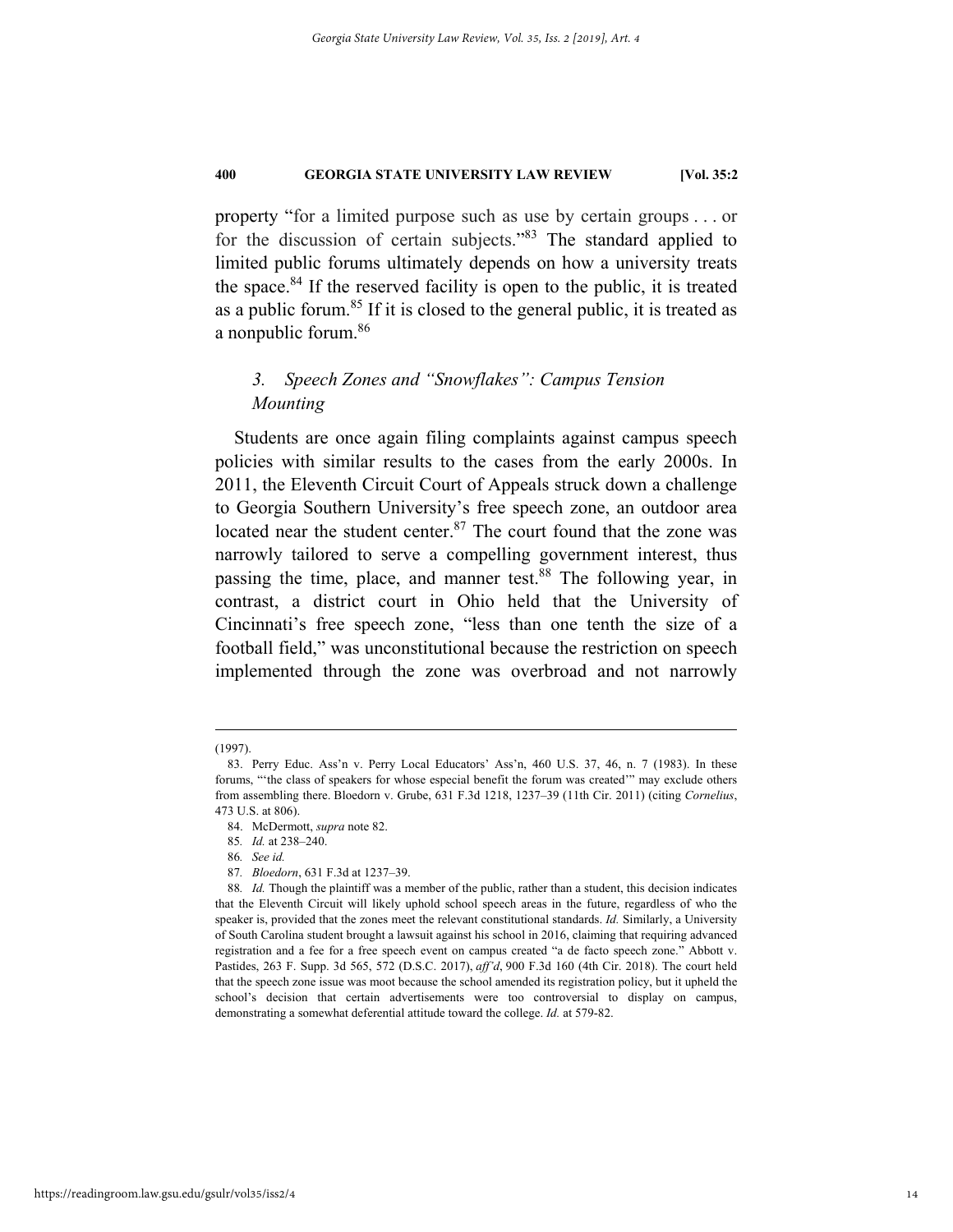tailored to serve a compelling government interest.<sup>89</sup> Similarly, Kevin Shaw's lawsuit against Pierce College regarding the school's designated speech zone, "which measures 616 square feet[,] or about the size of three parking spaces," was recently resolved. $90$  A federal district court in California ruled that Pierce College's restrictions were far too broad given the small portion of space available for student speech and the lack of any alternative spaces for student expression.<sup>91</sup> Even the Department of Justice has joined the attack on university speech codes.<sup>92</sup>

Furthermore, at least nine states have recently enacted legislation to abolish free speech zones, and more states may follow.<sup>93</sup> Most of the legislation is based on models created by FIRE and the Goldwater Institute.<sup>94</sup> Each bill employs the same or similar language that no public college or university can discriminate against student speech based on content, while still allowing colleges to restrict the time, place, or manner of speech.<sup>95</sup>

 <sup>89.</sup> Univ. of Cincinnati Chapter of Young Ams. for Liberty v. Williams, No. 1:12-CV-155, 2012 WL 2160969, at \*1, \*6–7 (S.D. Ohio June 12, 2012).

 <sup>90.</sup> Shaw v. Burke, No. 217CV02386ODWPLAX, 2018 WL 459661, at \*9 (C.D. Cal. Jan. 17, 2018) (finding that although the university had a significant interest in avoiding disruption, the small size of its speech zone unnecessarily burdened student expression); Perry Chiaramonte, *LA College Sued by Student for Allegedly Curbing his Free Speech Rights*, FOX NEWS (Mar. 29, 2017), http://www.foxnews.com/us/2017/03/29/la-college-sued-by-student-for-allegedly-curbing-his-freespeech-rights.html [https://perma.cc/738D-VT9Q].

<sup>91</sup>*. Shaw*, 2018 WL 459661, at \*9.

<sup>92</sup>*. See* Speech First, Inc. v. Schlissel, No. CV 18-11451, 2018 WL 3722809, at \*1 (E.D. Mich. Aug. 6, 2018) (submitting a statement of interest in a case involving a college's anti-harassment policy and investigation procedures for bias incidents); *see also* David Jesse, *DOJ: Free Speech Has Come Under Attack on Campuses*, GOVERNING (June 12, 2018), http://www.governing.com/topics/education/tnsuniversity-michigan-doj.html [https://perma.cc/W8MJ-H44W].

 <sup>93.</sup> Andrew Blake, *Florida Lawmakers Ban 'Free Speech Zones' on College Campuses*, WASH. TIMES (Mar. 6, 2018), https://www.washingtontimes.com/news/2018/mar/6/florida-lawmakers-ban-freespeech-zones-college-ca/ [https://perma.cc/4TYU-P3A5]; Sophie Quinton, *Charlottesville May Put the Brakes on Campus Free Speech Laws*, HUFFINGTON POST (Aug. 24, 2017, 10:36 AM), http://www.huffingtonpost.com/entry/charlottesville-may-put-the-brakes-on-campus-free-

speech\_us\_599ee3b9e4b0cb7715bfd39c [https://perma.cc/YC45-9R5F]; Adam Sabes, *Georgia Becomes 9th State to Pass Free Speech Legislation*, CAMPUS REFORM (May 15, 2018, 9:56 AM), https://www.campusreform.org/?ID=10903 [https://perma.cc/M4DC-UEU5];

 <sup>94.</sup> Robert Shibley, *Goldwater Institute Releases Model Campus Free Speech Legislation for States*, FIRE (Jan. 31, 2017), https://www.thefire.org/goldwater-institute-releases-model-campus-free-speechlegislation-for-states/ [https://perma.cc/MU3S-32LC].

<sup>95</sup>*. See, e.g.*, ARIZ. REV. STAT. ANN. § 15-1865 (2017); COLO. REV. STAT. § 23-5-144 (2017); VA.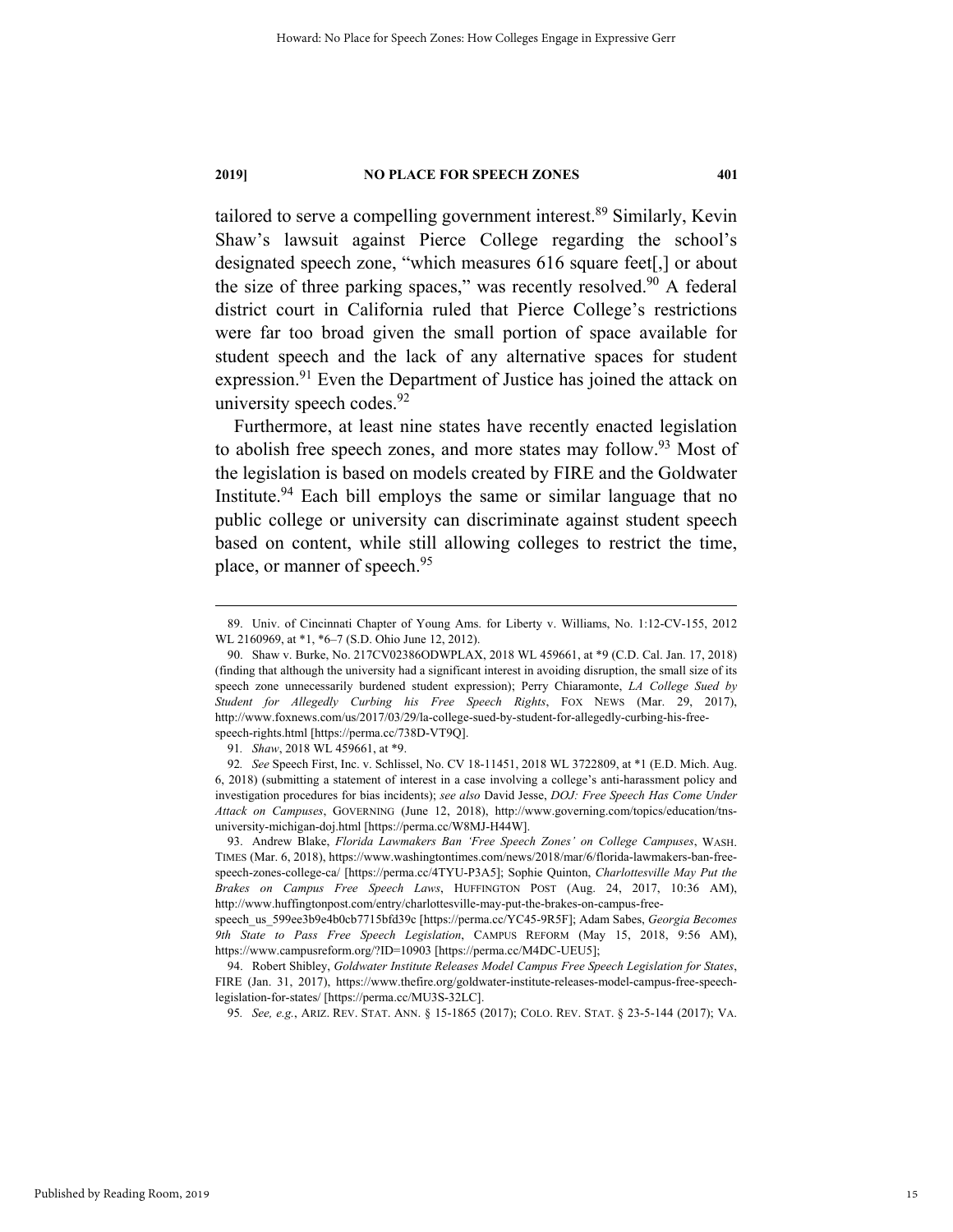In the past few years, there has been a firestorm of speakers and opinion pieces lashing out against school speech policies, and tensions appear to be escalating on campus. $96$  Some scholars point to the political correctness ideology and increased attentiveness to cultural and racial differences, as well as stricter punishment for sexual assault cases and enforcement of safe spaces, as elements that have contributed to an environment of stifled speech.<sup>97</sup> Many pundits

Education's Office of Civil Rights encouraged universities to investigate sexual harassment claims to

CODE ANN. § 23.1-900.1 (2017); *see also* Quinton, *supra* note 93. The enactment of these statutes primarily arose from concerns about the "pattern" of "belligerent protests" at universities, particularly when speakers are invited to campus and then disinvited following student backlash. Samantha Raphelson, *States Consider Legislation to Protect Free Speech on Campus*, NPR (May 5, 2017, 6:29 PM), https://www.npr.org/2017/05/05/527092506/states-consider-legislation-to-protect-free-speech-oncampus [https://perma.cc/3FSG-NK5U].

 <sup>96.</sup> Kashana Cauley, *When Conservatives Suppress Campus Speech*, N.Y. TIMES (Oct. 17, 2017), https://www.nytimes.com/2017/10/17/opinion/conservatives-campus-speech-wisconsin.html [https://perma.cc/63QU-9R85]; Elliot C. McLaughlin, *War on Campus*, CNN (May 1, 2017), http://www.cnn.com/2017/04/20/us/campus-free-speech-trnd/index.html [https://perma.cc/H3BZ-H83Q].

<sup>97</sup>*. See, e.g.*, Roger Pilon, Vice President for Legal Affairs, Cato Institute, Address at Troy University: Academic Freedom and Free Speech, 1–4 (Mar. 16, 2016), https://object.cato.org/sites/cato.org/files/pubs/pdf/pilon-academic-freedom-speech.pdf [https://perma.cc/AE3T-YMQN]. In 2016, the administration at Bowdoin College punished students for attending a tequila-themed birthday party at which students wore small sombreros. *Id.* at 3; *see also* Koos Couvée, *Students Offered Counselling Over Small Sombrero Hats at Tequila-Themed Birthday Party*, INDEPENDENT (Mar. 6, 2016, 4:30 PM), http://www.independent.co.uk/news/world/americas/students-offered-counselling-over-small-sombrerohats-at-tequila-themed-birthday-party-a6915521.html [https://perma.cc/VZ25-6QE8]. The college condemned the party as an "act of ethnic stereotyping" and even offered counseling to students offended by the incident. *Id.* In addition to removing party-goers from their dorms, the school's student government attempted to impeach two members who were present at the party, but it abandoned the proceedings when it became clear that it lacked the appropriate procedures in its bylaws, prompting threatened lawsuits by outside parties. Rachael Allen, *Articles of Impeachment for BSG Members Rescinded*, BOWDOIN ORIENT (Mar. 10, 2016), http://bowdoinorient.com/bonus/article/11046 [https://perma.cc/P6SX-S49Q]; Pilon, *supra* at 3. Many students, including those of Latin-American descent, viewed the college's response as excessive and unnecessarily restrictive. *See, e.g.*, Francisco Navarro, *The Ownership of Cultures Is Not a Simple Matter of Race and Ethnicity*, BOWDOIN ORIENT (Mar. 4, 2016), http://bowdoinorient.com/bonus/article/11018 [https://perma.cc/CV6F-YKXC] (writing "I spent the first fifteen years of my life living in Mexico . . . and I do not believe that the tequila party was an act of cultural misappropriation and deserving of punitive measures for the students involved"); *see also* Catherine Rampell, *Political Correctness Devours Yet Another College, Fighting over Mini-Sombreros*, WASH. POST (Mar. 3, 2016), https://www.washingtonpost.com/opinions/partyculture/2016/03/03/fdb46cc4-e185-11e5-9c36-e1902f6b6571\_story.html?utm\_term=.2695ae359ded [https://perma.cc/V8WX-6SL5] ("One student of Guatemalan and Costa Rican heritage . . . pronounced the whole kerfuffle 'mind-boggling' and called the disciplinary consequences a 'travesty,' especially in light of the dining hall's Mexican night a week later."). Additionally, in 2011, the Obama administration issued a letter that came to be known as the "Dear Colleague Letter," in which the Department of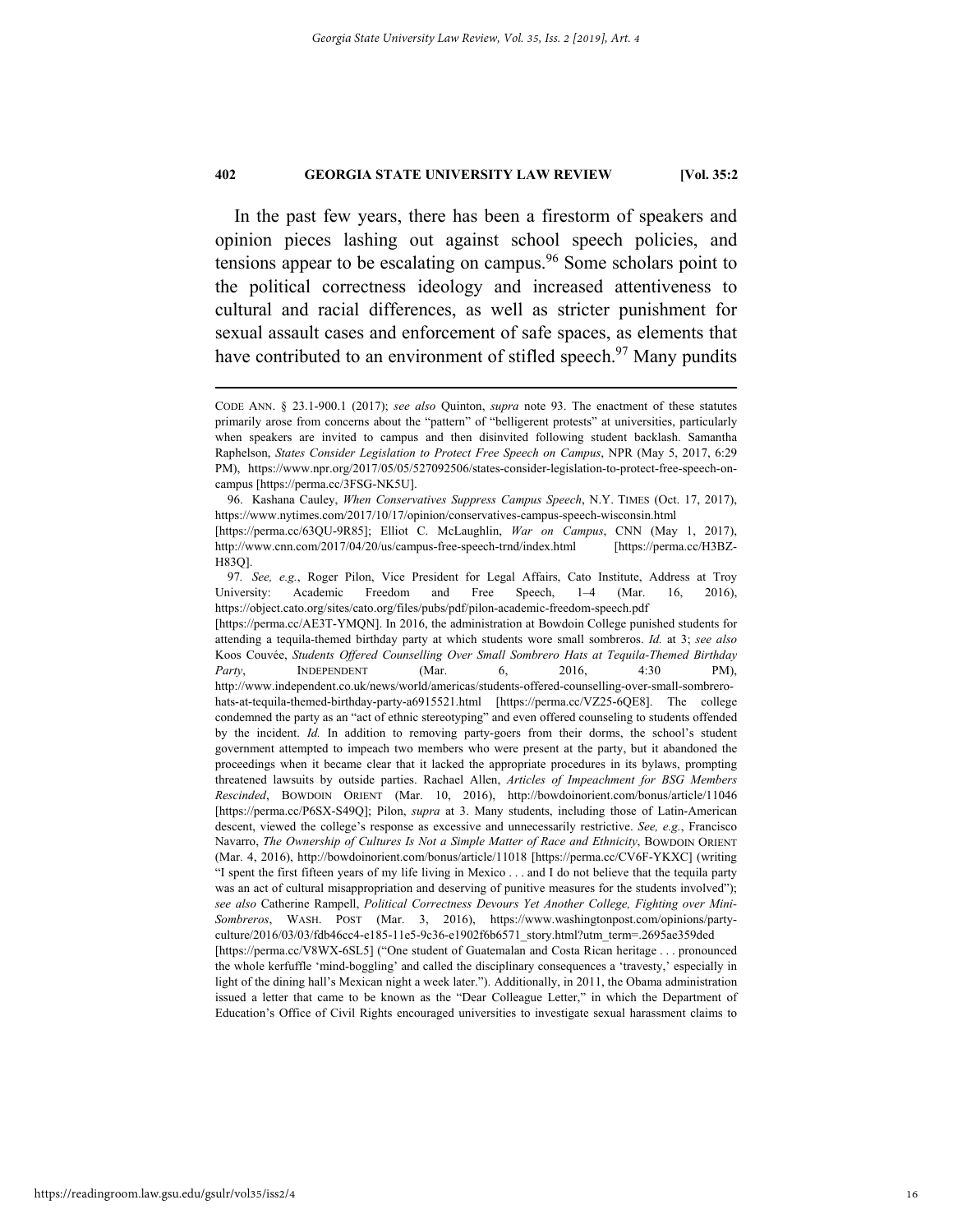have even begun referring to millennials who are offended by speech as "Generation Snowflake."98 On the other hand, several academics argue that curbing hate speech on campus is necessary to promote values like confidence, emotional stability, diversity, and "access to, full use of, and enjoyment of educational facilities and opportunities."<sup>99</sup>

The University of California, Berkeley, where the Free Speech Movement originated in the 1960s, has found itself in the spotlight once again as a site of newsworthy protests and counter-protests, particularly when controversial speakers come to campus.<sup>100</sup> Events

99. Zeiner, *supra* note 15, at 20.

prevent classrooms from becoming "a hostile environment." Dear Colleague Letter, U.S. Dep't of Educ. Office of C.R., 3–5 (Apr. 4, 2011) (archived by U.S. Dept. of Educ. Office of Civil Rights). Though it encouraged more immediate action against wrongdoers, the letter left many questions among university officials and legislators about whether this letter carried the force of law and whether the procedures suggested were constitutional. Jake New, *Must vs. Should*, INSIDE HIGHER ED (Feb. 25, 2016), https://www.insidehighered.com/news/2016/02/25/colleges-frustrated-lack-clarification-title-ix-

guidance [https://perma.cc/6MKP-52FB]. Furthermore, critics of the letter claimed that it had a direct chilling effect on speech and inquiry on campus, as professors, particularly those who teach gender and sexuality, hesitate to discuss potentially offensive or triggering topics. *The History, Uses, and Abuses of Title IX*, 102 BULL. AM. ASS'N U. PROFESSORS 69, 88 (2016), *Title IX*, 102 BULL. AM. ASS'N U. PROFESSORS 69, 88 (2016), https://www.aaup.org/file/TitleIXreport.pdf [https://perma.cc/5J6G-J3Q9]. However, the Trump administration recently rescinded the Letter. Robby Soave, *Breaking: Betsy DeVos Withdraws 'Dear Colleague' Letter That Weaponized Title IX Against Due Process*, REASON (Sept. 22, 2017, 12:14 PM), http://reason.com/blog/2017/09/22/breaking-betsy-devos-withdraws-dear-coll [https://perma.cc/F3AR-MA7K].

<sup>98</sup>*. See Snowflake Generation*, COLLINS ENGLISH DICTIONARY, https://www.collinsdictionary.com/dictionary/english/snowflake-generation [https://perma.cc/9FMK-NRBU] (last accessed Sept. 18, 2018) (defining the term as "the generation of people who became adults in the 2010s, viewed as being less resilient and more prone to taking offence than previous generations"). This reference is a nod to the novel-turned-movie, "Fight Club," where a line reads, "You are not special. You are not a beautiful and unique snowflake." Guy Birchall, *'I COINED SNOWFLAKE' Fight Club Writer Chuck Palahniuk Takes Credit For 'Generation Snowflake' Term And Says 'Whinging [sic] Left Needs to Stop Being so Offended'*, THE SUN (Jan. 24, 2017, 11:08 AM), https://www.thesun.co.uk/news/2700438/fight-club-writer-chuck-palahniuk-takes-credit-for-generationsnowflake-term-and-says-whinging-left-needs-to-stop-being-so-offended/ [https://perma.cc/9VU9- MCAW]. Critics accuse millennials around the world of feeling entitled to favorable treatment including freedom from exposure to offensive language—and argue that it is not feasible to treat every individual as a "unique snowflake." Rebecca Nicholson, *'Poor Little Snowflake'—The Defining Insult of 2016*, GUARDIAN (Nov. 26, 2016, 10:02 AM), https://www.theguardian.com/science/2016/nov/28/snowflake-insult-disdain-young-people [https://perma.cc/WL5S-7G8X ].

<sup>100</sup>*. The Free Speech Movement: Overview*, *supra* note 42; *Berkeley Free Speech Protests: Arrests, Injuries, Damages since February*, FOX NEWS (Apr. 25, 2017), http://www.foxnews.com/politics/2017/04/25/berkeley-free-speech-protests-arrests-injuries-damages-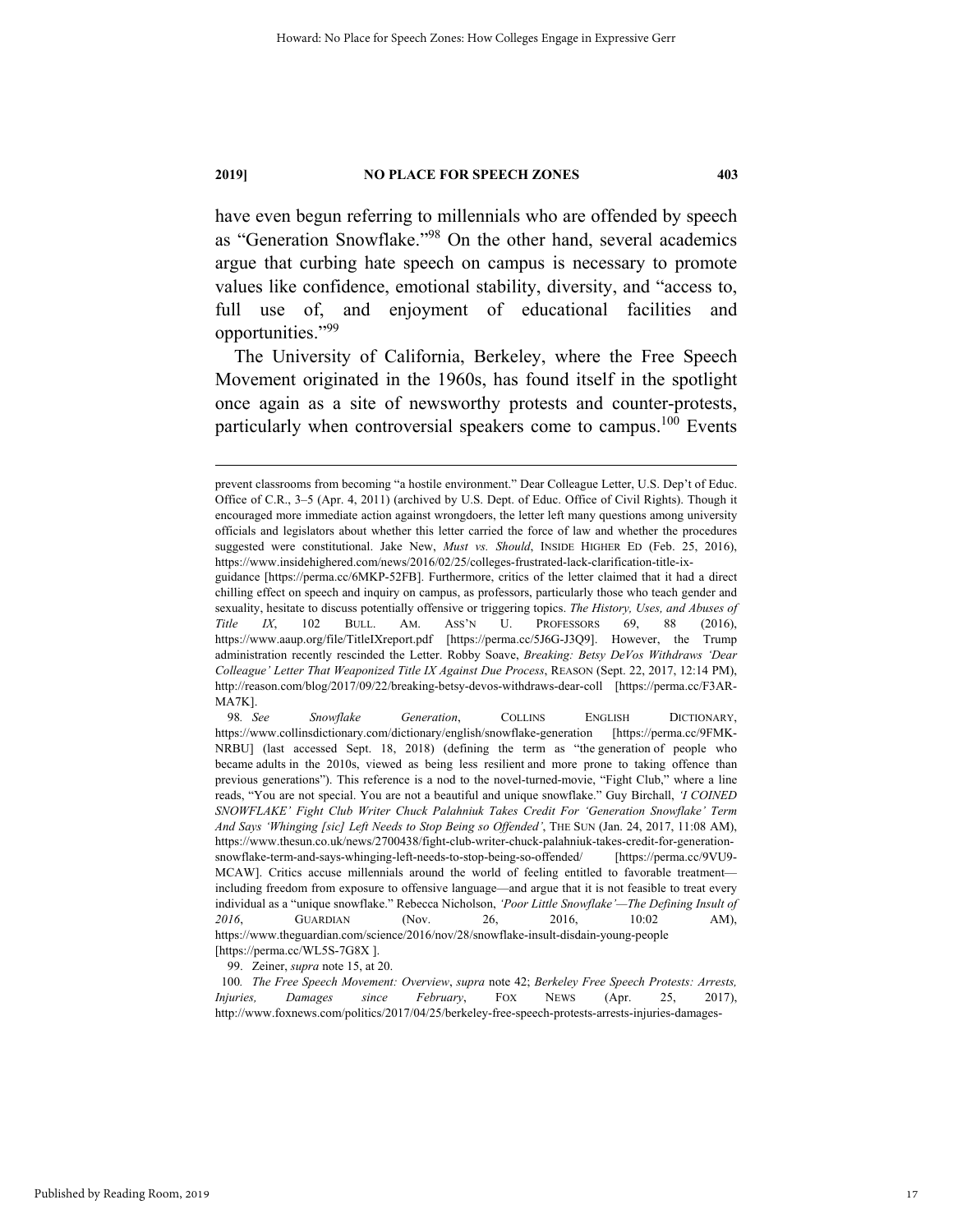that took place in Charlottesville, Boston, and the city of Berkeley in the summer of 2017 turned the nation's attention to the free speech debate outside of the university environment.<sup>101</sup> As colleges prepared

[https://perma.cc/YDR4-AQDS]. Police in riot gear arrested nine protesters during the event for "carrying banned weapons," and security for the day cost an estimated \$600,000. Madison Park, *Ben Shapiro Spoke at Berkeley as Protesters Gathered Outside*, CNN (Sept. 15, 2017, 5:04 AM), http://www.cnn.com/2017/09/14/us/berkeley-ben-shapiro-speech/index.html [https://perma.cc/WQ83- XRRZ]; Elise Ulwelling, *Ben Shapiro's Visit Cost UC Berkeley an Estimated \$600k for Security*, DAILY CALIFORNIAN (Sept. 17, 2017), http://www.dailycal.org/2017/09/17/uc-berkeley-security-costs-benshapiros-visit-estimated-600k/ [https://perma.cc/PEM4-YQQX]. Even small, private schools have undergone similar incidents; at Middlebury College, a professor suffered a concussion when students protesting a controversial speaker mobbed her car. Travis Andersen, *Middlebury College Punishes Students who Disrupted Charles Murray Talk*, BOS. GLOBE (April 29, 2017), https://www.bostonglobe.com/metro/2017/04/28/middlebury-college-lowers-boom-campus-protesterswho-disrupted-charles-murray-talk/ZDuJOxqvw1m2MsmQr4S0hO/story.html [https://perma.cc/XK7Y-HXP5]. Though the school punished as many as sixty-seven students, some argued that this was too lenient. Richard Cohen, *Protesters at Middlebury College Demonstrate 'Cultural Appropriation'—of Fascism*, WASH. POST (May 29, 2017), https://www.washingtonpost.com/opinions/protesters-atmiddlebury-college-demonstrate-cultural-appropriation—of-fascism/2017/05/29/af2a3548-4241-11e7- 9869-bac8b446820a\_story.html?utm\_term=.107d28264117 [https://perma.cc/X3LT-SCRS]; Stephanie Saul, *Dozens of Middlebury Students Are Disciplined for Charles Murray Protest*, N.Y. TIMES (May 24, 2017), https://www.nytimes.com/2017/05/24/us/middlebury-college-charles-murray-bell-curve.html [https://perma.cc/X88S-92QT]. Ironically, the professor did not even agree with the speaker's views. Andersen, *supra*.

 101. Daniella Silva, *U.S. Cities Brace for Upcoming Right-Wing Rallies in Wake of Charlottesville,* NBC (Aug. 16, 2017, 2:02 PM), https://www.nbcnews.com/news/us-news/u-s-cities-brace-upcomingright-wing-rallies-wake-charlottesville-n792956 [https://perma.cc/K9G6-AWP8]. In Charlottesville, members of the Ku Klux Klan assembled to protest what they called "the ongoing cultural genocide . . . of white Americans." Sarah Toy, *KKK Rally in Charlottesville Met with Throng of Protesters*, USA TODAY (July 9, 2017 10:26 AM), https://www.usatoday.com/story/news/nationnow/2017/07/08/kkk-holds-rally-virginia-and-met-protesters/462146001/ [https://perma.cc/EQ77- XXB5]. Counter-protesters arrived, and violence erupted. Ralph Ellis, *The KKK Rally in Charlottesville Was Outnumbered by Counterprotesters*, CNN (July 10, 2017 3:14 AM), http://www.cnn.com/2017/07/08/us/kkk-rally-charlottesville-statues/index.html

[https://perma.cc/EQV6-4UBA]. Following the events in Charlottesville, the Boston Free Speech Coalition attempted to hold a Free Speech Rally. Meghan E. Irons, *Who Is the Boston Free Speech Coalition Behind Saturday's Rally?,* BOS. GLOBE (Aug. 16, 2017), https://www.bostonglobe.com/metro/2017/08/15/who-boston-free-speech-coalition-behind-saturdayrally/eRrE4qpFSBKC4pD8T1iHjI/story.html [https://perma.cc/TFN6-2Y2W]. The organizers of the event denounced white supremacy and attempted to distance themselves from the Charlottesville protests, but thousands of counter-protesters assembled, accused the speakers of alt-right views, and shut

since-february.html [https://perma.cc/3ZCS-C6CJ]. In one instance, protests broke out in response to controversial speaker Milo Yiannopoulos's scheduled speech in February 2017, causing \$100,000 in damage. *Id.* In another instance, despite concern over conservative speaker Ben Shapiro's reputation, the university allowed him to speak in September 2017, promising enhanced security and "support services" for students and faculty "made to feel threatened or harassed" by his words. Riya Bhattacharjee, *'Snowflake Alert': Ben Shapiro Responds to UC Berkeley's Offer for Counseling to Students 'Impacted' by His Speech*, NBC (Sept. 8, 2017, 3:26 PM), http://www.nbcbayarea.com/news/local/UC-Berkeley-Offers-Security-Counceling-For-Those-Affected-by-Ben-Shapiro-Speech-443310293.html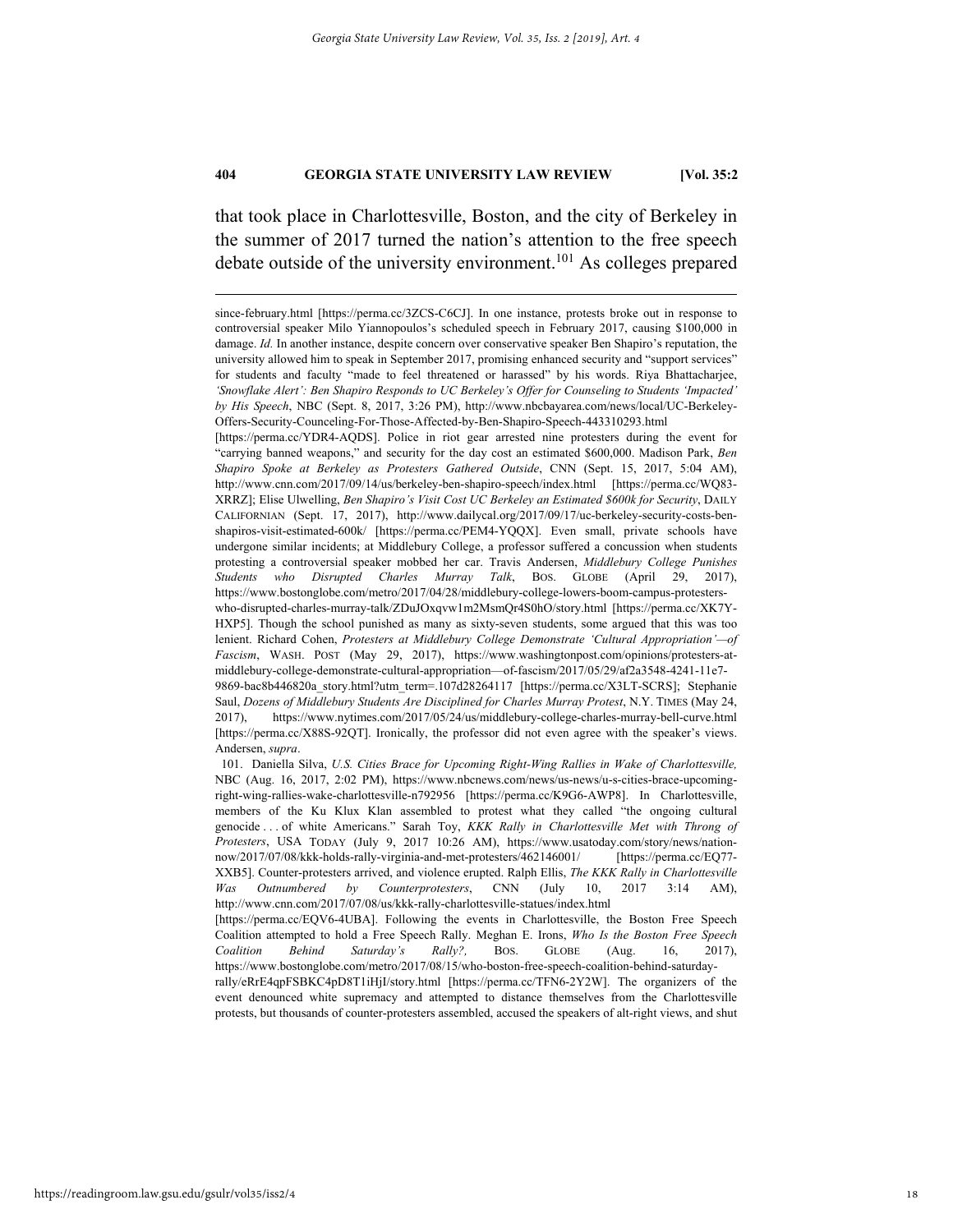for backlash and potentially harmful protests in the wake of these events, some may have been overzealous in their efforts to prevent instances of hatred and racism. For instance, at the University of Nebraska-Lincoln, university staff members, including professors, allegedly harassed a student leader who was promoting capitalism and limited government.<sup>102</sup> Though staff members accused the student of being a member of the Ku Klux Klan while directing "vulgar gestures" at her, the university's president simply classified the incident as a "missed opportunity" to promote civil discussion.<sup>103</sup>

down the event. Meghan Barr, John Waller, & Dialynn Dwyer, *Here's What Happened at the 'Free Speech' Rally and Counter-Protests on Boston Common*, BOSTON (Aug. 20, 2017 7:15 PM), https://www.boston.com/news/local-news/2017/08/19/live-updates-free-speech-rally-counter-protestsboston-common [https://perma.cc/RJB6-3QQX]. The following week, a woman attempted to host a "No to Marxism in America" event in which she also clarified that white supremacists were unwelcome. Emilie Raguso, *'Anti-Marxist' Rally Organizer: Violence, White Supremacists Not Welcome*, BERKELEYSIDE (Aug. 24, 2017 4:57 PM), http://www.berkeleyside.com/2017/08/24/anti-marxist-rallyorganizer-says-white-supremacists-violence-not-welcome-berkeley/ [https://perma.cc/U6RT-56ZR]. Even though she canceled the event after receiving violent threats, counter-protesters assembled in the park on the scheduled day, and violence ensued. Ron-Gong Lin II, *Berkeley Right-Wing Protest Organizer Explains Cancellation In Letter,* L.A. TIMES (Aug. 26, 2017, 2:02 AM), http://www.latimes.com/local/california/la-me-bay-area-protests-berkeley-right-wing-protest-organizer-1503738153-htmlstory.html [https://perma.cc/JX6M-FXZ8]; *Violence Breaks Out at Berkeley Rally Where Counter-Protesters Vastly Out Number Trump Supporters, L.A. TIMES* (Aug. 27, 2017, 11:21 AM), http://ktla.com/2017/08/27/after-peaceful-demonstration-in-san-francisco-second-counter-protestexpected-in-berkeley/ [https://perma.cc/NKG9-3WQR].

 <sup>102.</sup> Rick Ruggles, *UNL Sophomore Says She Was Berated and Intimidated While Trying to Recruit Students for Conservative Group*, OMAHA WORLD HERALD (Aug. 30, 2017), http://www.omaha.com/news/education/unl-sophomore-says-she-was-berated-and-intimidated-whiletrying/article\_1187dc24-837c-51ad-9387-17f2ed7e6b5c.html [https://perma.cc/K6JE-UZPQ]; TURNING POINT USA, https://www.tpusa.com/ [https://perma.cc/UDL8-RGME]; *UNL President Responds to Free Speech Clash on Campus*, WOWT (Aug. 28, 2017 8:54 PM), http://www.wowt.com/content/news/UNL-President-responds-to-free-speech-clash-on-campus-442064643.html [https://perma.cc/5SH5-CLUP].

<sup>103</sup>*. UNL President Responds to Free Speech Clash on Campus*, *supra* note 102; *accord* Chris Dunker, *UNL Again Finds Itself in Midst of Free Speech Debate*, LINCOLN J. STAR (Aug. 30, 2017), http://journalstar.com/news/local/education/unl-again-finds-itself-in-midst-of-free-speech-

debate/article\_a9a3b96d-46f1-5009-8ebe-b6fbb56711a5.html [https://perma.cc/3EN3-JVQJ]. Three months later, two communications directors left the university due to fallout from the incident. Rick Ruggles, *Lecturer Accused of Harassing Conservative Student Will No Longer Work at UNL; 2 PR Officials Also Out, OMAHA WORLD HAROLD* (Nov. 19, 2017), https://www.omaha.com/news/education/lecturer-accused-of-harassing-conservative-student-will-nolonger-work/article\_0a127208-cbfa-11e7-89dd-2b859c3ef2bd.html [https://perma.cc/ZC2R-AYER]. The UNL president also announced that a professor involved in the incident—who referred to the student as a "neo-fascist"—would remain at the school until her contract expired at the end of the academic year. *Id.* Finally, the president sent a letter to state officials recommitting the university to "open conversation." *Id.* These actions indicate that many groups (such as Conservative Review "and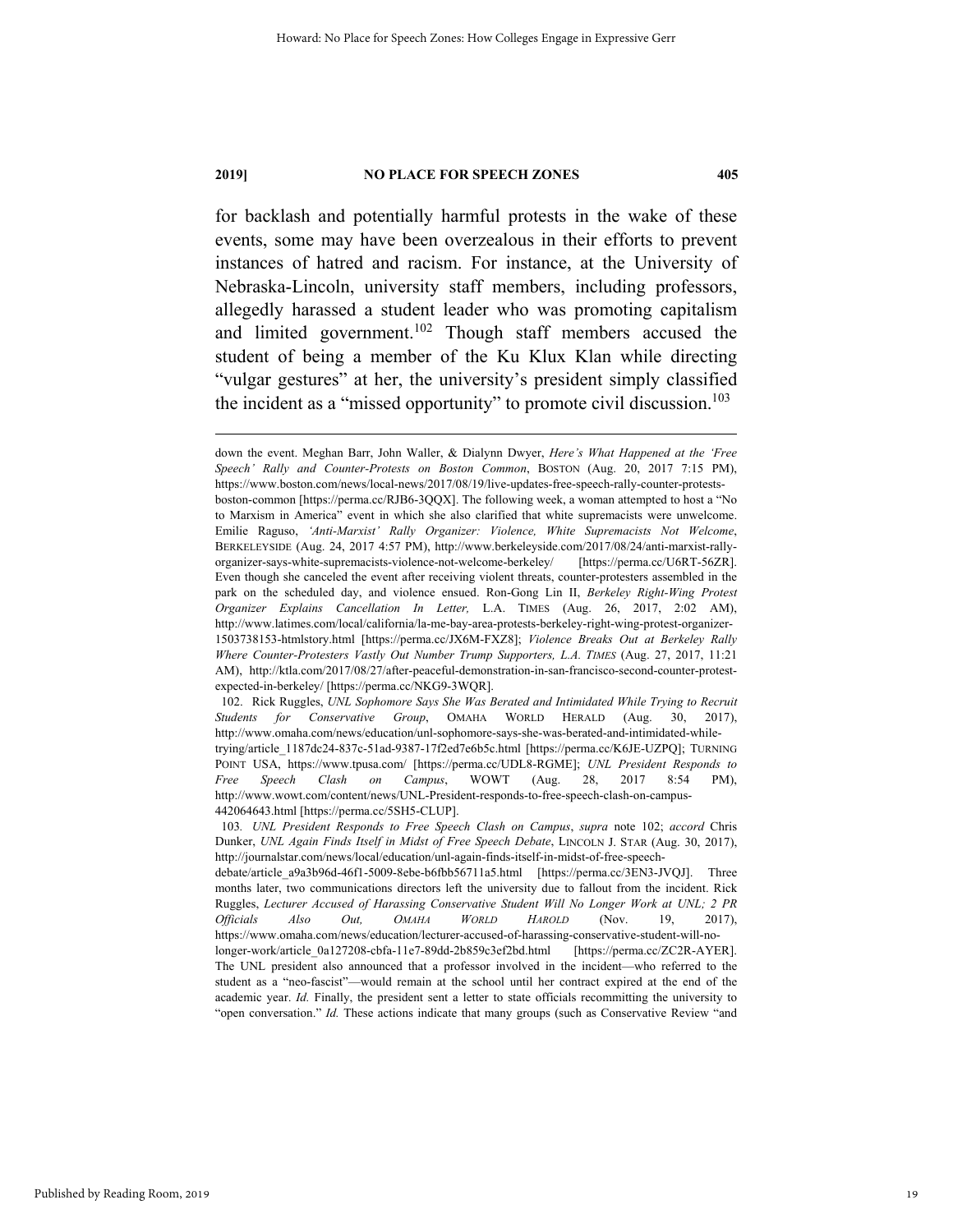### *B. The Simultaneous Rise of Complaints against Gerrymandering*

The Civil Rights Movement of the mid-twentieth century went beyond students' rights; voters also asserted their rights during this time by filing complaints against gerrymandering.<sup>104</sup> The term *gerrymandering* is not exclusively used to describe voter redistricting; it can more generally refer to "dividing any geographical or jurisdictional area into political units . . . to give some group a special advantage."105 *Baker v. Carr* was the first gerrymandering case to reach the Supreme Court, when voters challenged the Tennessee legislature's reapportionment plan.<sup>106</sup> The Court found that the issue was not an entirely political question and, therefore, it was justiciable. $107$  Thus, lower courts could hear citizens' claims that gerrymandering violated the Equal Protection Clause of the Fourteenth Amendment because it produced an unconstitutional

106*. Baker*, 369 U.S. at 187–88.

*Id.* at 217.

other organizations") were dissatisfied with the administration's initial response to the incident. *Id.*

 <sup>104.</sup> Baker v. Carr, 369 U.S. 186, 187–93 (1962); Wolf, *supra* note 23; Rathod, *supra* note 23; *see also* Issacharoff, *supra* note 23.

<sup>105</sup>*. Gerrymandering*, *supra* note 24. The practice of gerrymandering "existed even before Congress did," though the term was officially coined after the governor of Massachusetts, Elbridge Gerry, redrew the state's voting districts to favor his own political party. Robert Draper, *The League of Dangerous Mapmakers*, ATLANTIC (Oct. 2012), https://www.theatlantic.com/magazine/archive/2012/10/the-leagueof/309084/ [https://perma.cc/S8R5-U34E]. One district resembled a salamander in its shape, and "the term *gerrymander* has been used ever since to describe the contorting of districts." *Id.*

<sup>107</sup>*. Id.* at 209. When it comes to constitutional powers granted solely to the executive and legislative branches, "separation-of-powers principles have led to the conclusion that it is not the province or duty of the judiciary to say what the law is." RICHARD D. FREER & EDWARD H. COOPER, 13C FEDERAL PRACTICE AND PROCEDURE § 3534 (3d ed. 2017). As a result, courts consider political questions hesitantly and on an ad hoc basis. *Baker*, 369 U.S. at 211. The Supreme Court established some guidelines in *Baker* to assess a political question:

Prominent on the surface of any case held to involve a political question is found a textually demonstrable constitutional commitment of the issue to a coordinate political department; or a lack of judicially discoverable and manageable standards for resolving it; or the impossibility of deciding without an initial policy determination of a kind clearly for nonjudicial discretion; or the impossibility of a court's undertaking independent resolution without expressing lack of the respect due coordinate branches of government; or an unusual need for unquestioning adherence to a political decision already made; or the potentiality of embarrassment from multifarious pronouncements by various departments on one question.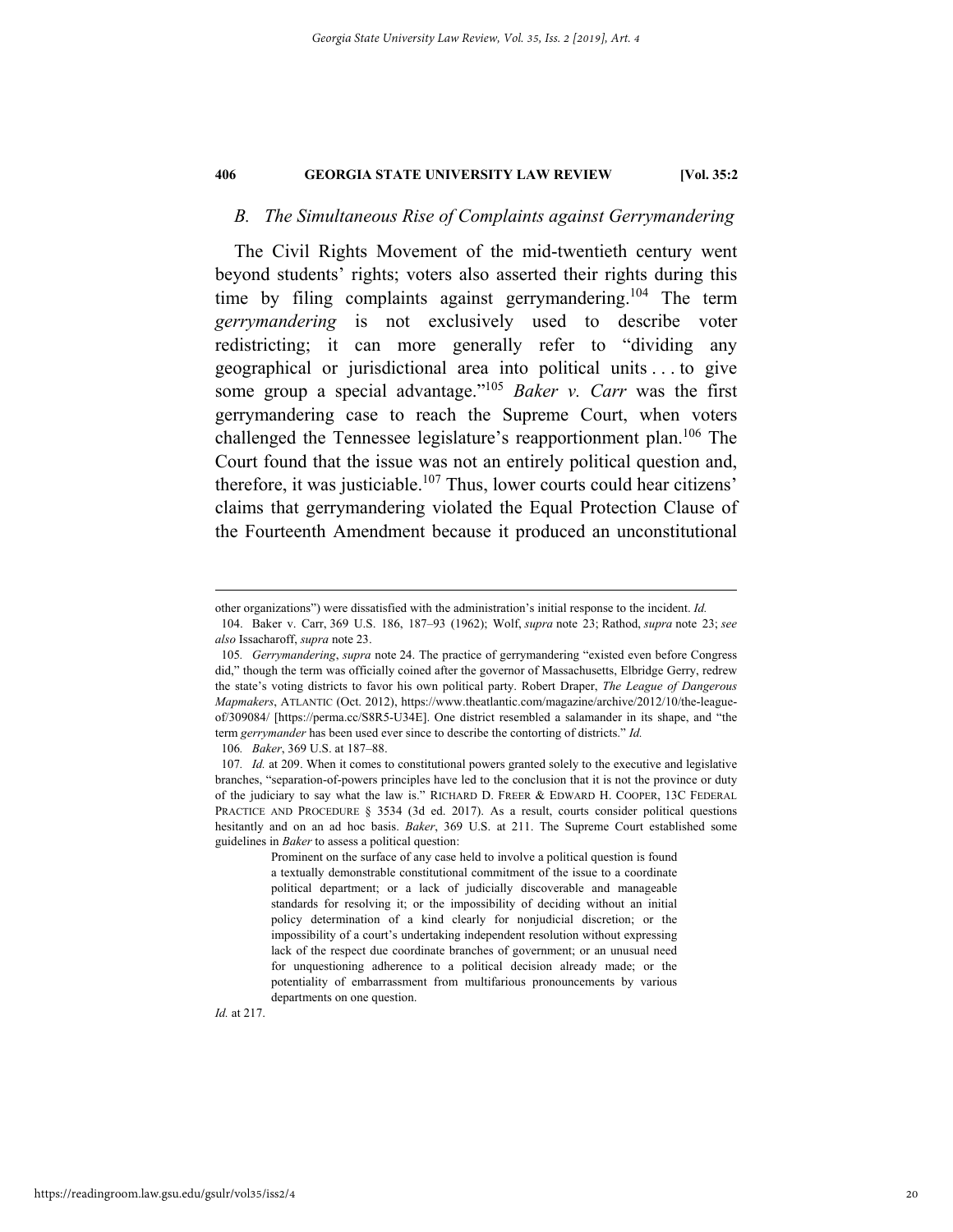"impairment of votes."108 Twenty years later, in *Davis v. Bandemer*, the Court was unable to reach a consensus on what "judicially manageable standard" it should apply in partisan gerrymandering cases.109 However, it expanded its equal protection jurisprudence, stating that "unconstitutional discrimination occurs only when the electoral system is arranged in a manner that will consistently degrade a voter's or a group's influence on the political process as a whole. $"$ <sup>110</sup>

Next, in *Vieth v. Jubelirer*, the Court held that partisan gerrymandering cases were nonjusticiable given their political nature.<sup>111</sup> A notable change occurred, however, when Justice Kennedy filed a concurring opinion.<sup>112</sup> In it, he introduced a First Amendment lens as a new way that a court might consider partisan gerrymandering cases. $^{113}$ 

In 2018, Justice Kennedy had the opportunity to expand on this notion in *Gill v. Whitford*, a partisan gerrymandering case that reached the Supreme Court.<sup>114</sup> However, Justice Kennedy and his colleagues did not even reach the First Amendment argument because the Court unanimously decided that the plaintiffs in *Gill* lacked standing.<sup>115</sup> The Court did not, at any point, reject the gerrymandering claim altogether; rather, it remanded the case to the district court, and it seemed willing to entertain future gerrymandering claims so long as individual plaintiffs could demonstrate how they were personally affected by such schemes.<sup>116</sup>

In cases where a plaintiff fails to demonstrate Article III standing, we usually direct the dismissal of the plaintiff's claims. This is not the usual case. It concerns an unsettled kind of claim this Court has not agreed upon, the contours

 <sup>108</sup>*. Id.* at 207–08.

 <sup>109.</sup> Davis v. Bandemer, 478 U.S. 109, 123 (1986).

<sup>110</sup>*. Id.* at 110.

 <sup>111.</sup> Vieth v. Jubelirer, 541 U.S. 267, 267 (2004).

 <sup>112.</sup> S*ee generally id.* at 306–16 (Kennedy, J., concurring).

<sup>113</sup>*. Id.* at 314–15.

<sup>114</sup>*. See generally* Gill v. Whitford, 138 S. Ct. 1916 (2018).

<sup>115</sup>*. Id.* at 1919.

<sup>116</sup>*. Id.* at 1933–34. Writing for the Court, Chief Justice Roberts stated: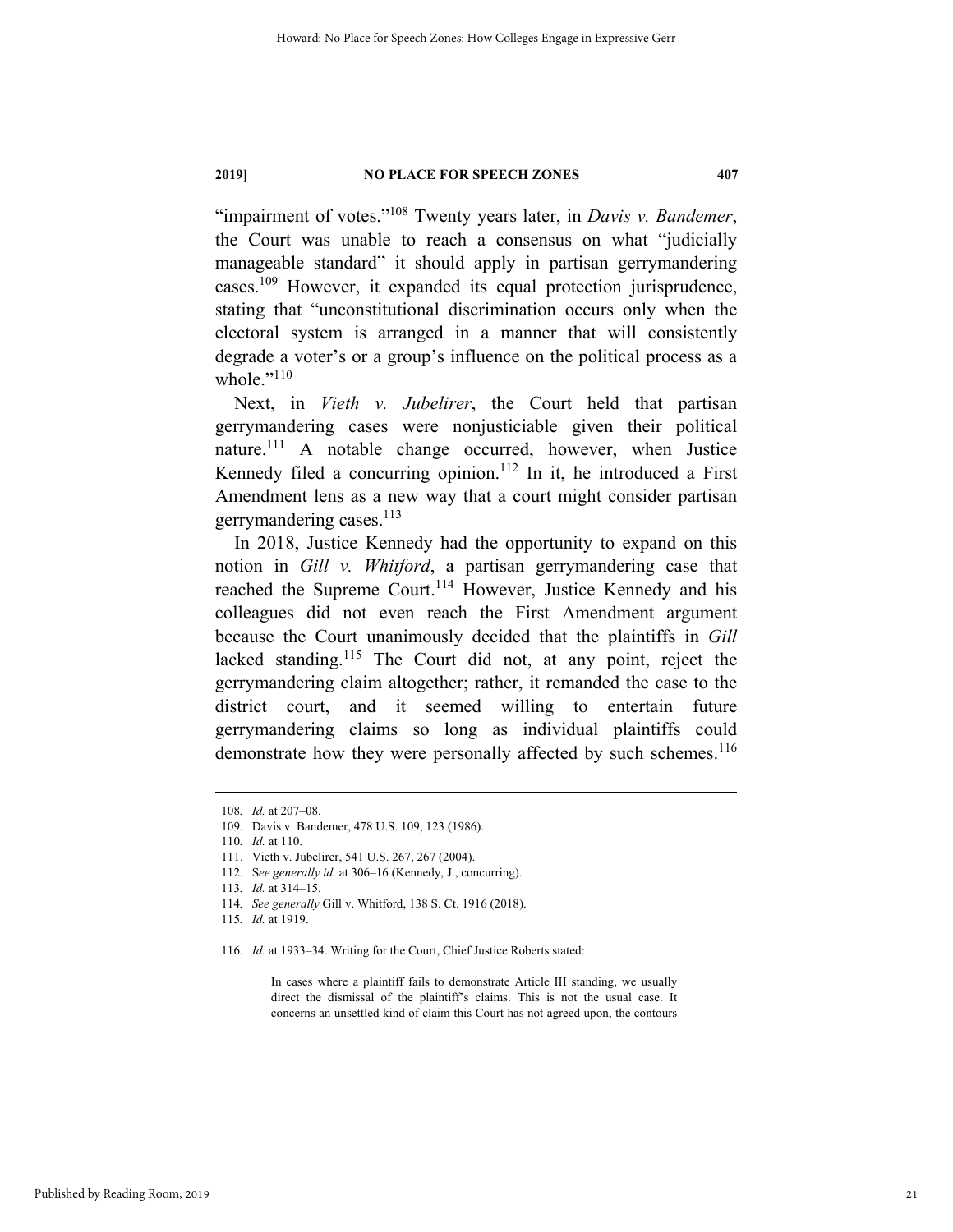Instead of claiming a statewide injury through the gerrymandering plan, the plaintiffs should have focused on remedying the vote dilution that occurred within their own districts.<sup>117</sup> The Court seemed quite sympathetic to the burden placed on individual votes arising from placement in a packed or cracked district.<sup>118</sup>

As Justice Thomas noted in his concurring opinion, it was rather odd that the Court remanded *Gill*, rather than dismiss the case altogether, after finding a lack of standing.<sup>119</sup> This could indicate the Court's general willingness to hear a more particularized gerrymandering argument in the future. Furthermore, the record of oral arguments was replete with references to the First Amendment.<sup>120</sup> Justice Kagan, joined by Justices Ginsburg, Breyer, and Sotomayor, advised the plaintiffs to clarify their First Amendment argument on remand, noting in her concurrence that this theory would be helpful to the injured voters.<sup>121</sup> It appears that Justice Kennedy may have won over support for his First Amendment theory among a majority of his colleagues. Although Justice Kennedy has since retired, there is still a possibility that his successors will adopt his dual approach to gerrymandering cases by combining First and Fourteenth Amendment analyses.<sup>122</sup>

and justiciability of which are unresolved.

We therefore remand the case to the District Court so that the plaintiffs may have an opportunity to prove concrete and particularized injuries using evidence unlike the bulk of the evidence presented thus far—that would tend to demonstrate a burden on their individual votes.

*Id.* (internal citations omitted).

<sup>117</sup>*. Id.* at 1930.

<sup>118</sup>*. Id.* at 1931.

<sup>119</sup>*. Gill*, 138 S. Ct. at 1941.

<sup>120</sup>*. See generally* Transcript of Oral Argument, Gill v. Whitford, 138 S. Ct. 1916 (2018) (No. 16- 1161).

<sup>121</sup>*. Gill*, 138 S. Ct. at 1934. Justice Kagan also noted that standing requirements are different for a First Amendment claim and could be asserted on a broader, statewide level. *Id.*

 <sup>122.</sup> The Supreme Court heard two other gerrymandering cases during the same term. The first, *Benisek v. Lamone*, involved a similar claim by Republicans against a Democrat-initiated redistricting scheme in Maryland. Benisek v. Lamone, 138 S. Ct. 1942, 1943–44 (2018). The Court dismissed the case because the plaintiffs were unable to show irreparable harm from the scheme. *Id.* at 1944. The Court then remanded the case of *Rucho v. Common Cause*, ordering North Carolina courts to determine whether the plaintiff voters had standing in line with the *Gill* decision. Rucho v. Common Cause, 138 S.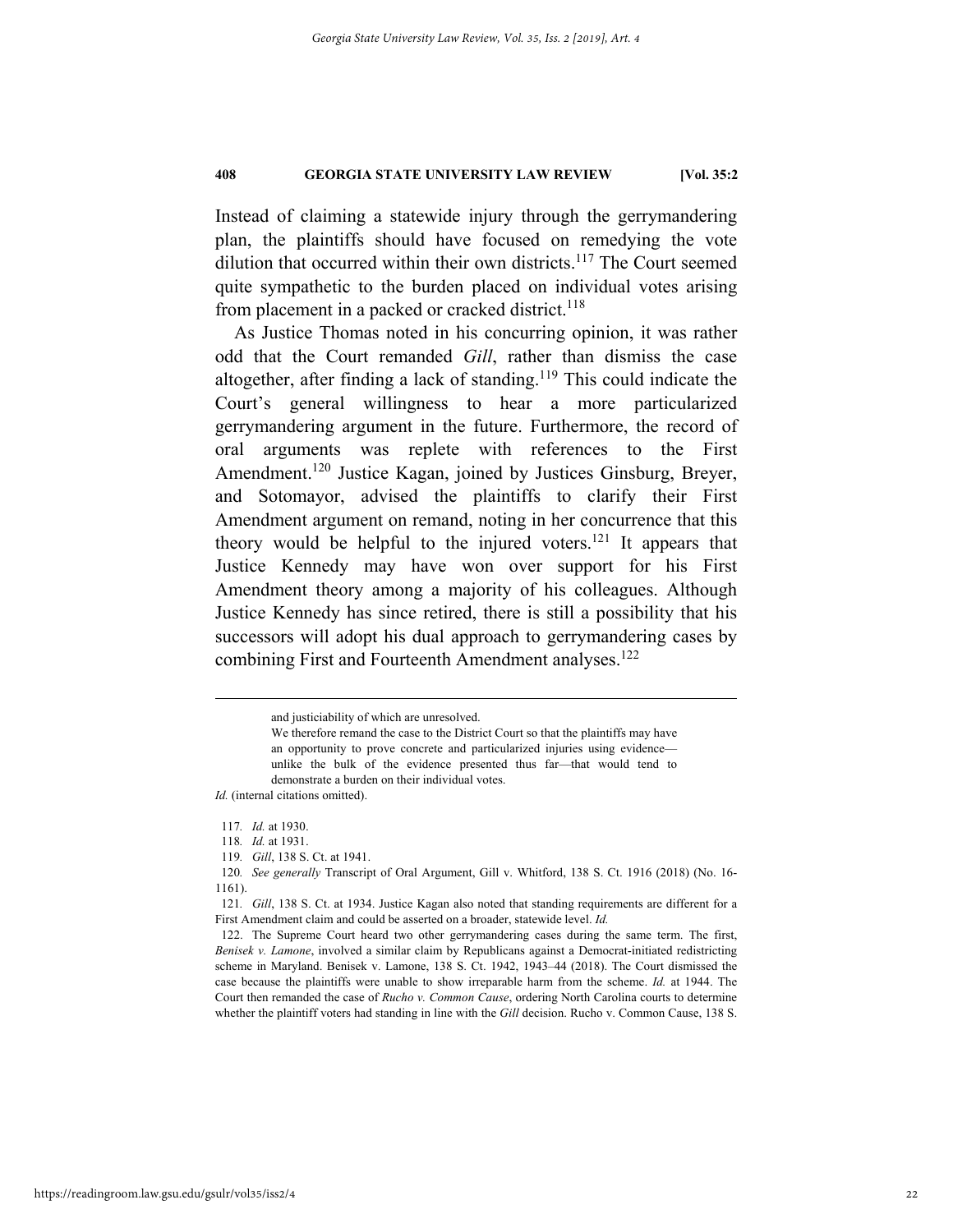### *II. Analysis*

Despite hearing First Amendment claims against free speech areas for the past fifty years, courts have not come any closer to resolving the debate. The outcomes of these cases largely depend on the forum in which the zone was located.<sup>123</sup> The forum then controls the level of scrutiny with which courts assess the issue.<sup>124</sup> Therefore, a speaker's constitutional rights depend on where he chose to stand on a given day, and courts reach different outcomes because they must consider these competing layers of analysis.125

### *A. The Time, Place, or Manner Test in the Context of Forum and Scrutiny Analyses*

### *1. Types of Forums*

As First Amendment jurisprudence developed in schools, courts began examining the forums in which speech occurred on campus.<sup>126</sup> To determine what sort of forum is on a college campus, courts have developed an analysis examining "the traditional use of the property, the objective use and purposes of the space, the government intent

Ct. 2679, 2679 (2018). Notably, both cases addressed voters' First Amendment rights. *See* Common Cause v. Rucho, 318 F. Supp. 3d 777, 927 (M.D.N.C. 2018) ("As at least five Justices already have determined, we conclude that the First Amendment does not draw such fine lines" between governmentimposed restrictions that burden speakers and government-imposed restrictions that burden voters.). *See generally* Transcript of Oral Argument, Benisek v. Lamone, 138 S. Ct. 1942 (2018) (No. 17-333).

<sup>123</sup>*. Compare, e.g.*, Bloedorn v. Grube, 631 F.3d 1218, 1232 (11th Cir. 2011) (finding that a university was not a traditional public forum, and, therefore, its free speech zone was a permissible time, place, and manner restriction in a designated public forum, while also finding that the university's sidewalks and centrally-located rotunda were limited public forums that justified reasonable speech restrictions without narrow tailoring), *with* Students Against Apartheid Coal. v. O'Neil, 660 F. Supp. 333, 338, 340 (W.D. Va. 1987) (finding that a university lawn was a traditional public forum because there is a "similarity between an open campus lawn and a traditional public forum like municipal parks," and that the university failed to tailor its time, place, and manner restrictions narrowly enough).

<sup>124</sup>*. See infra* Part II.

<sup>125</sup>*. See infra* Part II.

<sup>126</sup>*. See* Grayned v. City of Rockford, 408 U.S. 104, 118 (1972) ("Just as Tinker made clear that school property may not be declared off limits for expressive activity by students, we think it clear that the public sidewalk adjacent to school grounds may not be declared off limits for expressive activity by members of the public."); *see also* Robert C. Post, *Between Governance and Management: The History and Theory of the Public Forum*, 34 UCLA L. REV. 1713, 1714 (1989).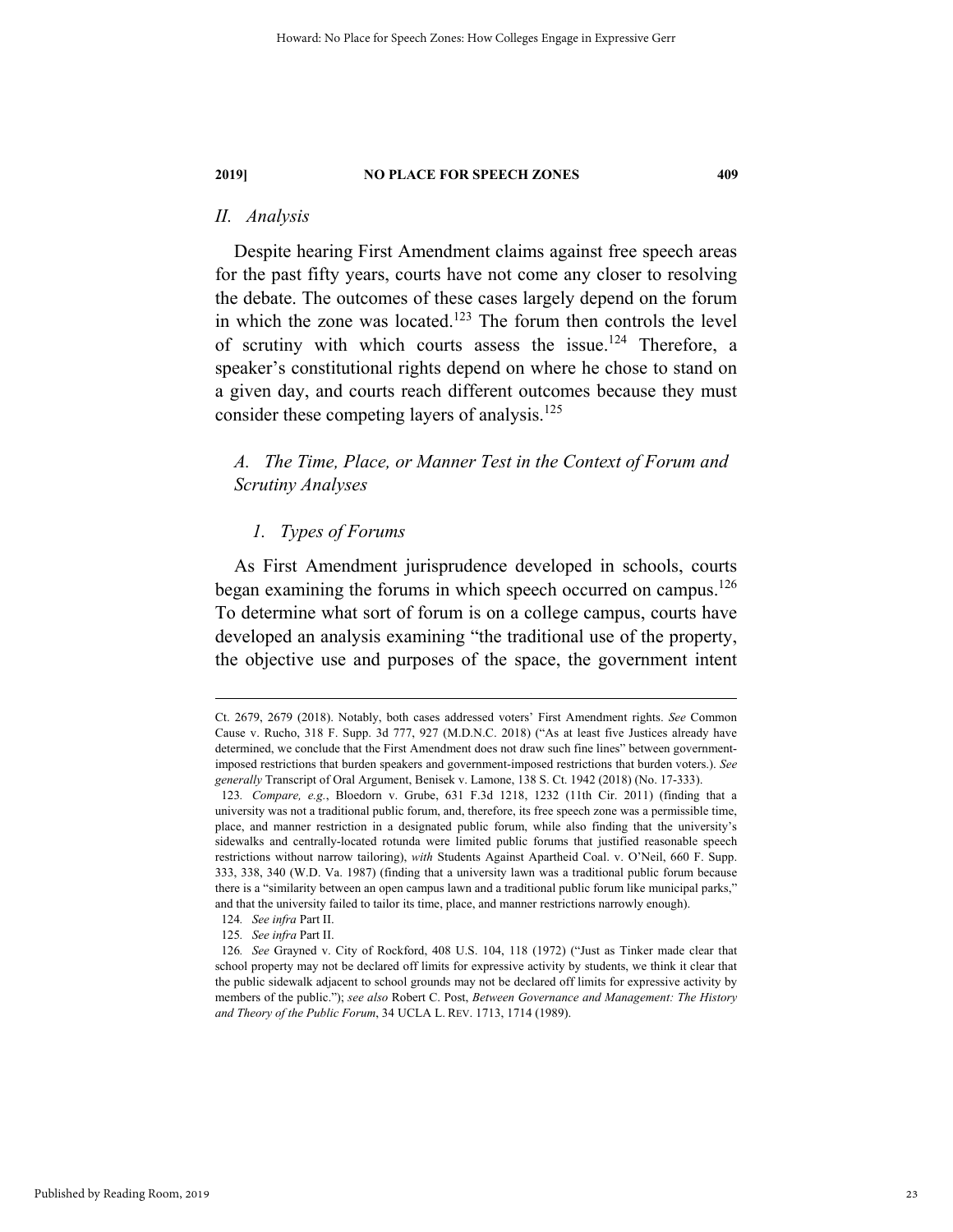and policy with respect to the property, and its physical characteristics and location."127 Whereas all courts recognize traditional public forums, designated public forums, and nonpublic forums, not all courts agree on how to apply the limited public forum doctrine.<sup>128</sup> Because the term suggests that a forum can be both public and nonpublic at the same time, critics argue that it is oxymoronic.129 Furthermore, it seems as though limited public forums and designated public forums are synonymous; in both situations, a university sets aside some areas on campus for speakers while reserving other areas for private use.<sup>130</sup> Therefore, courts do not treat all universities as a certain type of forum; instead, they examine campus forums on an ad hoc basis.

### *2. Standards of Scrutiny in the Educational Setting*

Traditionally, courts assert strict scrutiny when analyzing contentbased restrictions on speech.<sup>131</sup> Under that standard of review, the government must demonstrate that it has a compelling interest in limiting speech, and that it uses the least restrictive means to do so.<sup>132</sup> On the other hand, a content-neutral speech restriction is subject to intermediate scrutiny because there is a lesser risk that the restriction

 <sup>127.</sup> Univ. of Cincinnati Chapter of Young Ams. for Liberty v. Williams, No. 1:12-CV-155, 2012 WL 2160969, at \*3 (S.D. Ohio June 12, 2012).

<sup>128</sup>*. See supra* Part I*; see also* Steven G. Gey, *Reopening the Public Forum—from Sidewalks to Cyberspace*, 58 OHIO ST. L.J. 1535, 1555–59, 1569 (1998) (citing Int'l Soc. for Krishna Consciousness, Inc. v. Lee, 505 U.S. 672 (1992)) (writing that even the Supreme Court has been unable to reach a majority opinion regarding whether a forum is limited and noting that, at the time, Justice Kennedy seemed hesitant to accept the limited public forum doctrine).

 <sup>129.</sup> Gey, *supra* note 128, at 1536.

 <sup>130.</sup> Gilles v. Garland, 281 F. App'x 501, 509 (6th Cir. 2008) (stating that "the second type of forum has been alternatively described as a 'limited public forum,' . . . and as a 'designated public forum.'"); Ala. Student Party v. Student Gov't Ass'n of the Univ. of Ala., 867 F.2d 1344, 1350 (11th Cir. 1989) (finding that a government creates a limited public forum when it "intentionally open[s]"—or designates—"a nontraditional forum for public discourse").

 <sup>131.</sup> Boos v. Barry, 485 U.S. 312, 312 (1988) (finding that a "content-based restriction on political speech" could not "withstand exacting scrutiny"); Police Dep't of Chi. v. Mosley, 408 U.S. 92, 95 (1972) ("[T]he First Amendment means that government has no power to restrict expression because of its message, its ideas, its subject matter, or its content."); *see also* DAVID L. HUDSON, JR., THE FIRST AMENDMENT: FREEDOM OF SPEECH § 2:2 (2012); RICH, *supra* note 33, § 5:4.

 <sup>132.</sup> HUDSON, *supra* note 131. A city ordinance prohibiting a meeting by the local Communist party is presumptively unconstitutional because it "selectively targets" a political group's speech. *Id.*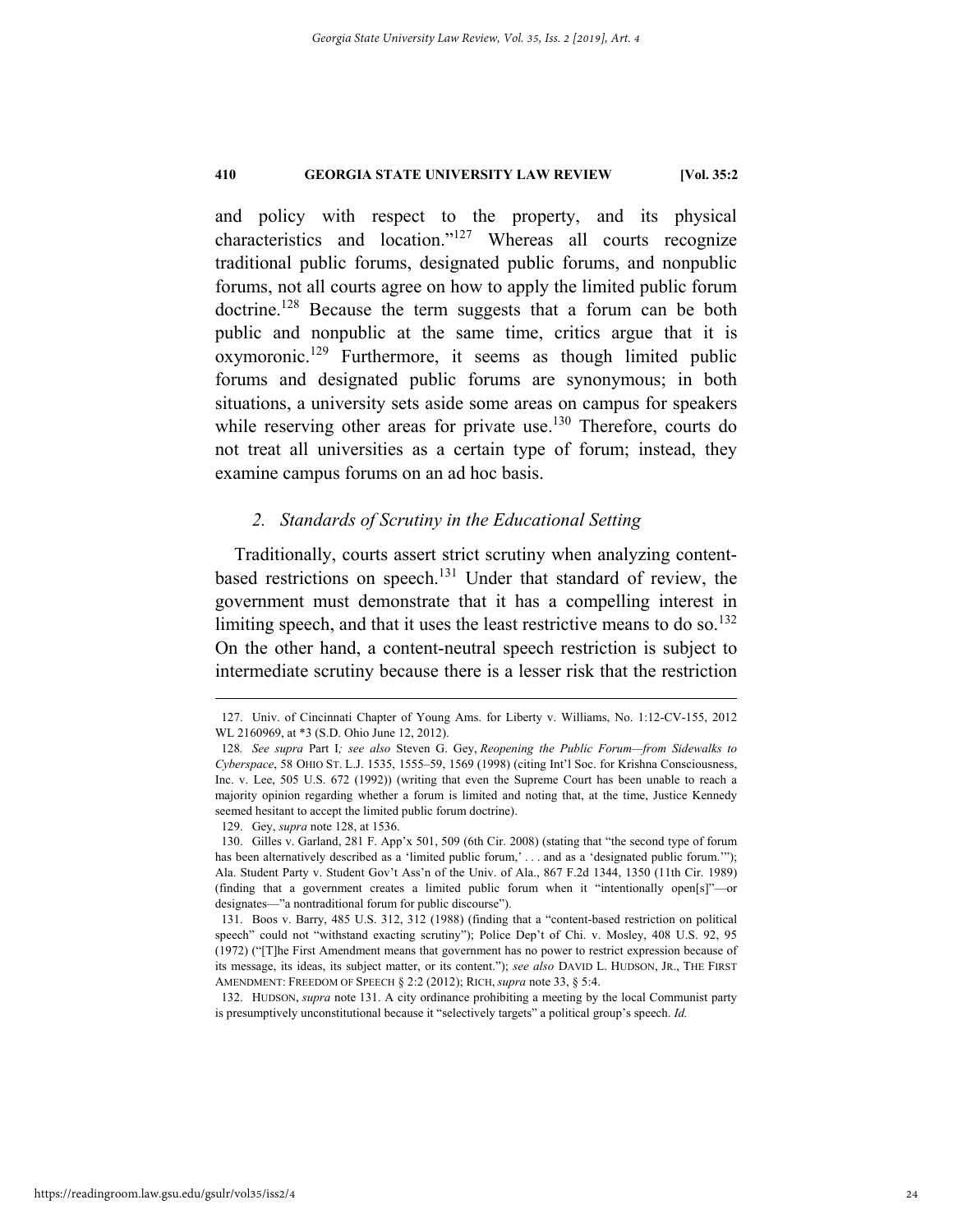will discriminate against particular subjects or viewpoints.<sup>133</sup> The government need only demonstrate that it has a substantial interest in limiting the speech and that the restriction is narrowly tailored to achieve that interest.134 Narrow tailoring requires that a regulation "does not 'burden substantially more speech than is necessary to further the government's legitimate interests."<sup>135</sup> The time, place, or manner test falls under this standard.<sup>136</sup>

In the educational realm, courts have applied scrutiny in a similar manner. For instance, university regulations of speech within traditional and designated public forums are treated with strict scrutiny if they are content-based.<sup>137</sup> However, courts have carved out an exception for time, place, or manner restrictions.138 Such restrictions must be "justified without reference to the content of the regulated speech, . . . narrowly tailored to serve a significant governmental interest, and . . . leave open ample alternative channels for communication of the information."139 In a nonpublic or limited

139*. Ward*, 491 U.S. at 791.

 <sup>133.</sup> Gilles v. Miller, 501 F. Supp. 2d 939, 948 (W.D. Ky. 2007) ("In order for the restriction to be valid it must not discriminate against speech on the basis of viewpoint and must be 'reasonable in light of the purpose served by the forum.'" (quoting Cornelius v. NAACP Legal Def. & Educ. Fund, Inc., 473 U.S. 788, 806 (1985))); RICH, *supra* note 33, § 5:4. Content-neutral speech as a category is somewhat ambiguous, as Justices tend to disagree about a restriction's neutrality. *Id.* § 5:5. There is a third category, known as viewpoint-based discrimination, where universities restrict speech "because of the speaker's specific motivating ideology, opinion, or perspective." Rosenberger v. Rector & Visitors of Univ. of Va., 515 U.S. 819, 829 (1995). Courts have never upheld such "egregious" restrictions, and thus they are not included in this analysis. *Id.*

 <sup>134.</sup> Ward v. Rock Against Racism*,* 491 U.S. 781, 787 (1989) (applying intermediate scrutiny to find that a city's noise ordinance was content-neutral and "narrowly tailored to serve significant government interests").

 <sup>135.</sup> Pro-Life Cougars v. Univ. of Hous., 259 F. Supp. 2d 575, 582 (S.D. Tex.), *appeal dismissed*, 67 F. App'x 251 (5th Cir. 2003) (quoting *Ward,* 491 U.S. at 799).

 <sup>136.</sup> HUDSON, *supra* note 131, § 2:2. A city regulation limiting the hours during which the local Communist party can meet is more likely to be constitutional, because it does not regulate which party can speak; rather, it regulates when a party can speak. *Id.*

 <sup>137.</sup> Univ. of Cincinnati Chapter of Young Ams. for Liberty v. Williams, No. 1:12-CV-155, 2012 WL 2160969, at \*3 (S.D. Ohio June 12, 2012) (citing Miller v. City of Cincinnati, 622 F.3d 524, 534– 535 (6th Cir. 2010)).

<sup>138</sup>*. See* Minn. Voters All. v. Mansky, 138 S. Ct. 1876, 1885 (2018) ("In a traditional public forum parks, streets, sidewalks, and the like—the government may impose reasonable time, place, and manner restrictions on private speech, but restrictions based on content must satisfy strict scrutiny, and those based on viewpoint are prohibited . . . The same standards apply in designated public forums."); *see also*  Langhauser, *supra* note 7, at 502.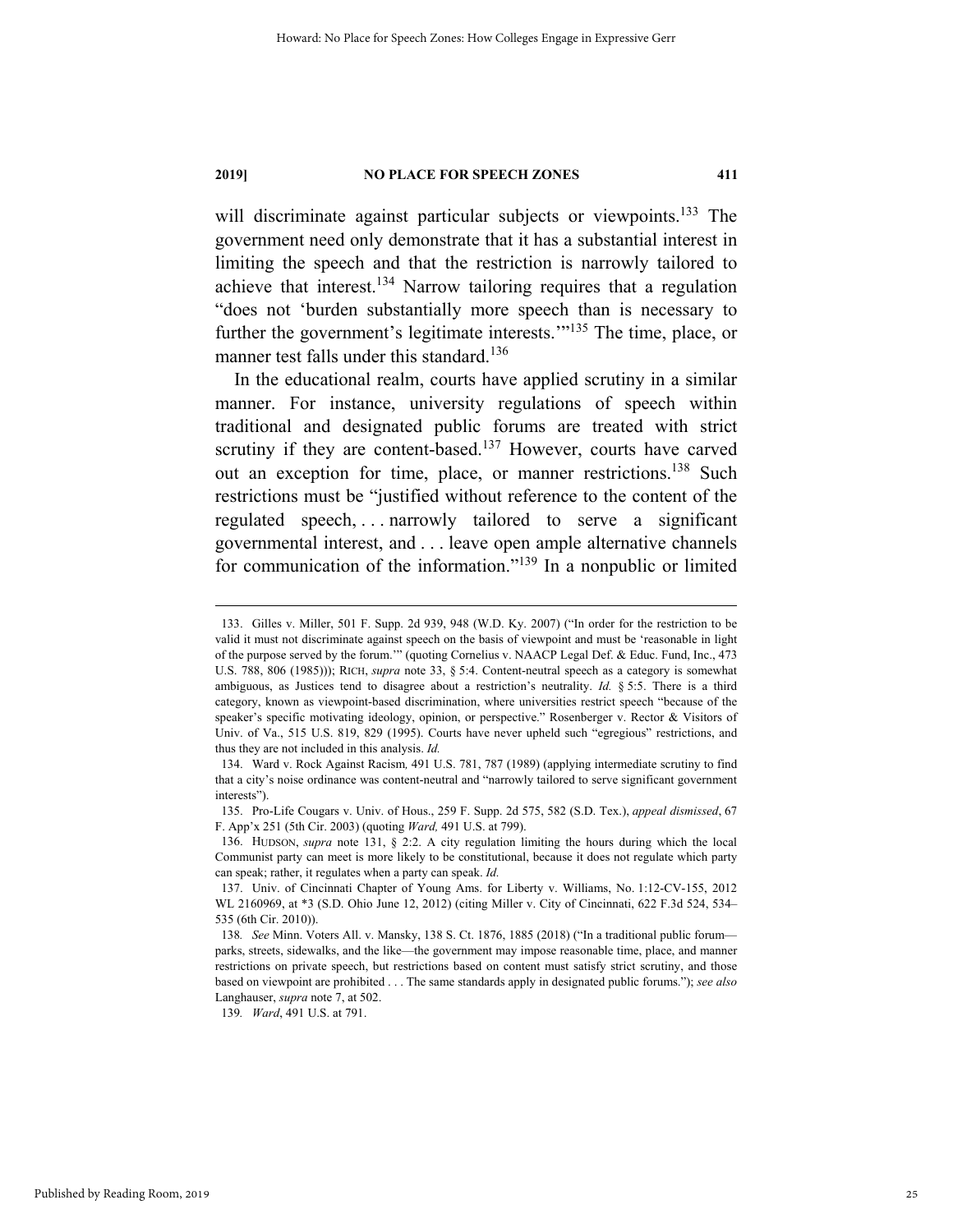public forum, the standard is much lower. $140$  The government need only demonstrate that its regulations are content-neutral and reasonable.<sup>141</sup>

On a school campus, content-based discrimination may be difficult to discover.142 The *Tinker* case focused on a school policy that unconstitutionally restricted speech based on its content.<sup>143</sup> In another instance, a district court found that vesting a University of Houston administrator with "unfettered discretion" to approve or deny student access to a campus speech zone "[had] the potential for becoming a means of suppressing a particular point of view," rendering the regulation content-based regardless of the time, place, or manner test.144 The court suggested that, if the administrator had explained his decision, or if his decision was subject to review, a lower standard

 <sup>140</sup>*. Minn. Voters All.*, 138 S. Ct. at 1885 ("In a nonpublic forum, on the other hand—a space that 'is not by tradition or designation a forum for public communication'—the government has much more flexibility to craft rules limiting speech."); Good News Club v. Milford Cent. Sch., 533 U.S. 98, 106 (2001) ("If the forum is a traditional or open public forum, the State's restrictions on speech are subject to stricter scrutiny than are restrictions in a limited public forum.").

<sup>141</sup>*. Univ. of Cincinnati*, 2012 WL 2160969, at \*3 (citing *Miller*, 622 F.3d at 534–535); *see also* Langhauser, *supra* note 7, at 503.

 <sup>142.</sup> HUDSON, *supra* note 131, at § 2:3. "The U.S. Supreme Court has explained that the determining factor is 'whether the government has adopted a regulation of speech because of disagreement with the message it conveys.'" *Id.* (quoting Clark v. Cmty. for Creative Non-Violence, 468 U.S. 288, 295 (1984)). In order to meet speech code requirements, a university may feel compelled to deny certain messages altogether. *See, e.g.*, Mitchell, *supra* note 13, at 822–23 (1992) (writing that universities must balance the psychological effects of hate speech, the educational benefits of promoting civility, and fear of appearing to support hate speech against the "slippery slope toward censorship and ultimately totalitarianism" that could result from speech codes).

 <sup>143.</sup> Tinker v. Des Moines Indep. Cmty. Sch. Dist., 393 U.S. 503, 504 (1969). After learning of students' plans to wear armbands to protest the Vietnam War, the local schools adopted policies prohibiting that form of speech. *Id.*; Davis, *supra* note 10, at 293.

 <sup>144.</sup> Pro-Life Cougars v. Univ. of Hous., 259 F. Supp. 2d 575, 578, 584–85 (S.D. Tex.), *appeal dismissed*, 67 F. App'x 251 (5th Cir. 2003). In this case, a group of students wanted to create a "Justice for All Exhibit" to protest abortion "at any of three suggested grassy areas" on the university's main plaza. *Id.* at 578. A university dean determined that the exhibit "was 'potentially disruptive" and required the group to relocate to other sites that were "too small" and "too far removed" from campus. *Id.* at 579. The court found that "the success of a facial challenge on the grounds that an ordinance delegates overly broad discretion to the decisionmaker [sic] rests not on whether the administrator has exercised his discretion in a content-based manner, but whether there is anything in the ordinance preventing him from doing so." *Id.* at 584. Thus, a policy generally needs to contain some sort of limiting language on an administrator's discretion in order to avoid strict scrutiny; otherwise, the policy may simply become a means to further the administrator's particular viewpoint while denouncing a student's opinion. *Id.*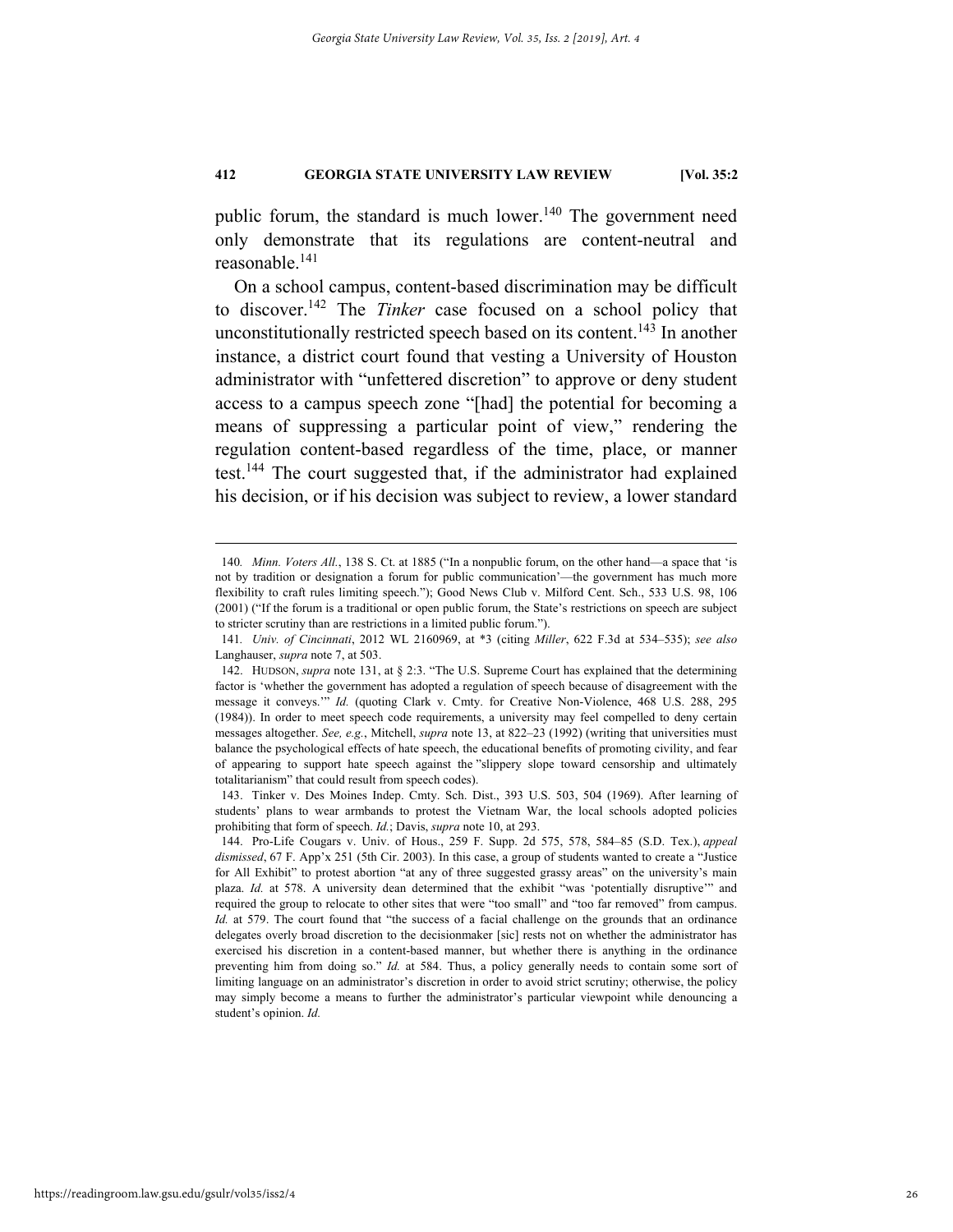of scrutiny may have applied.145 On the other hand, the court struck the policy down simply because it had the potential of becoming content-based; consequently, this case exemplifies how strict scrutiny is a difficult standard to overcome, and may be applied even when a policy is not—but merely could become—content-based.<sup>146</sup>

### *3. Putting It All Together: Combining Forums and Scrutiny*

Currently, courts can take up to eight alternative approaches when it comes to assessing speech zone lawsuits against universities.<sup>147</sup> A court may find: (1) a university is a traditional public forum and its regulation is content-based; (2) a university is a traditional public forum and its regulation is content-neutral; (3) a university is a designated public forum and its regulation is content-based; (4) a university is a designated public forum and its regulation is contentneutral; (5) a university is a nonpublic forum and its regulation is content-based; (6) a university is a nonpublic forum and its regulation is content-neutral; (7) a university is a limited public forum and its regulation is content-based; and (8) a university is a limited public forum and its regulation is content-neutral.<sup>148</sup>

Traditional and designated public forum tests produce similar outcomes. For either forum, if a regulation is content-based, it will be subject to strict scrutiny and presumptively unconstitutional.<sup>149</sup> If the

 <sup>145</sup>*. Pro-Life Cougars*, F. Supp. 2d. at 583–84. The court held that the administrator's arbitrary control violated the First Amendment because his decisions were not subject to review, nor was he required to provide students with explanations for restricting their speech. *Id.* There are two problems posed by the court's open-ended resolution: first, the court failed to address what kind of explanation for a restriction would have been enough to meet First Amendment standards. *Id.* Second, the court did not seem to consider the fact that other administrators would likely review controversial decisions, and they may feel inclined to agree with their colleague. *Id.* This suggests that content-based restrictions could be subject to lesser scrutiny, so long as an administrator explains his decisions or another administrator reviews them. *Id.*

<sup>146</sup>*. Id.*

 <sup>147.</sup> This list of approaches does not include viewpoint discrimination because there is no room for discretion in viewpoint-based claims; if a court finds that a policy is viewpoint-based, it will automatically find the policy unconstitutional. *See* Minn. Voters All. v. Mansky, 138 S. Ct. 1876, 1885 (2018) ("[R]estrictions based on content must satisfy strict scrutiny, and those based on viewpoint are prohibited.").

<sup>148</sup>*. See* Langhauser, *supra* note 7, at 501–03; *supra* Part II.

<sup>149</sup>*. See, e.g.*, Gilles v. Miller, 501 F. Supp. 2d 939, 947 (W.D. Ky. 2007) (citing Perry Educ. Ass'n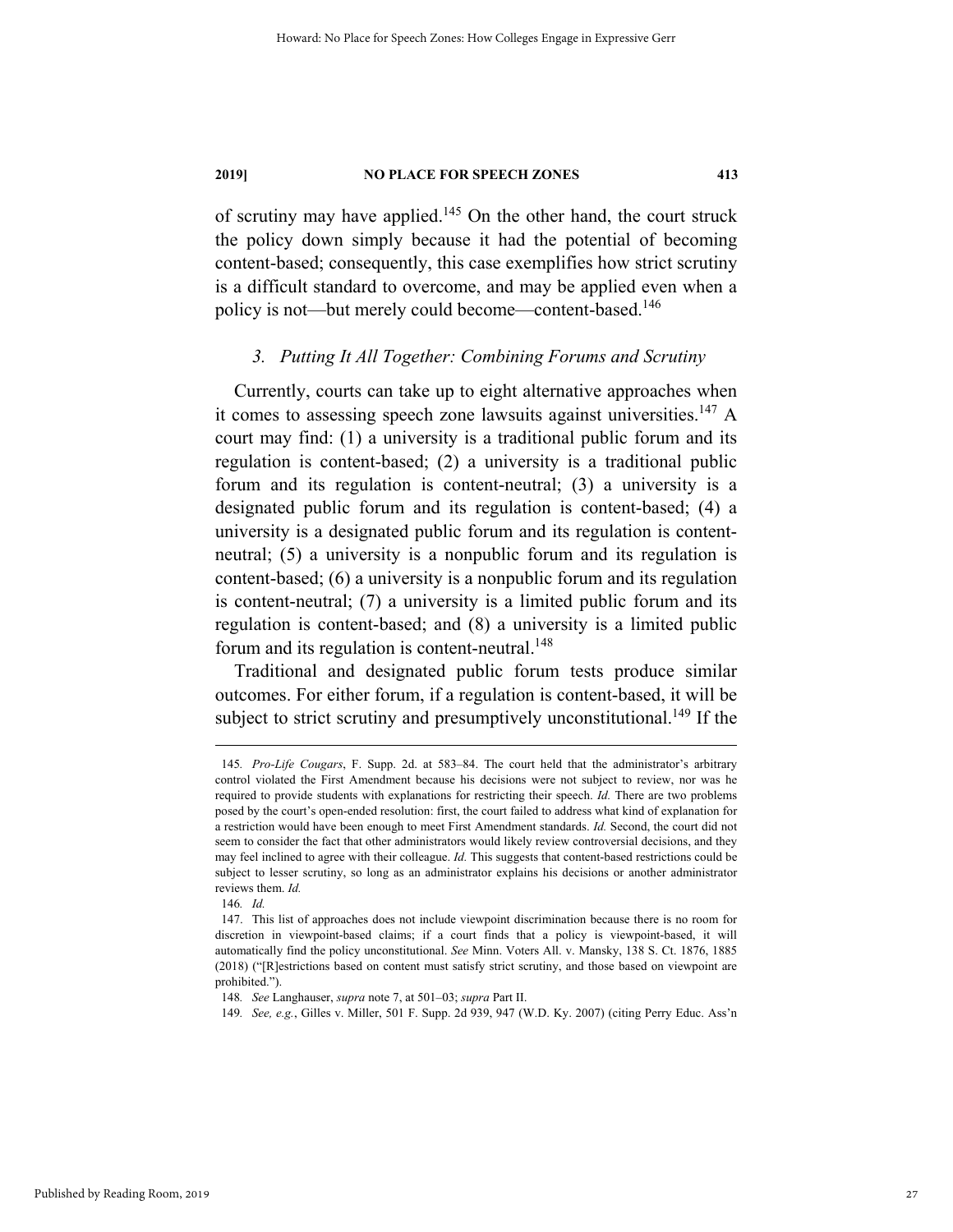regulation is content-neutral, it must meet the time, place, or manner test.150 Though still considered a form of strict scrutiny, it is relatively easy for a university to demonstrate that its restriction on the time, place, or manner of speech is reasonable and leaves a speaker with ample alternatives for communication.<sup>151</sup> On the other hand, a speech zone in a nonpublic forum only needs to be reasonable, regardless of whether the restriction is content-based or content-neutral.152 Finally, the results of limited public forum analyses will vary depending on the court hearing the case and the location of the contested zone. Though some courts treat the specific location within a limited public forum as a nonpublic forum, others treat the location like a designated public forum.<sup>153</sup> In other words,

for those topics or speakers for which the government has made the property

v. Perry Local Educators' Ass'n, 460 U.S. 37, 44 (1983)); *see also Forums*, LEGAL INFO. INST. https://www.law.cornell.edu/wex/forums [https://perma.cc/GLP6-MT2D] (last visited Oct. 1, 2018); HUDSON, *supra* note 131, § 2:2.

 <sup>150.</sup> HUDSON, *supra* note 131, § 2:2; *see also* Langhauser, *supra* note 7, at 501.

<sup>151</sup>*. See, e.g.*, Roberts v. Haragan, 346 F. Supp. 2d 853, 862 (N.D. Tex. 2004) ("[A]ny restriction of the content of student speech in [public forums] is subject to the strict scrutiny of the 'compelling state interest' standard, and content-neutral restrictions are permissible only if they are reasonable time, place, and manner regulations that are narrowly tailored to serve a significant government interest and leave open ample alternative channels of communication.");

*Gilles*, 501 F. Supp. 2d at 947 (finding that traditional public forums are subject to strict scrutiny and that "[t]he government may enforce regulations on the time, place, and manner of expression in a traditional public forum if the regulations are content-neutral"); Davis, *supra* note 10, at 270.

<sup>152</sup>*. Roberts*, 346 F. Supp. 2d at 860 ("[I]n . . . nonpublic forums, the government may restrict the forum for its intended purposes, communicative or otherwise, as long as the regulations impose reasonable content-based restrictions on speech that are not viewpoint-based.") (citing *Perry*, 460 U.S. at 46; Cornelius v. NAACP Legal Def. & Educ. Fund, Inc., 473 U.S. 788, 800 (1985)); *Forums*, *supra*  note 149.

<sup>153</sup>*. Gilles*, 501 F. Supp. 2d at 948. In *Gilles*, the district court stated that the "university is as a whole a limited public forum" but found that certain speech areas on campus were designated forums. *Id.* at 947–48. Despite finding that the speech areas were designated forums, the court examined the zones as if they were nonpublic forums. *Id.* at 948–49. The court concluded that the policy was content-neutral and reasonable without examining whether the zones were narrowly tailored to achieve a compelling government interest. *Id.* at 949. In *Bloedorn v. Grube*, the Eleventh Circuit Court of Appeals also treated the university as a limited public forum. Bloedorn v. Grube, 631 F.3d 1218, 1232 (11th Cir. 2011). It conducted a nonpublic forum analysis for sidewalks and rotundas on campus, and it found that speech restrictions in those areas were reasonable. *Id.* at 1234. However, it conducted a separate designated forum analysis for the campus "Free Speech Area" and found that the university had a significant interest to regulate the time, place, and manner of speech in that area. *Id.* at 1234, 1236–38. It also found that the restrictions in the speech zone were narrowly tailored and provided ample alternatives for speech. *Id.* at 1236–38. In a different case, the Eleventh Circuit determined that the level of scrutiny applied to limited public forums depended on the government's intent for the space: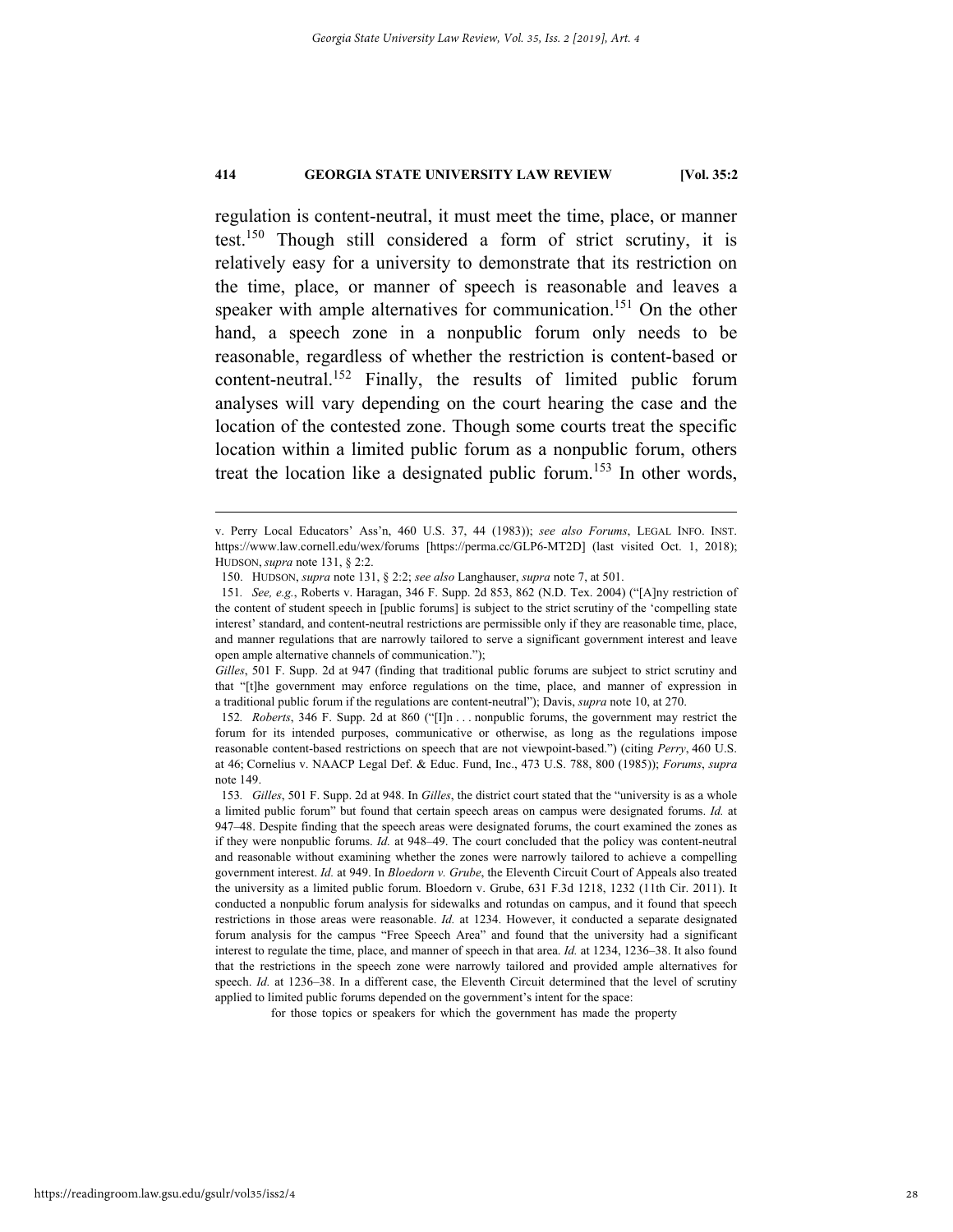the limited public forum is usually a reiteration of the nonpublic or designated public forum standards. Below, Figures 1.1 and 1.2 depict the typical judicial approaches to forum and scrutiny analysis. Figure 1.1 demonstrates the standards when a restriction is content-based, and Figure 1.2 demonstrates what happens when a restriction is content-neutral.

| Forum<br><b>Type</b> | <b>Regulation</b><br><b>Type</b> | <b>Level of</b><br><b>Scrutiny</b> | <b>Test</b>              |
|----------------------|----------------------------------|------------------------------------|--------------------------|
|                      |                                  |                                    |                          |
|                      |                                  |                                    | Compelling               |
| Traditional          | Content-                         |                                    | Interest $+$ Least       |
| Public               | <b>Based</b>                     | Strict                             | <b>Restrictive Means</b> |
|                      |                                  |                                    |                          |
|                      |                                  |                                    | Compelling               |
| Designated           | Content-                         |                                    | Interest $+$ Least       |
| Public               | Based                            | Strict                             | <b>Restrictive Means</b> |
|                      | Content-                         |                                    |                          |
| Nonpublic            | <b>Based</b>                     | Reasonable                         | <b>Rational Basis</b>    |
|                      |                                  | Strict or                          | Strict or                |
|                      |                                  | Reasonable                         | Reasonable               |
| Limited              | Content-                         | (Depends on                        | (Depends on              |
| Public               | Based                            | Court)                             | Court)                   |

*Figure 1.1* 

 available, a limited public forum is treated as a public forum; for all other topics or speakers, it is treated as a nonpublic forum . . . As long as the government maintains the [public] forum . . . it is bound by the same constitutional standards that apply in a traditional public forum context: "a content-based prohibition must be narrowly drawn to effectuate a compelling state interest."

Ala. Student Party v. Student Gov't Ass'n of the Univ. of Ala., 867 F.2d 1344, 1350 (11th Cir. 1989). Finally, in a concurring opinion in *Gilles v. Garland*, a Sixth Circuit Court of Appeals judge discussed a circuit split when it came to limited public forums; the Fourth Circuit applied the reasonableness standard to limited public forums, whereas the Fifth and Eighth Circuits applied strict scrutiny to such places. Gilles v. Garland, 281 F. App'x 501, 514 (6th Cir. 2008) (Moore, J., concurring).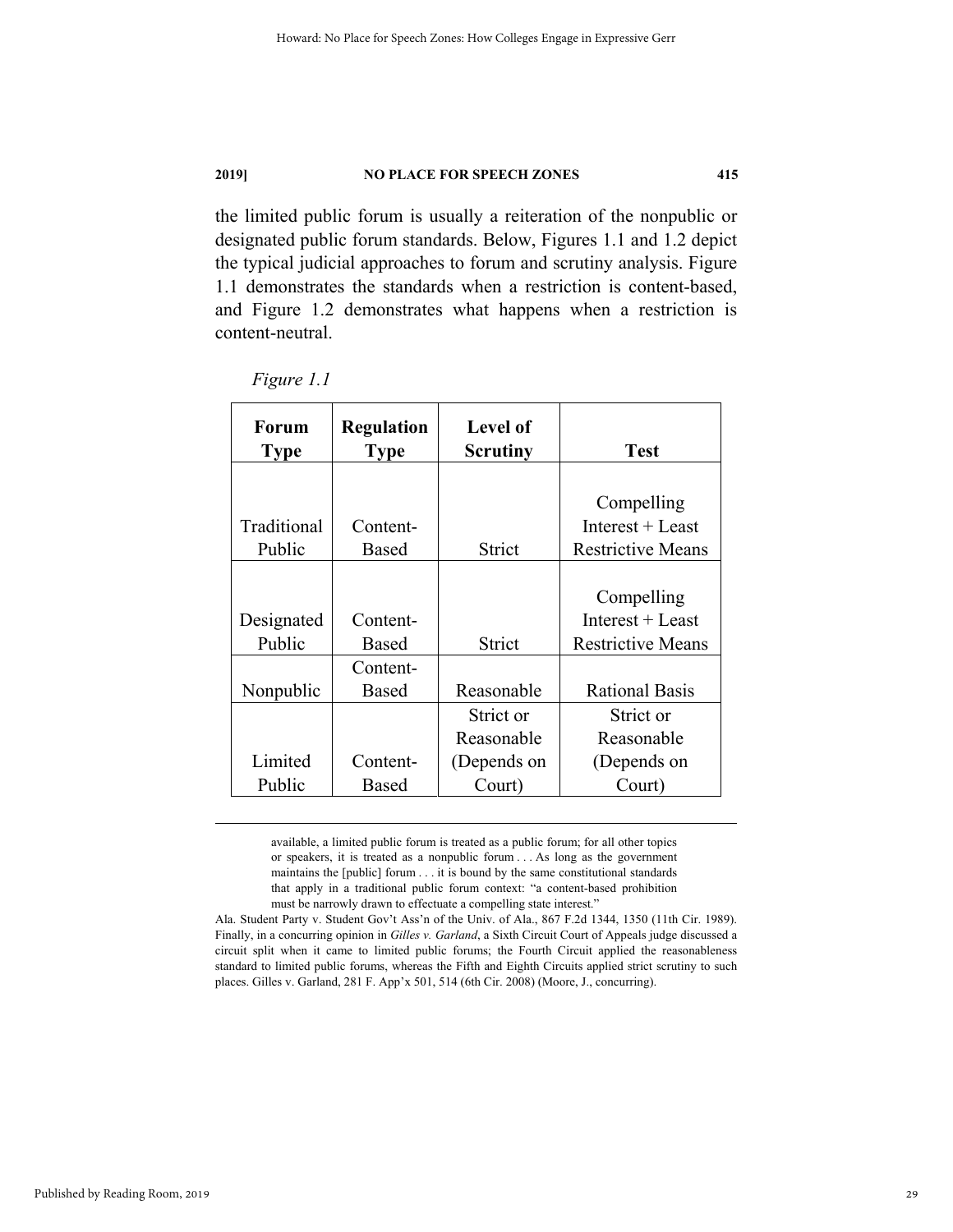| <b>Forum</b><br><b>Type</b> | <b>Regulation</b><br><b>Type</b> | <b>Level of</b><br><b>Scrutiny</b> | <b>Test</b>           |
|-----------------------------|----------------------------------|------------------------------------|-----------------------|
|                             |                                  |                                    |                       |
| Traditional                 | Content-                         |                                    | Time, Place or        |
| Public                      | Neutral                          | "Strict"                           | Manner                |
|                             |                                  |                                    |                       |
| Designated                  | Content-                         |                                    | Time, Place or        |
| Public                      | Neutral                          | "Strict"                           | Manner                |
|                             | Content-                         |                                    |                       |
| Nonpublic                   | Neutral                          | Reasonable                         | <b>Rational Basis</b> |
|                             |                                  | "Strict" or                        | "Strict" or           |
|                             |                                  | Reasonable                         | Reasonable            |
| Limited                     | Content-                         | (Depends on                        | (Depends on           |
| Pubic                       | Neutral                          | Court)                             | Court)                |

*Figure 1.2* 

### *B. Problems with Continuing Current Forum and Scrutiny Analyses*

### *1. Too Many Forums to Function*

Rather than view the university as a whole when conducting a forum analysis, courts consider it a setting with "a variety of fora" scattered across campus.<sup>154</sup> One area of the school may be a traditional public forum, such as a street or sidewalk, whereas another area may be closed to the public, like a classroom.155 The forum analysis complicates speech zone litigation against a university because litigants must determine what kind of forum they are

 <sup>154</sup>*. Bloedorn*, 631 F.3d at 1232; Bowman v. White, 444 F.3d 967, 976 (8th Cir. 2006).

 <sup>155.</sup> Smith v. Tarrant Cty. Coll. Dist., 670 F. Supp. 2d 534, 538–39 (N.D. Tex. 2009).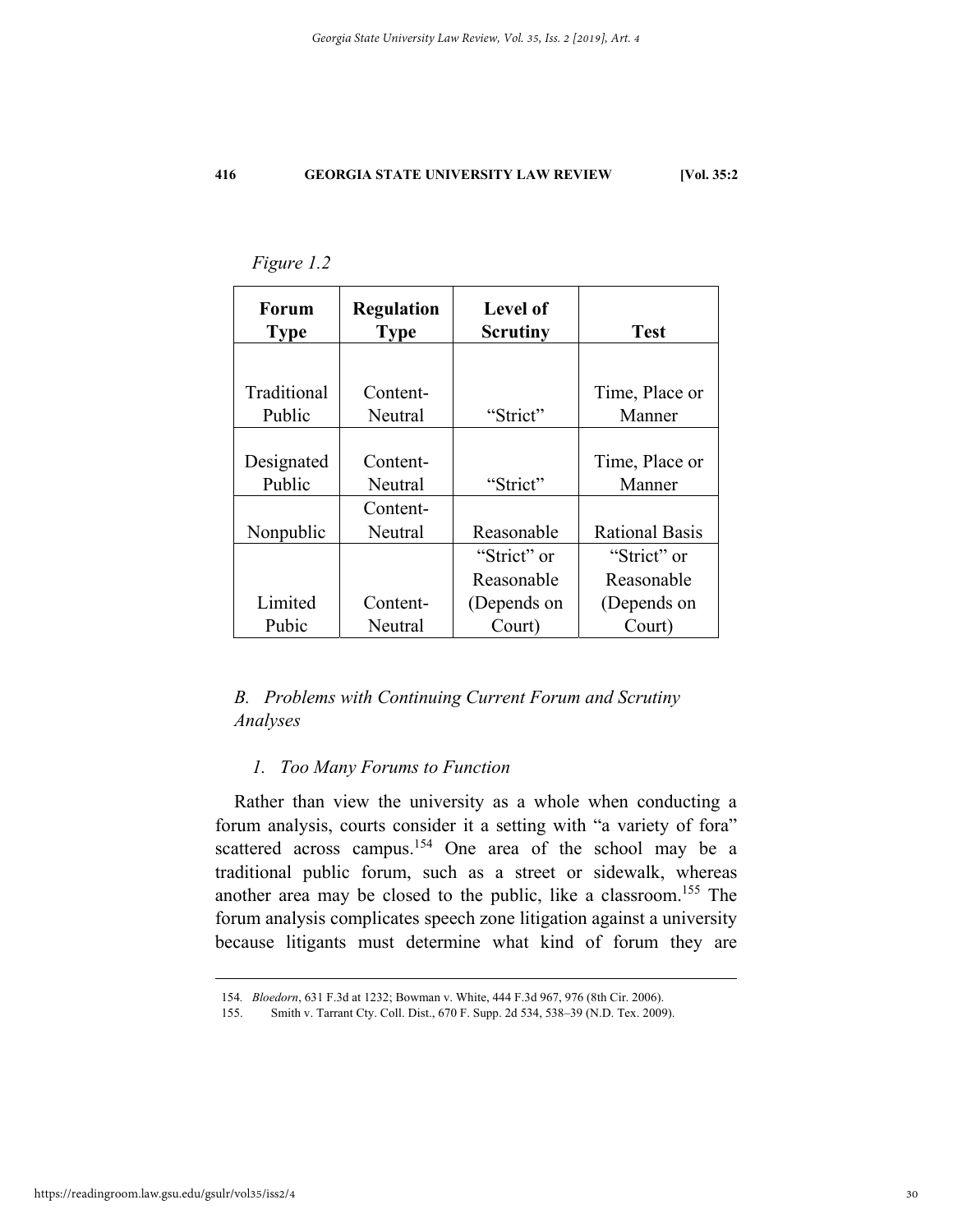challenging and what level of scrutiny the court should apply, producing diverse arguments and results.<sup>156</sup>

The location in which a speaker stands has become the deciding factor of whether he is afforded constitutional protection; if the speaker cannot successfully argue that the forum is public and that the university lacks a significant interest in regulating the speech, he has very little to no chance of winning his case. For instance, even though an open, grassy area would typically be a traditional or designated public forum, the area's proximity to a classroom may convert it into a nonpublic forum.<sup>157</sup> Additionally, given the different characteristics and levels of scrutiny that may apply on a single campus, litigants can likely only challenge one university speech zone at a time rather than challenging the entire school policy.<sup>158</sup> This may deter litigants from contesting the zones altogether.

Finally, even though state legislatures have attempted to remedy these problems by banning free speech areas on campus, legislation overlooks one major shortcoming: universities may still reasonably regulate the time, place, and manner in which speech occurs.<sup>159</sup> As a result, this type of legislation does not appear to do much more than reiterate longstanding case precedent, and opponents of speech zones will not be able to turn to these laws for support.<sup>160</sup>

### *2. Universities are Exercising an Expressive Gerrymander Against Speech*

Even if universities can justify restricting student speech to certain areas around campus, regulating speech to geographical zones on

 <sup>156.</sup> Herrold, *supra* note 17, at 956–58.

<sup>157</sup>*. See Roberts*, 346 F. Supp. 2d at 870 n.20 ("Permission for activities near intersections or during certain hours in close proximity to academic buildings might also be justified by a significant [u]niversity interest in assuring safety or an environment conducive to study or teaching.").

<sup>158</sup>*. See, e.g.*, *Bloedorn*, 631 F.3d at 1232 (challenging only a few specific locations on campus and examining each location under separate forum tests).

<sup>159</sup>*. See, e.g.*, ARIZ. REV. STAT. ANN. § 15-1865 (2017); COLO. REV. STAT. § 23-5-144 (2017); VA. CODE ANN. § 23.1-900.1 (2017).

<sup>160</sup>*. Compare* ARIZ. REV. STAT. ANN. § 15-1865 (2017); COLO. REV. STAT. § 23-5-144 (2017); VA. CODE ANN. § 23.1-900.1 (2017), *with* Bayless v. Martine, 430 F.2d 873, 878 (5th Cir. 1970).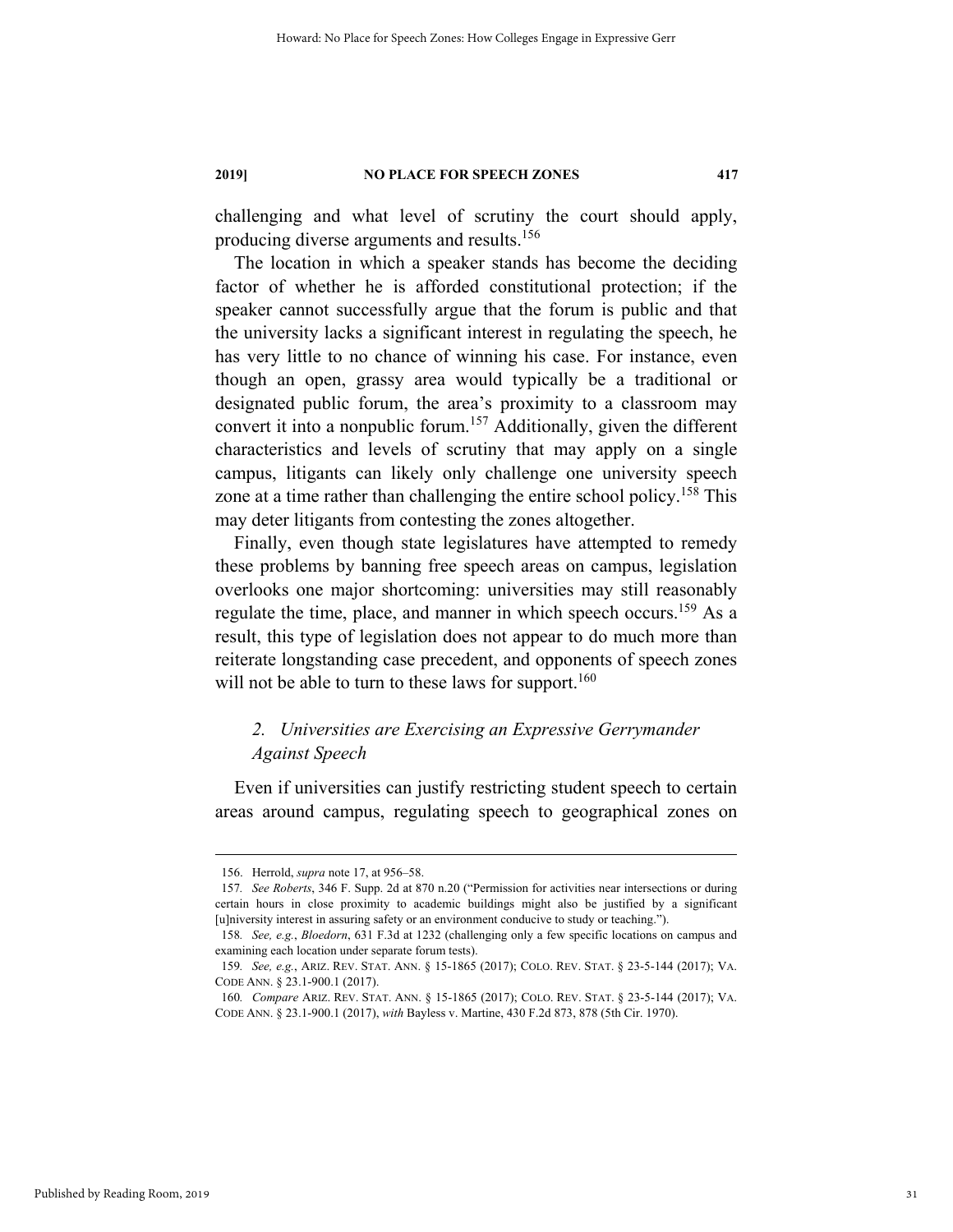campus resembles another form of government zoning: gerrymandering.<sup>161</sup> Justice Kennedy notably departed from the traditional treatment of gerrymandering cases when he stated that such "allegations involve the First Amendment interest of not burdening or penalizing citizens because of their participation in the electoral process, their voting history, their association with a political party, or their expression of political views."162 In that way, he introduced a First Amendment right to vote free from governmentimposed burdens based on voters' "ideolog[ies], beliefs, or political association[s]" as a "subsidiary standard" to Fourteenth Amendment equal protection claims.<sup>163</sup>

Just as legislatures alter voting districts to specify where voters can exercise their constitutional right to vote, universities draw borders on campus maps designating where speakers can exercise their constitutional right to speak.<sup>164</sup> In both situations, neither the speaker nor the voter can reach his intended audience.<sup>165</sup> When

 <sup>161</sup>*. See* Timothy Zick, *Space, Place, and Speech: The Expressive Topography*, 74 GEO. WASH. L. REV. 439, 503 (2006). Zick argues that "spatial tailoring" is a form of "expressive gerrymandering" that prevents speakers from reaching their intended audience. *Id.* The Supreme Court has also encountered various "religious gerrymandering" cases in which plaintiffs argue that a law "gerrymanders" a religious group when it targets its religious practices. *See* Church of the Lukumi Babalu Aye, Inc. v. City of Hialeah, 508 U.S. 520, 536–37 (1993) (finding that a city ordinance "punishing '[w]hoever . . . unnecessarily . . . kills any animal'" for a ritual, rather than for food consumption, gerrymandered a religious group who made animal sacrifices, producing a "net result" of discrimination against that particular religion despite being neutral on its face); *see also* Gillette v. United States, 401 U.S. 437, 452 (1971) (stating that "the Establishment Clause forbids subtle departures from neutrality, 'religious gerrymanders,' as well as obvious abuses"); Symposium, *Beyond Separatism: Church and State: Protecting Religious Liberty: The False Messiahs of Free Speech Doctrine and Formal Neutrality*, 18 J.L. & POL. 119, 155–56 (2002) (noting that a law discriminating against religion or speech should be subject to strict scrutiny "if the regulation constitutes a . . . gerrymander which has the effect of singling out a . . . practice for unfavorable treatment").

 <sup>162.</sup> Vieth v. Jubelirer, 541 U.S. 267, 314 (2004).

<sup>163</sup>*. Id.* at 314–16.

<sup>164</sup>*. See* Neal H. Hutchens, *New Legislation May Make Free Speech on Campus Less Free*, CONVERSATION (June 27, 2017, 9:42 PM), http://theconversation.com/new-legislation-may-make-freespeech-on-campus-less-free-77609 [https://perma.cc/WRL4-H83S] ("[I]nstitutions shouldn't seek to restrict students' First Amendment speech rights to strict borders on campus . . . ."); *see also, e.g.*, *Map of Dixie State University with Free Speech Zone*, FIRE (Aug. 1, 2014), https://www.thefire.org/mapdixie-state-university-free-speech-zone/ [https://perma.cc/WRF8-7BQ7].

 <sup>165.</sup> Brief for Colleagues of Professor Norman Dorsen as Amici Curiae Supporting Appellees at 6, Gill v. Whitford, 138 S. Ct. 1916 (2017) (No. 16-1161). In support of their argument opposing gerrymandering, the writers of the brief drew parallels between voting and speaking: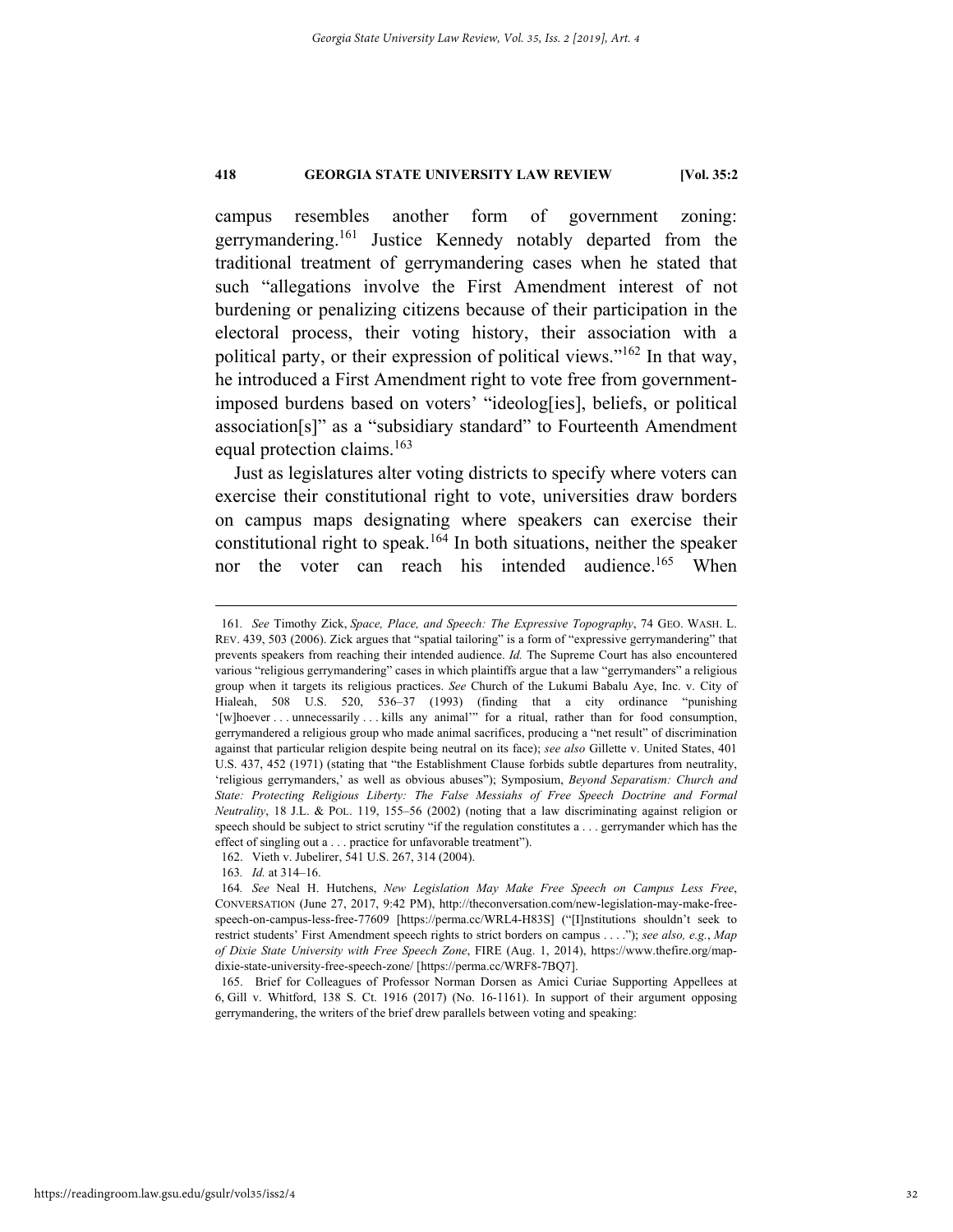gerrymandering occurs, a voter is unable to sway the election because his vote is rendered ineffective; his vote does not reach the government branch for which it was intended.166 Likewise, a speaker relegated to an off-campus gazebo fails to reach her intended audience and is, thus, preempted from speaking her message. $167$ 

Though universities do not necessarily apply speech zone policies in an overtly discriminatory way, they nevertheless divide a campus "into political units  $\dots$  to give some group a special advantage."<sup>168</sup> Speech areas carry an inherently political undertone to them; by limiting speech to a certain area on campus, administrators suggest that they value no speech over some speech, regardless of its content.169 To illustrate this point, a university may deny both the College Democrats and the College Republicans the opportunity to

> When massive political gerrymandering is used systematically, as here, to deprive independents and adherents of both major political parties of a fair opportunity to participate in genuinely contestable elections, it eliminates genuine choice from the electoral process, and drains the First Amendment activities of listening, choosing, supporting and voting of practical effect. It is the First Amendment equivalent of formally permitting a speaker to speak, but denying her an audience.

*Id*.

<sup>166</sup>*. See, e.g.*, Whitford v. Gill, 218 F. Supp. 3d 837, 854 (W.D. Wis. 2016) (explaining that gerrymandering techniques such as "'*cracking*'—'dividing a party's supporters among multiple districts so that they fall short of a majority in each one'—and '*packing*'—'concentrating one party's backers in a few districts that they win by overwhelming margins,' [occur] in order to dilute the votes of Democrats statewide"), *vacated*, 138 S. Ct. 1916 (2018).

 <sup>167.</sup> Students Against Apartheid Coal. v. O'Neil, 660 F. Supp. 333, 339 (W.D. Va. 1987). The district court declared that "when a state body provides a citizen with an alternative forum for expression it should open up a forum that is accessible and where the intended audience is expected to pass." *Id.*; *see also* Bay Area Peace Navy v. United States, 914 F.2d 1224, 1229 (9th Cir. 1990) (finding "an alternative is not ample if the speaker is not permitted to reach the 'intended audience'"); Zick, *supra* note 161, at 503.

<sup>168</sup>*. Gerrymandering*, *supra* note 24.

<sup>169</sup>*. See* Seth F. Kreimer, *Good Enough for Government Work: Two Cheers for Content Neutrality*, 16 U. PA. J. CONST. L. 1261, 1305 (2014). Kreimer writes:

<sup>[</sup>P]ower devolves often to the hands of potential village tyrants, and doctrine enjoining officials to balance costs and benefits of expression becomes a gateway to repression . . . A doctrine that mandates that officials act without censorial motives [does not fare well], for officials are often blind to their own motivations, adept at rationalization, and eager to avoid offense to majority constituents even when they harbor no malice themselves.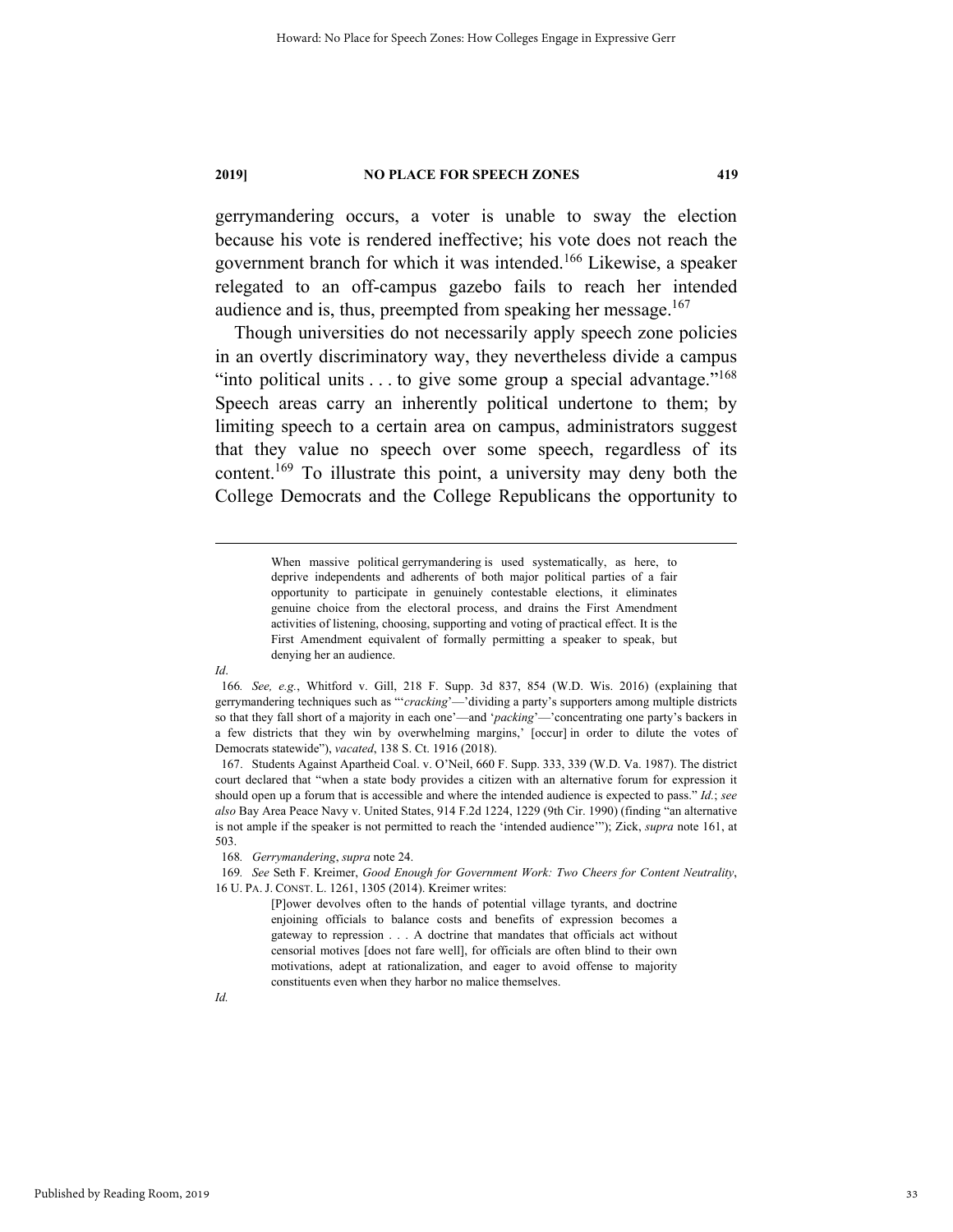campaign on the quad for an upcoming presidential election, reasoning that the university does not want potentially controversial expression to occur in such an open, traffic-heavy area.<sup>170</sup> Although this policy would not value one party over the other, it would nevertheless implicitly value nonpolitics over politics, with the assumption that politics are disruptive.<sup>171</sup> The same can be said for a religious group that wishes to speak near a campus's chapel to encourage students to attend a service there. It might be the university's typical practice to prohibit any group from speaking in the area near the chapel. However, this policy not only prevents the religious group from reaching its intended audience but also has an underlying effect of promoting non-religious values over religious ones.172

The elevation of noncontroversy over politics, religion, and protests is comparable to the equal protection violations that occur in gerrymandering cases. Just as gerrymandering protects and preserves a select amount of votes while diluting the rest, speech zones protect members of campus from hearing potentially uncomfortable topics while thinly dispersing speakers across campus.<sup>173</sup> As the district court in *Whitford v. Gill* noted:

 <sup>170.</sup> Bayless v. Martine, 430 F.2d 873, 875 (5th Cir. 1970) (holding that restricting any "interference with the free flow of traffic" was permissible).

<sup>171</sup>*. See infra* note 213.

<sup>172</sup>*. See* Roberts v. Haragan, 346 F. Supp. 2d 853, 867 (N.D. Tex. 2004) (citing Horton v. City of Houston, 179 F.3d 188, 193 (5th Cir. 1999)) (finding that "a rule that has a substantial risk of eliminating certain ideas or viewpoints from the public dialogue are content-based").

<sup>173</sup>*. Compare* Vieth v. Jubelirer, 541 U.S. 267, 354 (2004) (Souter, J., dissenting) (noting that "the harm from partisan gerrymandering is . . . a species of vote dilution: the point of the gerrymander is to capture seats by manipulating district lines to diminish the weight of the other party's votes"), *with* Zick, *supra* note 161, at 485. Zick writes,

Even in fora traditionally thought to be set aside for expressive activity, zoning and other seemingly neutral manipulations have fundamentally affected our relationship with spaces that might otherwise have become expressive places. Simply stated, the public forum doctrine has produced an expansion of nonexpressive place . . . In today's social and political climate, courts are more inclined to protect the personal space of the "unwilling listener," even in traditionally public places.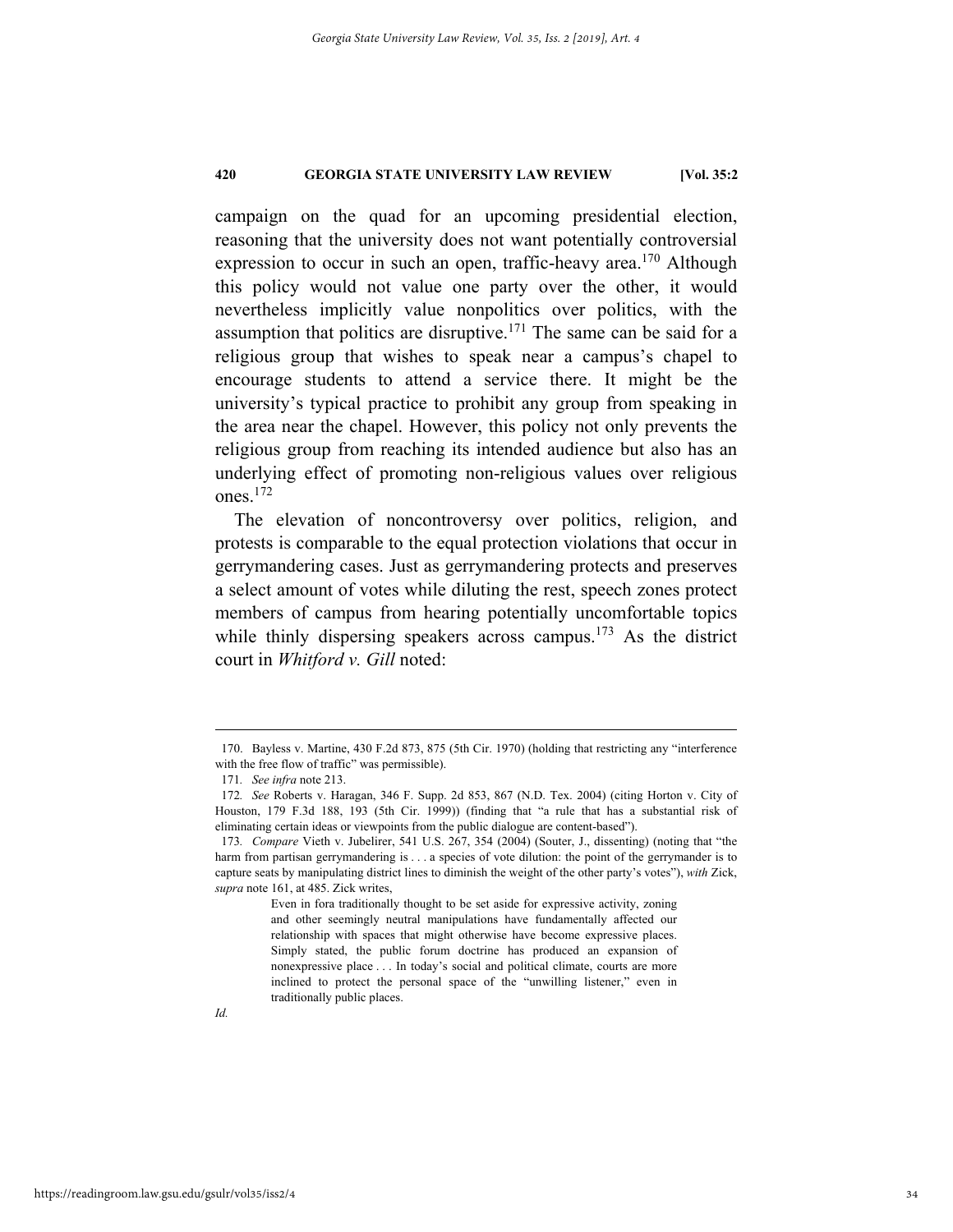"[C]itizens" exercise their "inalienable right to full and effective participation in the political process" by voting for their elected representatives. "Full and effective participation by all citizens in state government requires, therefore, that each citizen have an equally effective voice in the election of members of his state legislature." Moreover, "the concept of equal protection has been traditionally viewed as requiring the uniform treatment of persons standing in the same relation to the governmental action questioned or challenged."174

Although the Supreme Court ultimately remanded the plaintiffs' claims in *Gill*, it was on the ground that not every plaintiff could show how the voting scheme impacted his individual vote.<sup>175</sup> Similarly, a student challenging a speech regulation must demonstrate that the restriction curbed his personal right to speak.<sup>176</sup> Although that may exclude some students' claims, there is less attenuation in the link between a school policy and student speech; a voter would likely have difficulty demonstrating how a broad legislative scheme directly impacts him, whereas a speaker would have much less difficulty demonstrating how a school policy inhibits his speech.<sup>177</sup>

 <sup>174.</sup> Whitford v. Gill, 218 F. Supp. 3d 837, 865 (W.D. Wis. 2016) (internal citation omitted) (quoting Reynolds v. Sims, 377 U.S. 533, 565 (1964)), *vacated*, 138 S. Ct. 1916 (2018).

 <sup>175.</sup> Gill v. Whitford, 138 S. Ct. 1916, 1921 (2018).

<sup>176</sup>*. See, e.g.*, *Roberts*, 346 F. Supp. 2d at 864 n.12 ("This Court will not stretch the bounds of the requisite concrete injury that must be shown in order to make an as-applied challenge to include such a case as this where the [p]laintiff never actually shows up to exercise the right to speak he claims is so important."); *see also* Abbott v. Pastides, 263 F. Supp. 3d 565, 580 (D.S.C. 2017) (finding that a university had not and would not apply a sexual harassment policy to students after a controversial event and, as such, the students lacked standing because they failed to demonstrate a "credible threat of enforcement") *aff'd*, 900 F.3d 160 (4th Cir. 2018).

<sup>177</sup>*. Compare Gill*, 138 S. Ct. at 1921, *with* Univ. of Cincinnati Chapter of Young Ams. for Liberty v. Williams, No. 1:12-CV-155, 2012 WL 2160969, at \*7 (S.D. Ohio June 12, 2012) ("Plaintiffs have established a significant likelihood of success on their claims that the University's location requirements unconstitutionally burden their right to free speech" when the university made students relocate to a free speech zone to seek signatures for a petition).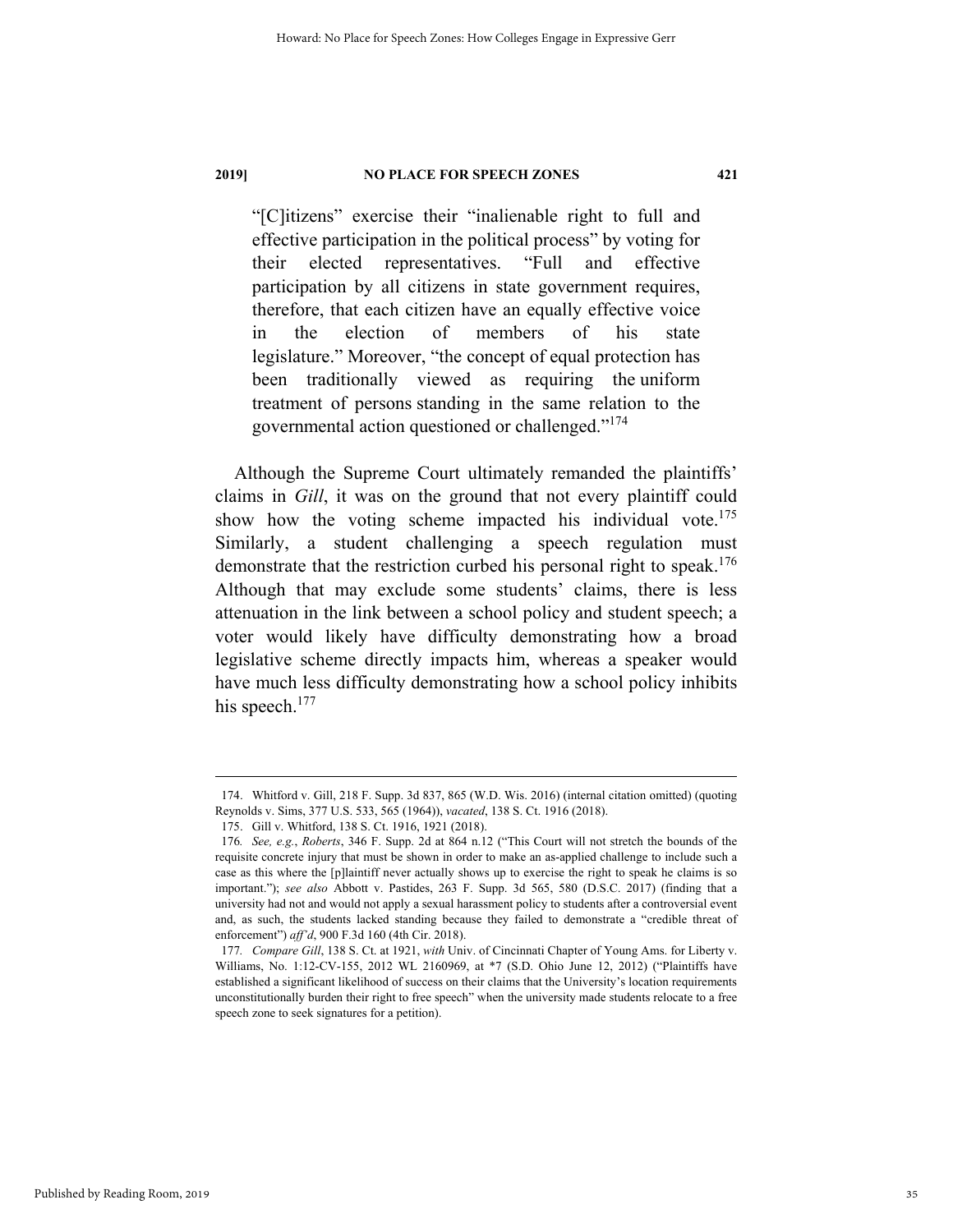Students wishing to participate in the speech process must have an opportunity for "full and effective participation," but speech zones present a burden that inhibits speakers from having "an equally effective voice."178 In that way, the First and Fourteenth Amendments overlap regarding place restrictions on speech, yet litigants often overlook the fact that both amendments are at  $play.<sup>179</sup>$ Justice Kennedy's belief that First Amendment matters underlie broader Fourteenth Amendment concerns in gerrymandering is present in the inverse on college campuses; speech zones, though primarily a First Amendment issue, also invoke some Fourteenth Amendment concerns because universities can refuse to give speech a platform altogether by abusing place restrictions.

Of course, a university must frequently balance students' competing interests. Students outside a chapel wish to encourage students to attend a service, whereas students inside the chapel wish to attend their own service without external distractions; similarly, students protesting on a lawn might disrupt students listening to a classroom lecture nearby. A university has a compelling interest in fulfilling its academic mission by balancing students' diverse needs, preferring classroom lectures over other forms of speech, and prioritizing student safety. <sup>180</sup> However, geographical limits are often not narrowly tailored to serve this interest; instead, they significantly burden speakers' choice of audience and deter speech altogether.<sup>181</sup> Rather than restrict the location of speech, universities must focus on restricting the manner of speech—particularly whether the speech

 <sup>178</sup>*. Whitford*, 218 F. Supp. 3d at 865 (quoting Reynolds v. Sims, 377 U.S. 533, 565 (1964)).

<sup>179</sup>*. See, e.g.*, Gilles v. Miller, 501 F. Supp. 2d 939, 950 (W.D. Ky. 2007) (striking down visiting speaker's argument that he had an equal protection interest in being granted access to certain locations on campus); *see also Roberts*, 346 F. Supp. 2d at 874 (denying a student's equal protection claim against a university speech restriction without providing reasoning).

<sup>180</sup>*. See Roberts*, 346 F. Supp. 2d at 872–73 (weighing the university's "academic mission"—such as providing "equal access to all the benefits, services, activities, and privileges" offered at the school against the chilling effects of speech regulations, particularly in public forums).

 <sup>181.</sup> Pro-Life Cougars v. Univ. of Hous., 259 F. Supp. 2d 575, 584 (S.D. Tex. 2003) (finding that "[t]o be narrowly tailored, a speech regulation must not burden substantially more speech than is necessary to further the stated legitimate governmental interest . . . [but authorizing the dean to deny potentially disruptive events] has burdened more speech than necessary to carry out the University's academic mission") *dismissed*, 67 F. App'x 251 (5th Cir. 2003).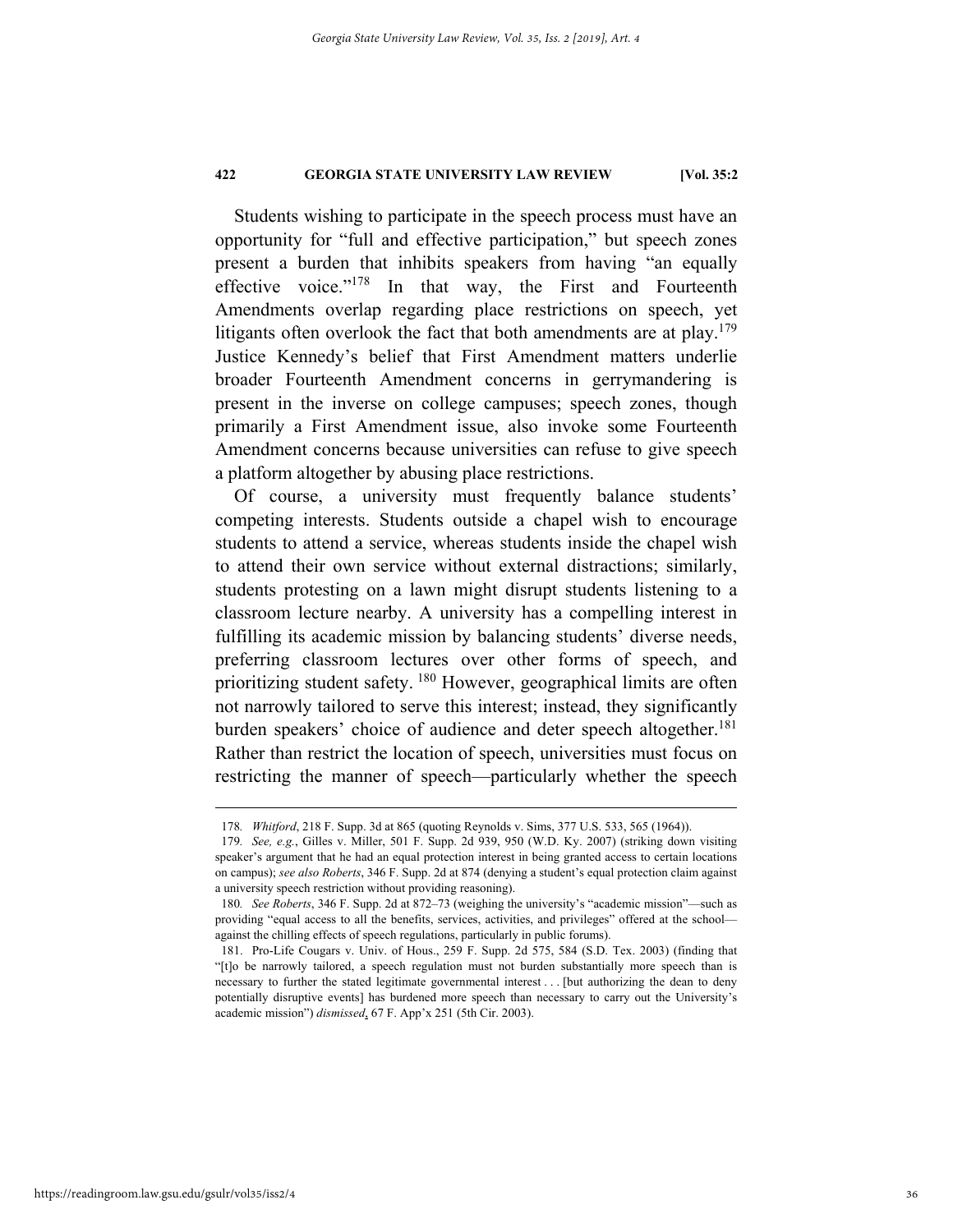produces imminent lawless action—and the permissible time constraints during which speech can occur.

### *III. Proposal*

Perhaps lawyer Thomas J. Davis said it best when he wrote, "Place restrictions on student speech are a terrible idea."<sup>182</sup> He made this assertion in the early 2000s as a law student when a wave of litigation against free speech zones was emerging.<sup>183</sup> Unfortunately, little progress has been made since then; despite students' increased attempts to combat the zones in the courthouse and through the legislature, universities are still able to regulate speech on campus by limiting the places in which it occurs.184 Although Davis proposed that universities should revise their policies to end place restrictions,<sup>185</sup> few colleges have done so.<sup>186</sup> Therefore, it is up to the courts to refuse to recognize place restrictions on speech, particularly on college campuses. In doing so, courts will create a more streamlined, simplified litigation process while ensuring that university speech policies comply with the First and Fourteenth Amendments. More importantly, it will protect students' constitutional right to freedom of expression as well as the free flow of information and academic inquiry.

### *A. The Place Analysis in the Context of the First Amendment*

Eliminating the place prong of the time, place, and manner test would shift the focus of speech zone litigation away from the location where a speaker chooses to stand.<sup>187</sup> In that way, eliminating a place test would alleviate the burden that courts currently face

 <sup>182.</sup> Davis, *supra* note 10, at 297.

<sup>183</sup>*. Id.* at 267–68.

<sup>184</sup>*. See supra* Part II.

 <sup>185.</sup> Davis, *supra* note 10, at 297.

 <sup>186.</sup> Samantha Harris, *'Free Speech Zones,' Then and Now*, FIRE (Dec. 27, 2016), https://www.thefire.org/free-speech-zones-then-and-now/ [https://perma.cc/Z2W7-DHSR].

<sup>187</sup>*. See, e.g.*, Bayless v. Martine, 430 F.2d 873, 875, 878 (5th Cir. 1970) (determining that proximity to classrooms made an open area a nonpublic forum rather than a traditional public forum).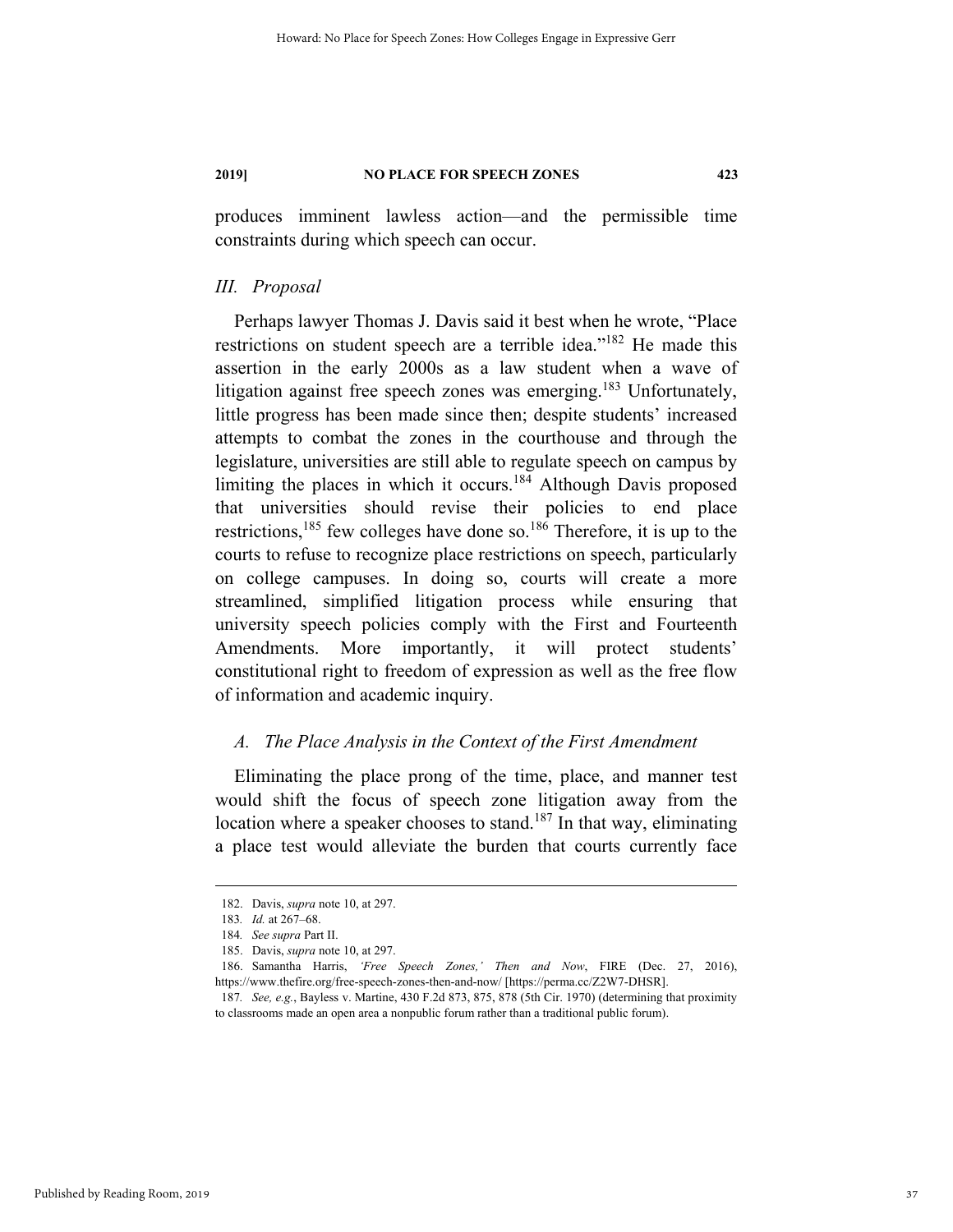when it comes to conducting a First Amendment analysis in the educational setting. Courts would no longer need to measure the size of a sidewalk to determine if it was narrowly tailored to serve a compelling government interest.<sup>188</sup> They would no longer need to assess the distance between a free speech area and main campus to decide whether the speaker was too far away from his intended audience.<sup>189</sup> They would no longer need to consider whether and what kinds of alternatives were available to a speaker.<sup>190</sup>

Likewise, just as Justice Kennedy warned that courts should protect a "First Amendment interest of not burdening or penalizing citizens because of their participation" in the voting process, speakers should not be penalized simply because they seek to participate in the speech process on campus.<sup>191</sup> Refusing to uphold place restrictions would eliminate the burden a speaker faces when she tries, but fails, to reach her intended audience because they are geographically far away.<sup>192</sup> A speaker would then have a fair opportunity to actually

 <sup>188.</sup> Univ. of Cincinnati Chapter of Young Ams. for Liberty v. Williams, No. 1:12-CV-155, 2012 WL 2160969, at \*3 (S.D. Ohio June 12, 2012) (writing that "the Free Speech Area is a grassy open space between slant walks measuring approximately 4,537 square feet on the University's West Campus . . . . It comprises approximately .01% of the entire campus").

 <sup>189.</sup> Roberts v. Haragan, 346 F. Supp. 2d 853, 864 (N.D. Tex. 2004) (finding that a school's "request that Plaintiff change the location of his speech by approximately twenty feet was a legitimate, viewpoint-neutral, location consideration that was narrowly tailored to meet a significant University concern").

 <sup>190.</sup> Pro-Life Cougars v. Univ. of Hous., 259 F. Supp. 2d 575, 578–79 (S.D. Tex. 2003) (weighing plaintiffs' concern that alternative locations for their speech were "too small . . . too far removed from the part of campus where students congregate and . . . obscured from view by trees" against administration's assertion that the students' speech was "potentially disruptive") *dismissed*, 67 F. App'x 251 (5th Cir. 2003).

 <sup>191.</sup> Vieth v. Jubelirer, 541 U.S. 267, 314 (2004).

 <sup>192.</sup> Students Against Apartheid Coal. v. O'Neil, 660 F. Supp. 333, 340 (W.D. Va. 1987). Students protesting the University of Virginia's investments in South Africa during the apartheid sought to erect shanties on a campus lawn to illustrate life for black South Africans at the time. *Id.* at 335–37. This location would ensure that members of the university board would see the protestors during their quarterly meetings, but the university created a policy prohibiting "any structure or extended presence" on the lawn. *Id.* at 336–37. The district court held that, although the university had authority to regulate the time, place, and manner of speech, it failed to show how its restrictions on speech were the least restrictive means to promote "esthetic integrity" on campus. *Id.* at 339. Furthermore, the alternative modes of communication available to the student protest would impose "more cost and less autonomy than the shanties, [and were] less likely to reach the Board of Visitors who may not deliberately be seeking information about apartheid." *Id.* at 340. After the university revised its policy to eliminate the phrase "extended presence," the district court found for the university, reasoning that the policy became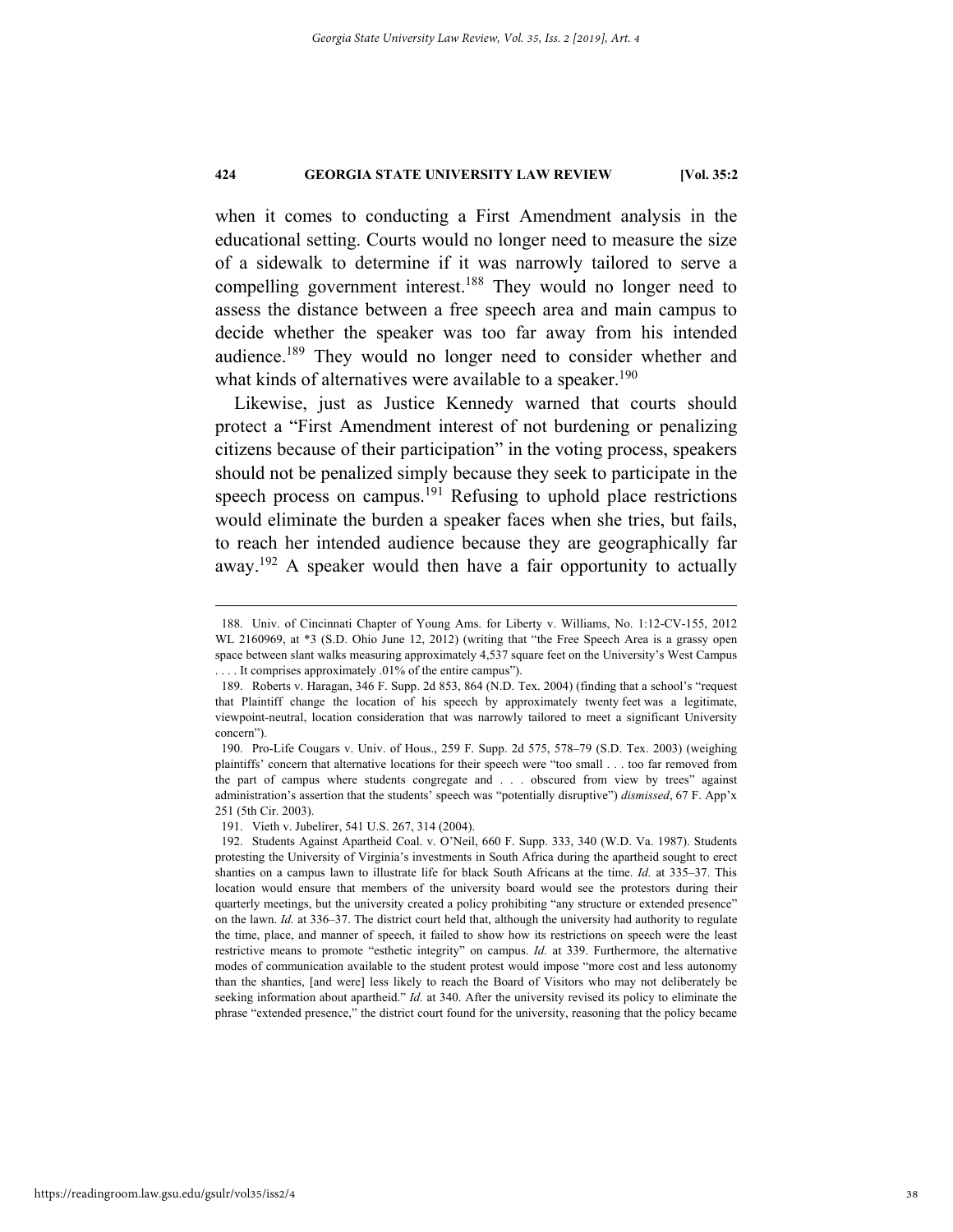convey her message, rather than be gerrymandered to a corner of campus where her expression is rendered silent and, as a result, ineffective.193

Most importantly, abolishing the place test would narrow the number of approaches a court must consider when it comes to forum and scrutiny analyses, vastly simplifying the complex jurisprudence that has developed in the past fifty years. Typically, the traditional and designated public forum analyses require that a court ask whether a speech zone was reasonable as to its location, whether there were ample alternatives available for speech, and whether relegating speech to a certain location served a significant state interest.<sup>194</sup> Because forgoing the place test would mean that courts would no longer consider whether the location of a zone is reasonable, courts would also no longer need to ask whether ample alternatives were available to a speaker in lieu of the location in which he wished to speak.<sup>195</sup> Instead, courts would only need to determine whether the zones served a significant government interest.<sup>196</sup> This would effectively remove the complex exceptions to strict scrutiny in the educational field and allow courts to revert back to strict scrutiny in its purest form, where a government entity must show that it has a compelling interest to limit speech and uses the least restrictive means to do so.<sup>197</sup>

Furthermore, because the lower standard of scrutiny traditionally applied to speech zones in nonpublic forums simply asks whether a place restriction on speech is reasonable, the elimination of the place

a content-neutral restriction that was narrowly tailored to preserve "esthetic integrity." Students Against Apartheid Coal. v. O'Neil, 671 F. Supp. 1105, 1107 (W.D. Va. 1987), *aff'd*, 838 F.2d 735 (4th Cir. 1988).

<sup>193</sup>*. Students Against Apartheid Coal.*, 660 F. Supp. at 340 (finding that alternative modes of communication, such as sending out letters of protest, "might be less effective for delivering the message that is conveyed by the sight of a shanty in front of the Rotunda").

<sup>194</sup>*. See, e.g.*, Bloedorn v. Grube, 631 F.3d 1218, 1231 (11th Cir. 2011).

<sup>195</sup>*. See* Zick, *supra* note 161, at 499 (writing that the problem with the time, place, and manner "lies in interpreting and actually applying" standards such as narrow tailoring and ample alternatives, "and doing so with respect to places").

<sup>196</sup>*. Bloedorn*, 631 F.3d at 1231.

<sup>197</sup>*. See supra* Part II.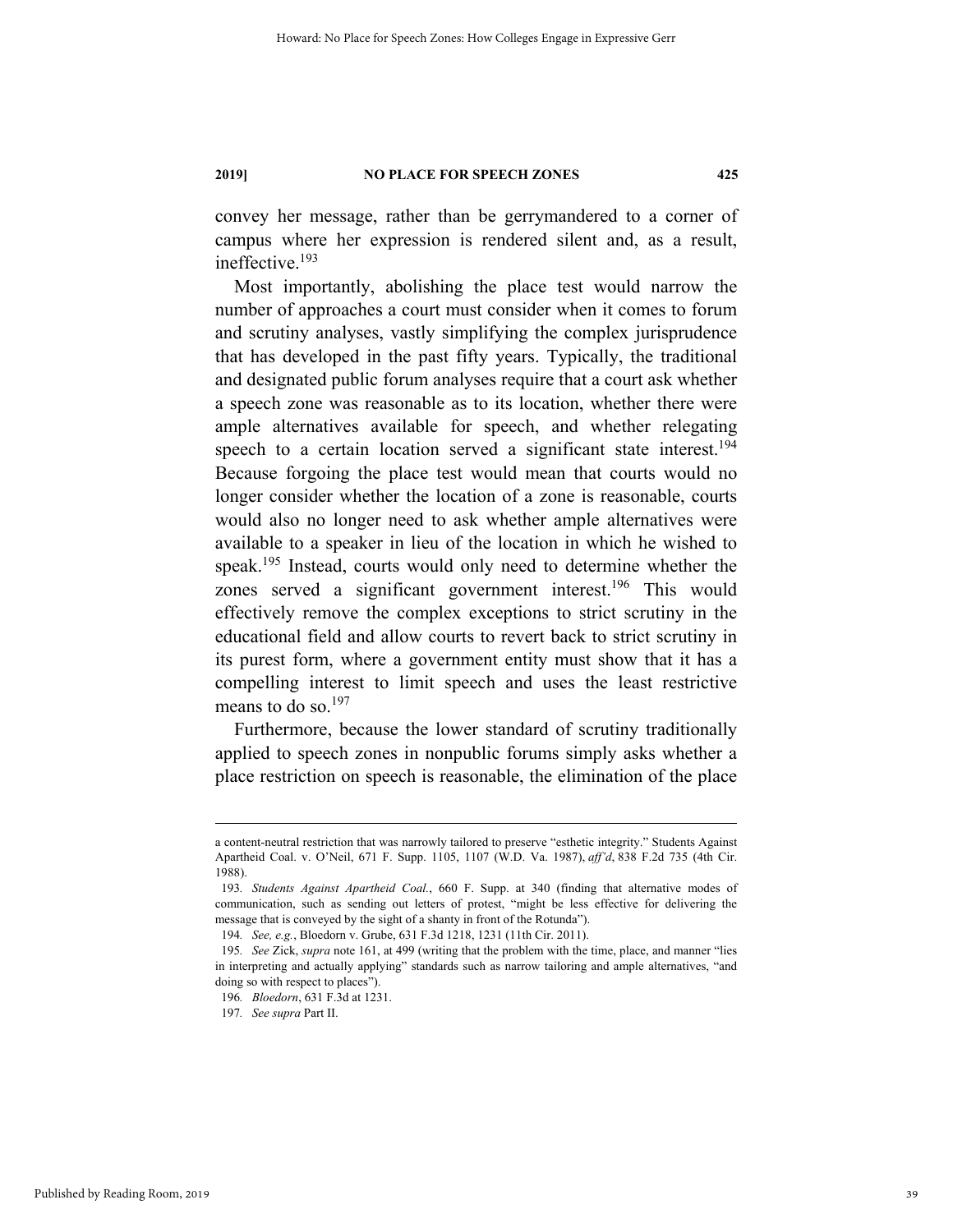analysis would mean that courts would no longer consider the reasonableness of a place restriction in any context. Therefore, courts would have to presume that free speech zones are unreasonable, essentially elevating the standard of constitutional review for all zones to that of strict scrutiny, no matter the forum.<sup>198</sup> A university would thus need to overcome the difficult hurdle of showing that a speech zone serves a compelling state interest and that the regulation is narrowly tailored to achieve that interest.<sup>199</sup>

Finally, every forum analysis essentially *is* a place analysis.<sup>200</sup> Currently, for each free speech lawsuit, a court must consider the forum in which a speech zone was located to determine whether the university's speech regulation was constitutional.<sup>201</sup> This interdependence would disappear with the application of strict scrutiny and the removal of place tests. Because the speech zone itself would be presumptively unconstitutional, courts would not need to ask which forum housed the zone. By extension, courts would not need to consider the history of a university—whether campus spaces have traditionally been public or private—to determine whether a certain quad is a traditional, designated, or nonpublic forum.202 They would likewise not need to conduct a somewhat subjective analysis to determine if the university intentionally designated space for speech or if it was unintentionally done.203 Removing the place test, and thus the forum analysis, would

 <sup>198</sup>*. See* Langhauser, *supra* note 7, at 501.

<sup>199</sup>*. See, e.g.*, Univ. of Cincinnati Chapter of Young Ams. for Liberty v. Williams, No. 1:12-CV-155, 2012 WL 2160969, at \*7 (S.D. Ohio June 12, 2012) (finding that a university policy was not narrowly tailored when it "paints with a broad brush to encompass all speech that may be classified as a 'demonstration, picket, or rally'").

<sup>200</sup>*. See, e.g.*, Langhauser, *supra* note 7, at 496 (describing how a court's definition of a forum depends on its location and context).

<sup>201</sup>*. Id.* at 497. "Once the precise scope of the forum has been identified, counsel should then determine whether that forum is public or non-public." *Id.*

 <sup>202.</sup> Bowman v. White, 444 F.3d 967, 978 (8th Cir. 2006) (finding that when conducting a forum analysis "[w]e must also examine the traditional use of the property, the objective use and purposes of the space, and the government intent and policy with respect to the property . . . we must acknowledge the presence of any special characteristics regarding the environment in which those areas exist").

<sup>203</sup>*. Compare id.*, *with* Zick, *supra* note 161, at 449 ("The intent to create a 'designated' public forum must be clearly manifested. The 'objective' indicators of this intent include such things as 'the policy and practice of the government' and the 'nature of the property and its compatibility with expressive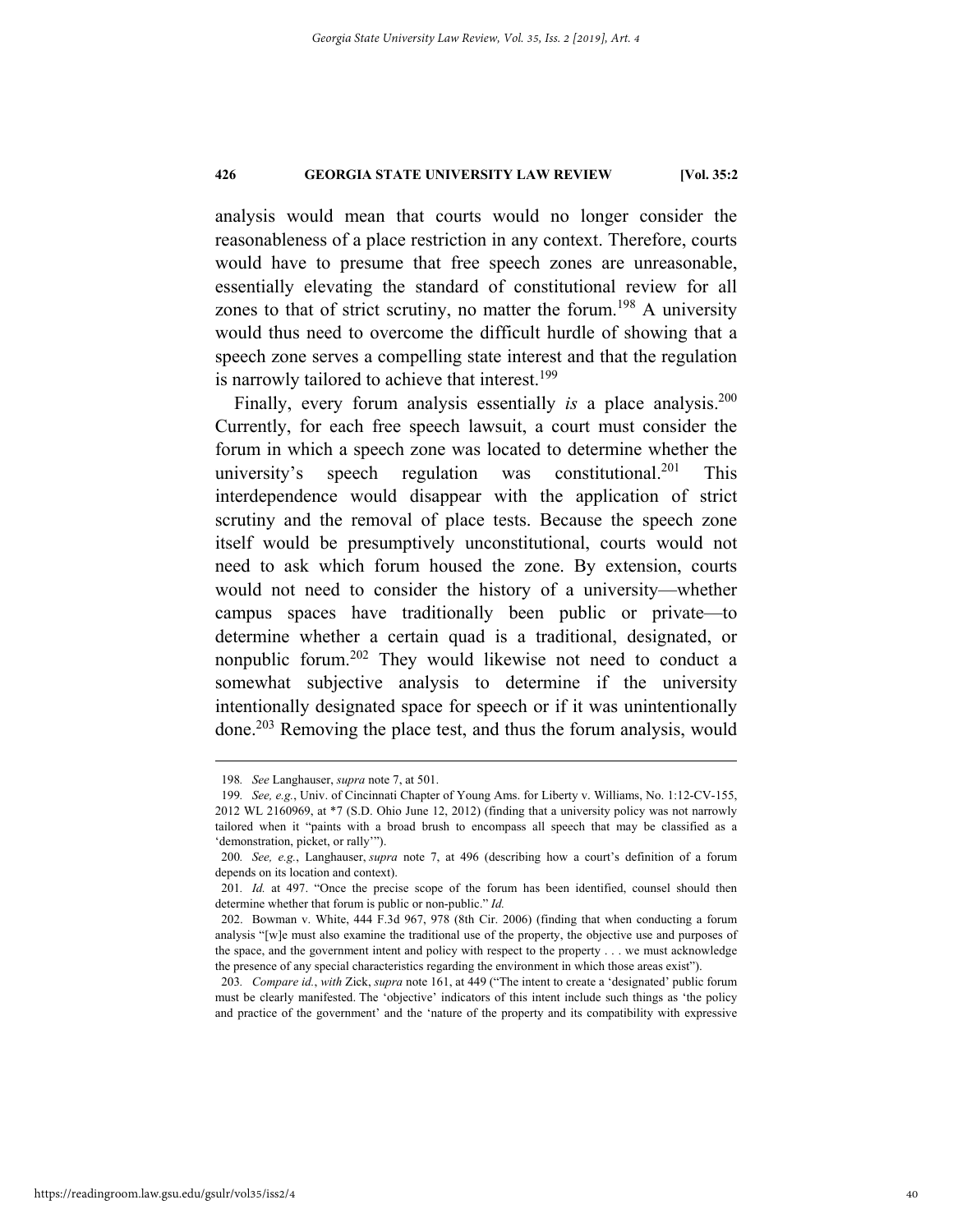elevate the scrutiny analysis, enabling courts to more closely examine the nature of the restriction as content-based or content-neutral.204

Despite this change, universities would still be able to maintain a safe and secure learning environment. First, universities should not be limited in their power to designate areas on campus for various uses other than speech. This may include opening walkways or performing arts centers to the public while reserving classroom space for students.205 In that way, universities can always maintain a "variety of fora" on their grounds.<sup>206</sup> However, courts should avoid examining the forum in which speech occurs for purposes of First Amendment litigation, as doing so would perpetuate the form of expressive gerrymandering that has taken place on college campuses.<sup>207</sup>

Instead, courts should continue to permit universities to regulate the time and manner of speech to maintain a secure environment, subject to the reasonableness standard traditionally used to evaluate such measures. For instance, a university should not prohibit speech from occurring inside of a classroom. Rather, it may still reasonably

*Id.* at 470 (internal citations omitted).

activity.'").

<sup>204</sup>*. See supra* Part II.

<sup>205</sup>*. See* Langhauser, *supra* note 7, at 497, 505.

 <sup>206.</sup> Bloedorn v. Grube, 631 F.3d 1218, 1232 (11th Cir. 2011).

 <sup>207.</sup> After removing the place exception, courts will still apply strict scrutiny, allowing universities to demonstrate how it would serve a compelling government interest to reserve certain spaces for certain speakers. For instance, barring strangers from attending class serves an academic value at the very essence of the university's mission—teaching enrolled students—and it serves a compelling interest in security. An alternative option that universities may be able to exercise would be trespass laws; universities may deter members of the public from taking advantage of areas reserved for students. *See* Gilles v. Blanchard, 477 F.3d 466, 469–70 (7th Cir. 2007). In *Gilles v. Blanchard*, Judge Posner wrote of a preacher wishing to access a university lawn:

Public property is property, and the law of trespass protects public property, as it protects private property, from uninvited guests.

<sup>. . . [</sup>A] university that decided to permit its open spaces to be used by some outsiders could not exclude others just because it disapproved of their message. But it could use neutral criteria for access, such as that an outsider must be invited to speak on campus by a faculty member or a student group. The difference between invited and uninvited visitors is fundamental to a system of property rights.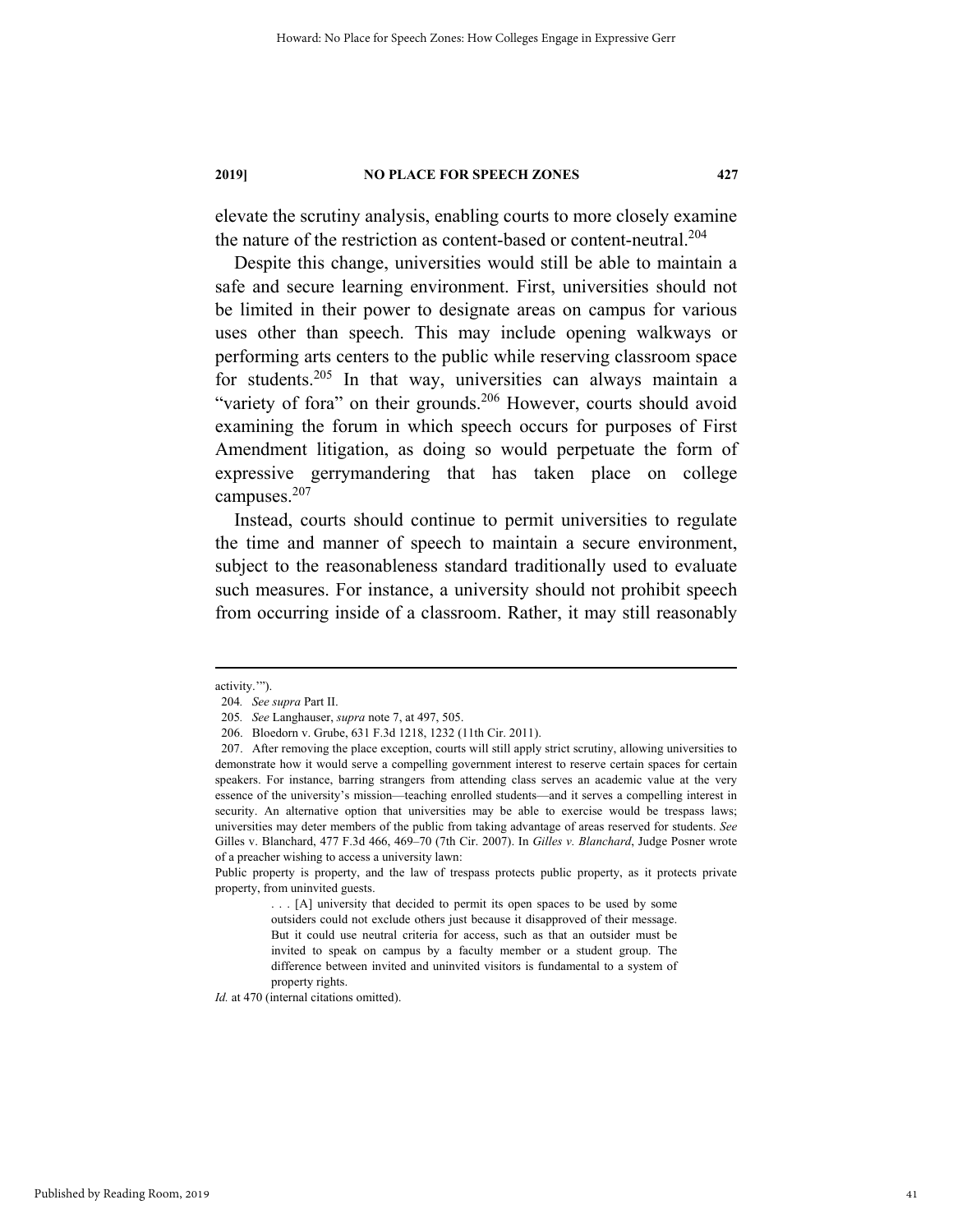prohibit methods of speech that are disruptive during class.<sup>208</sup> Similarly, a university should not prevent protests from happening on its front lawn. Instead, a university could forbid any speech on campus that incites others to violence.<sup>209</sup> Finally, a university should not forbid students from engaging in expression in dormitories. Instead, a university could refuse to allow disruptive speech to occur between the hours of 11 p.m. and 7  $a.m.<sup>210</sup>$  These examples demonstrate how a university may still restrict the time and manner of speech to lessen its potentially dangerous effects without refusing a platform to speakers altogether by dispersing forums across campus.

Time and manner restrictions on speech seem to be more discernibly content-based or content-neutral.<sup>211</sup> A school's attempts to restrict the content of speech through time and manner regulations will likely be more obvious to a court. For instance, a university would probably not prohibit speech from occurring between the hours of 9 a.m. and 5 p.m. because those are normal business and class hours; any attempts to prohibit a specific group from speaking during that time would be presumptively unconstitutional because it suggests that the university wants that particular group out of sight until after hours.<sup>212</sup> When it comes to the manner of speech, a blanket prohibition on protests would likely be too broad, as a protest can take many forms including silent sit-ins, wearing black armbands,

 <sup>208</sup>*. See* Langhauser, *supra* note 7, at 497.

<sup>209</sup>*. See* RICH, *supra* note 6, at § 5.1 (quoting Chaplinsky v. New Hampshire, 315 U.S. 568, 571–72  $(1942)$ 

 <sup>210.</sup> Fox v. Bd. of Trs. of State Univ. of N. Y., 841 F.2d 1207, 1211 (2d Cir. 1988) (finding that students have a "right to receive information" in their dormitories).

<sup>211</sup>*. See Bloedorn*, 631 F.3d at 1237 (finding a university policy reasonable as to its time restriction without conducting a forum analysis because it was a university's "undisputed practice to issue a permit for a speaker's requested date and time so long as the space [had] not already been reserved by another speaker or group."); *see also* Roberts v. Haragan, 346 F. Supp. 2d 853, 857 (N.D. Tex. 2004) (finding that a university's restriction "did not deny [p]laintiff permission to speak at the time or in the manner he chose, but only in the location he had requested").

<sup>212</sup>*. See, e.g.*, Students Against Apartheid Coal. v. O'Neil, 660 F. Supp. 333, 337 (W.D. Va. 1987). Students intended to erect shanties in a way that would be visible to the school board "from the time their quarterly meetings [were] scheduled to begin until the time of their final adjournment." *Id.* The court found that the university's policy prohibiting students from building shanties on the quad unreasonably restricted the time, place, and manner of speech. *Id.* at 336, 340.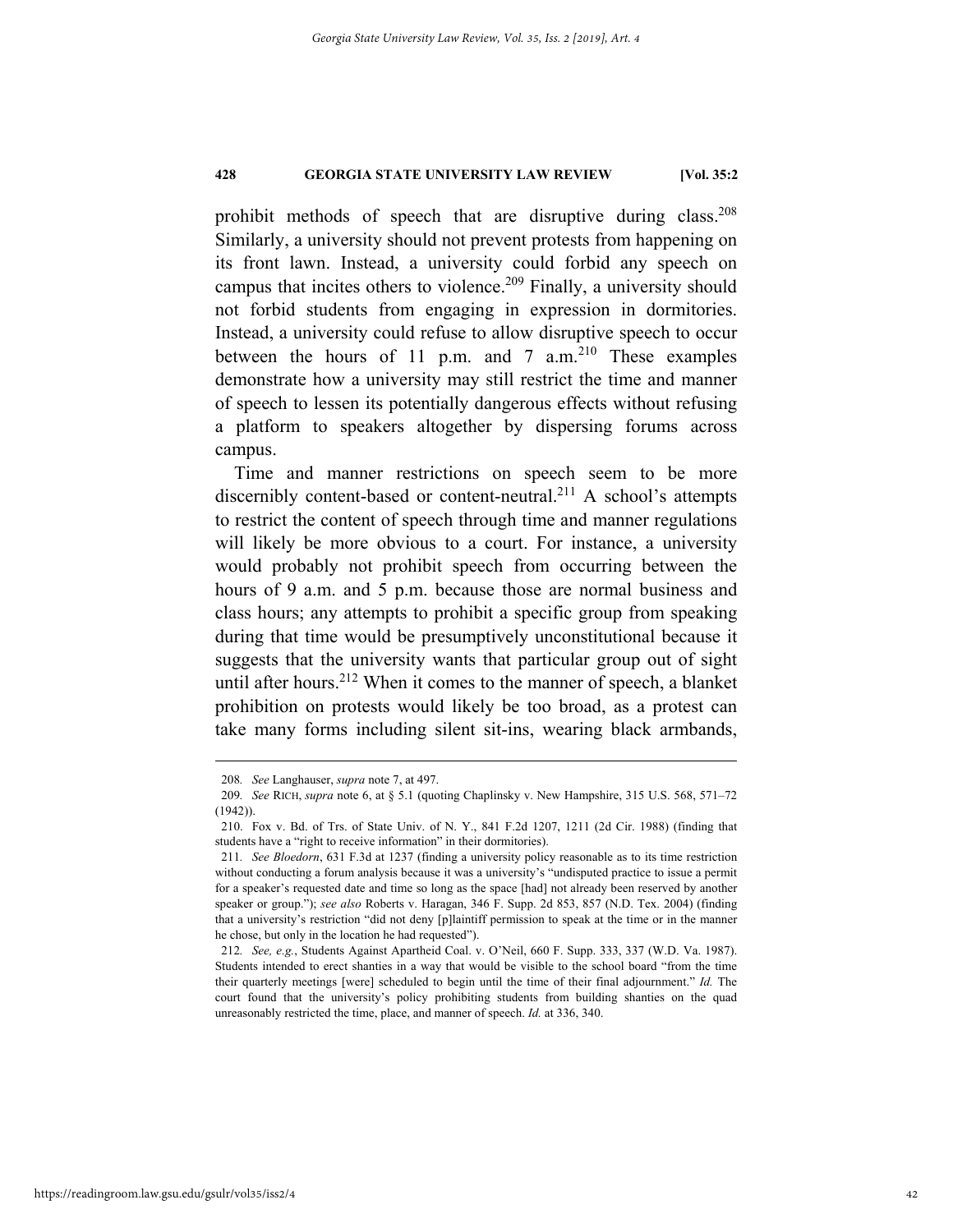and even quietly distributing pocket Constitutions on a public sidewalk.<sup>213</sup> The overbreadth of a ban against all protests would demonstrate more clearly that a university views protest itself to be too controversial. A court would likely find this unconstitutional given that protest is traditionally protected so long as speakers do not incite listeners to violence.<sup>214</sup> More obviously, a ban on all political speech on campus would certainly be unconstitutional, as that would be a restriction based on the nature and content of the speech.<sup>215</sup> Thus, courts can more clearly observe and strike down time and manner restrictions that inhibit speech based on its content in a way that has not been so clear when it comes to place restrictions.

### *B. The Place Analysis in the Context of the Fourteenth Amendment*

If courts eliminate a place analysis and begin treating speech zones as presumptively unconstitutional, more students will be able to access and participate in discourse on campus. This is important because open dialogue allows parties to engage in free inquiry in accordance with every university's academic mission.<sup>216</sup> Although schools typically do not regulate speech based on a speaker's

*Id.*

*Id.*

 <sup>213.</sup> HUDSON, *supra* note 131, § 2:2. Hudson writes:

A content-neutral law could prohibit even more speech than a content-based law. If a city passes a law that prohibits all billboards or signs within its jurisdiction, that law prohibits more speech than a law that selectively prohibits political billboards . . . the fear is that the government might distort the marketplace and favor certain ideas over others. The Supreme Court still looks very closely at any law that prohibits an entire medium of communication.

 <sup>214.</sup> RICH, *supra* note 33, § 5:1.

<sup>215</sup>*. See, e.g.*, *id.* § 5:5. When referring to a recent Supreme Court case regarding a content-based regulation on speech, Rich notes:

All nine justices agreed that a city sign regulation that regulated 23 categories of signs, distinguishing, for example among 'temporary directional signs,' 'political signs,' and 'ideological signs,' was content based and could not survive strict scrutiny. The fact that the restriction did not distinguish within categories based upon the viewpoint of speakers did not result in a lower level of scrutiny.

<sup>216</sup>*. See* Coll. Republicans at S.F. State Univ. v. Reed, 523 F. Supp. 2d 1005, 1016 (N.D. Cal. 2007) (quoting Doe v. Univ. of Mich., 721 F. Supp. 852, 863 (E.D. Mich. 1989) (citing Keyishian v. Bd. of Regents of Univ. of State of N.Y., 385 U.S. 589, 603 (1967))).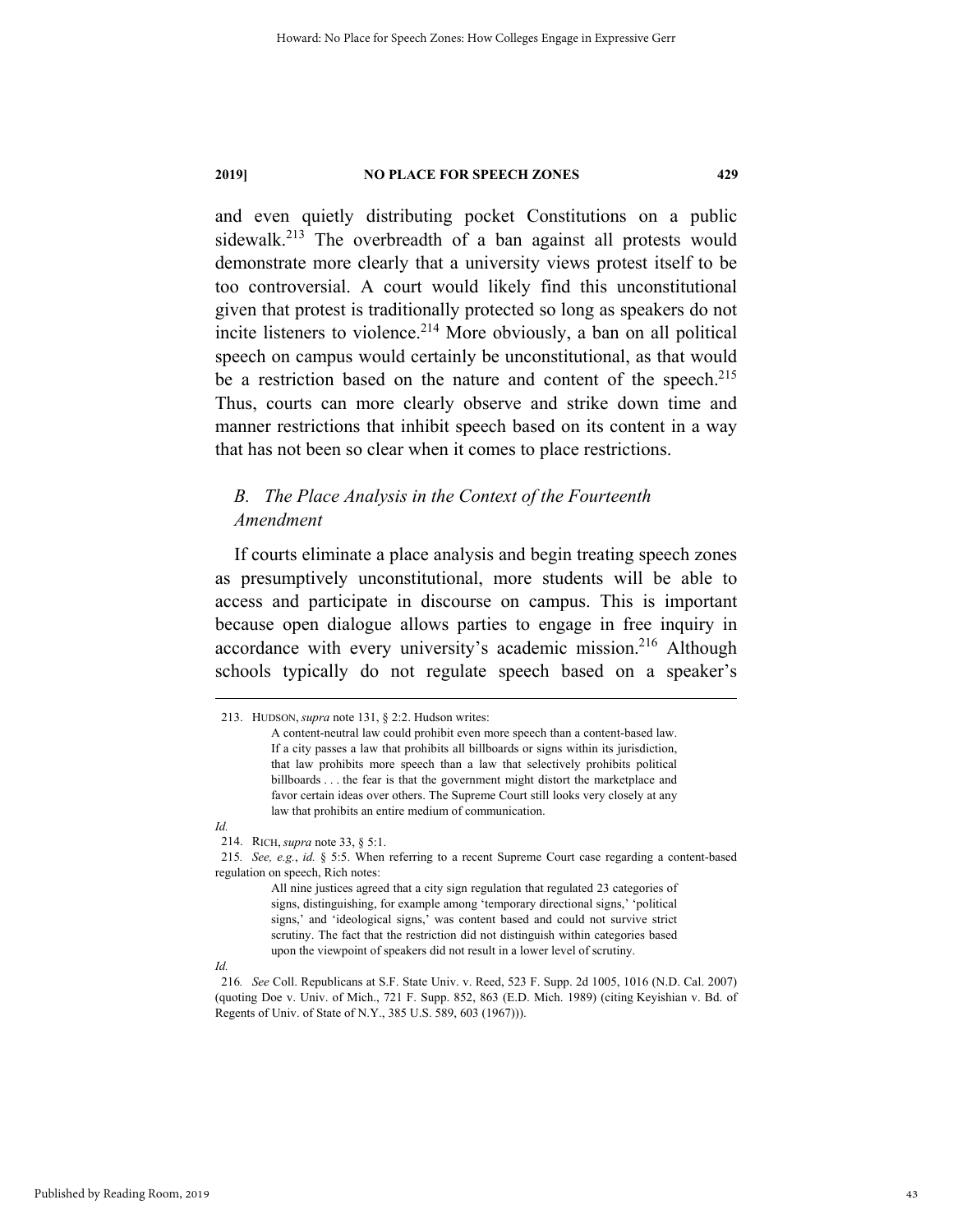viewpoint, they often cast out speakers based on the nature of their speech, particularly if it may be controversial.<sup>217</sup> This presents a Fourteenth Amendment issue, as universities have implicitly treated silence more favorably than potentially contentious speech. $218$ Eliminating the place prong of the time, place, or manner test will not necessarily solve this problem immediately, but it is a step in the direction away from the content-based restrictions that often go unnoticed in the form of speech zones. $219$ 

Finally, just as a dilution of votes creates an equal protection concern by favoring a group of voters on the basis of their ideology while isolating other voters, the division of campus by favoring certain viewpoints while silencing others will necessarily come to an end if courts treat place restrictions as presumptively unconstitutional.<sup>220</sup> Speech zones have diluted and dispersed speakers too thinly across campus, often so that universities can protect certain students from being offended.<sup>221</sup> Elevating silence over speech for the sake of political correctness, as well as burdening speakers so that their messages go unheard, violates both the Equal Protection Clause and the Free Speech Clause.<sup>222</sup> Although free speech zones have these effects, many courts still recognize the zones as reasonable restrictions on speech. Courts must cease granting the zones legitimacy, and instead should begin treating place restrictions as presumptively unconstitutional.

 <sup>217</sup>*. See* Pro-Life Cougars v. Univ. of Houston, 259 F. Supp. 2d 575, 585 (S.D. Tex. 2003), dismissed, 67 F. App'x 251 (5th Cir. 2003); *see also* Roberts v. Haragan, 346 F. Supp. 2d 853, 872 (N.D. Tex. 2004).

<sup>218</sup>*. See supra* Part II.

 <sup>219.</sup> Herrold, *supra* note 17, at 953–54.

<sup>220</sup>*. See* HUDSON, *supra* note 131, § 2:2.

<sup>221</sup>*. Id.*

<sup>222</sup>*. See supra* Part II.